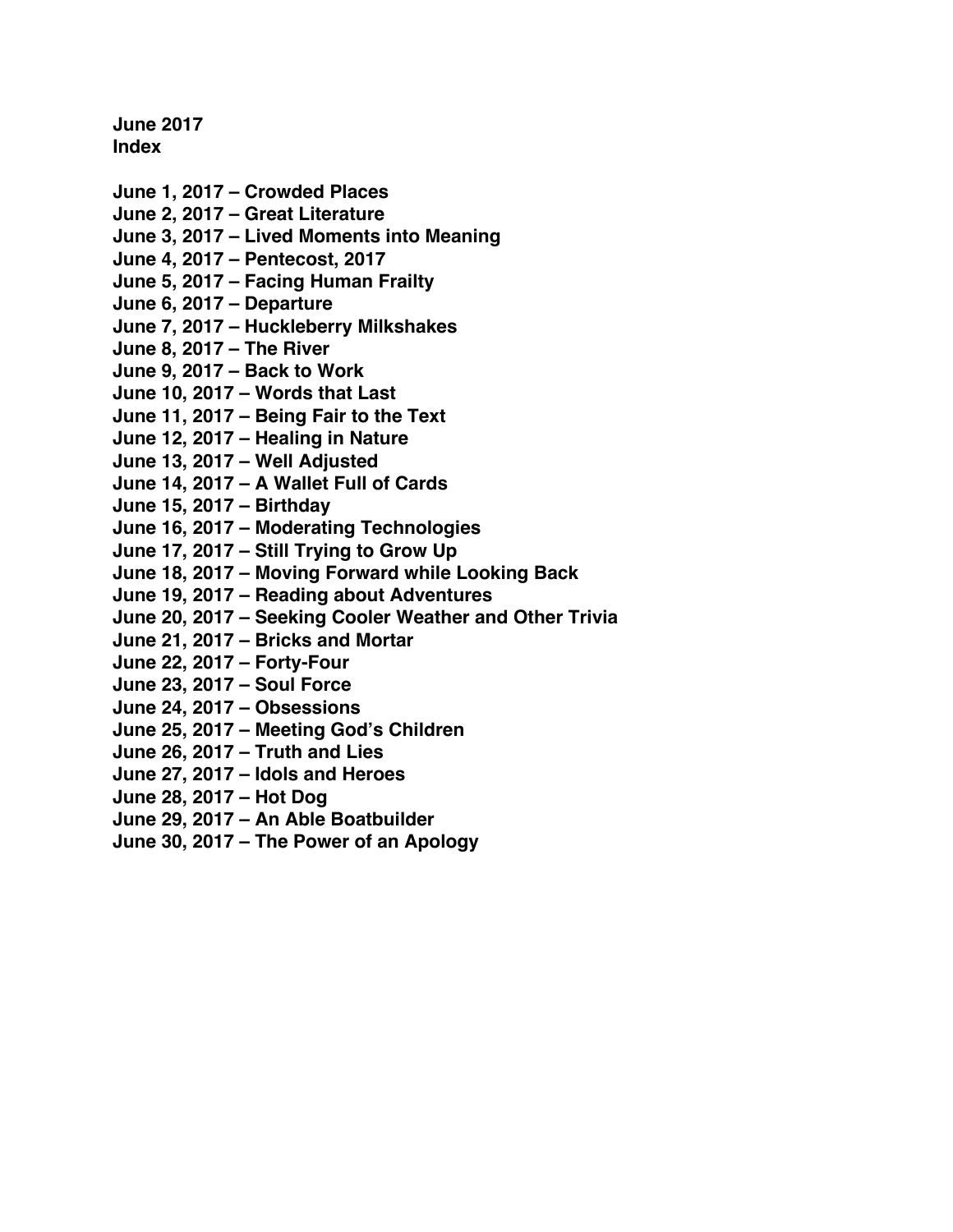#### <span id="page-1-0"></span>**June 1, 2017 – Crowded Places**

There are simply more people out here than there are at home. The campground has campers parked closer together than is the case at home. The left turn onto the street is more difficult and requires more time than would be the case at home. All of the fourway intersections seem to have traffic from all four directions all the time. The Interstate is abuzz with traffic 24 hours a day.

We've lived in places that are crowded before. We lived in Chicago for four years. We lived in Boise, Idaho for a decade. It isn't impossible to live in a place with all of these people. It is, however different than our usual. I don't have trouble driving around or getting things done. I do quite a bit of running errands as part of my grandpa duties. I am, however, more aware of the density of people than I would be at home.

Monday, at the end of the three-day weekend, the traffic was pouring into Seattle, 60 miles south of here. The Interstate through town was full of cars and moving quite a bit slower than normal. I heard on the radio that traffic approaching Seattle from the East was also backed up. The Cascade mountains rise east of town and Snoqualmie Pass is about 3,000 feet above the city with some steep climbing. The radio report said that traffic was backed up to Ellensburg, which is a hundred miles from the city on the other side of the pass. One report said travelers should expect that trip to take at least an hour longer than usual. It takes a lot of cars - and a lot of people - to back traffic up for a hundred miles.

People who live out here get used to it. And there are a lot of people here who enjoy the fact that this town is far enough away from Seattle to be not as crowded as the urban core. They speak of their town as a small town and appreciate its relative size. What is different about this area from home is that the small towns run right into one another. There is an Interstate exit nearly every mile in some sections. Residents of Mount Vernon think nothing of going to Burlington to shop because it is effectively the same city. Cross a bridge and you are there. They will also get into their cars and drive 40 miles south to Lynnwood to shop in one of the Seattle area's mega shopping malls. I understand driving to shop. When we lived in North Dakota, we had to drive more than 150 miles one way to get to any shopping mall. But it is different when we are home. You have to drive more than 300 miles to find a larger town than our town regardless of the direction you are headed. Out here there more cities and towns in every direction.

The urban density falls off when you get to the Puget Sound. There's still open space on the water.

Urban living is the way of the future. As the earth's population continues to grow, people continue to pack themselves into urban areas. We are not evenly spread out across the globe and most people live near a coastal area on all of the planet's continents. Our American cities are much smaller than some of the mega-cities that exist on other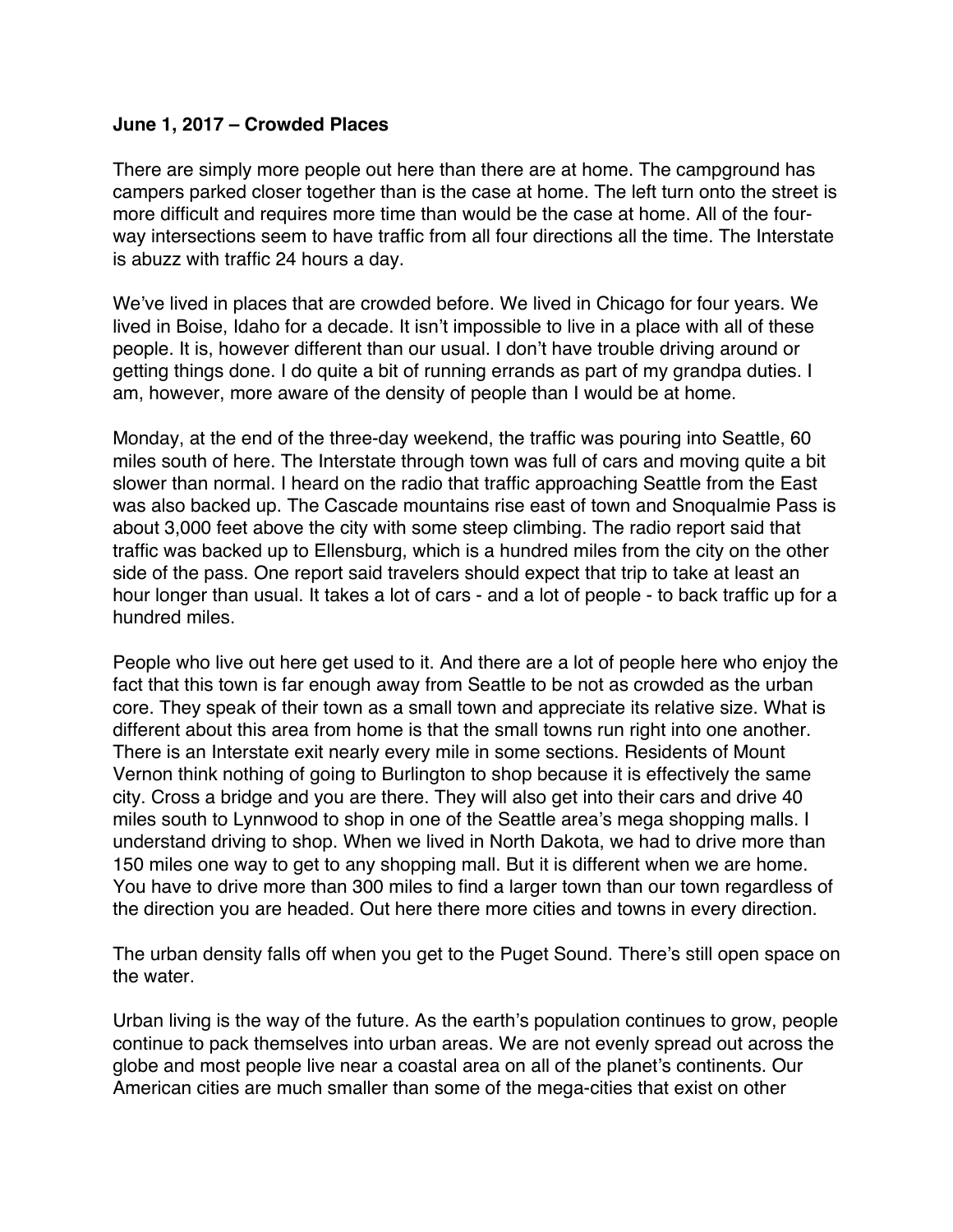continents. New York, with 8.4 million people is over twice the size of Los Angeles with just under 4 million. Chicago is short of 3 million. Those are large cities. Tokyo, however, has nearly 38 million. Deli has 25 million. Shanghai has 23 million. The largest city in the Americas is Mexico City with nearly 21 million people. That's a lot of people.

The mega cities of the world are growing. More and more people on the planet means that more and more people are living in dense urban areas. The lifestyle I know and love is foreign to the majority of the world's people. They live their entire lives without experiencing the wide open spaces that I take for granted.

I have friends who have lived in cities for most of their lives. They get nervous when they travel to rural and isolated areas. I've been asked, "What if your car breaks down?" Of course, from my point of view, such an event would be far more desirable in a rural and isolated location than in the midst of city traffic. Out in the country the next person driving along the road would stop to help. In the city, you're pretty much left to your own resources. If your car breaks down and your cell phone battery is dead, you've got a real problem.

People face and deal with those kinds of problems every day, however. They learn the skills required to thrive in areas of high population. They know how to choose between a lot of different services. They can find the help they need from what appears to us outsiders to be too many choices.

As I write this morning, I am aware of the sound of cars on the Interstate across the river from our campsite. I am also aware of the birdsong in the trees right next to our camper. It is amazing how nature thrives in the midst of human density. Here in the Pacific Northwest, there are giant trees and dense forests that absorb and muffle the sound. There are places in the midst of the urban sprawl that feel private and separated from the human neighbors. There are plenty of birds and other animals that live in the midst of all the people.

It isn't, however, like home where the deer and turnkeys come into the yard every day and I have a sense that my animal neighbors are more numerous than my human ones.

All of these people packed into small areas may be the way of the future, but I'm not sure it is the way of my future. I'll miss the grandchildren when I go back home, but I will enjoy the quiet and relative isolation of the place I live.

Copyright (c) 2017 by Ted E. Huffman. I wrote this. If you would like to share it, please direct your friends to my web site. If you'd like permission to copy, please send me an email. Thanks!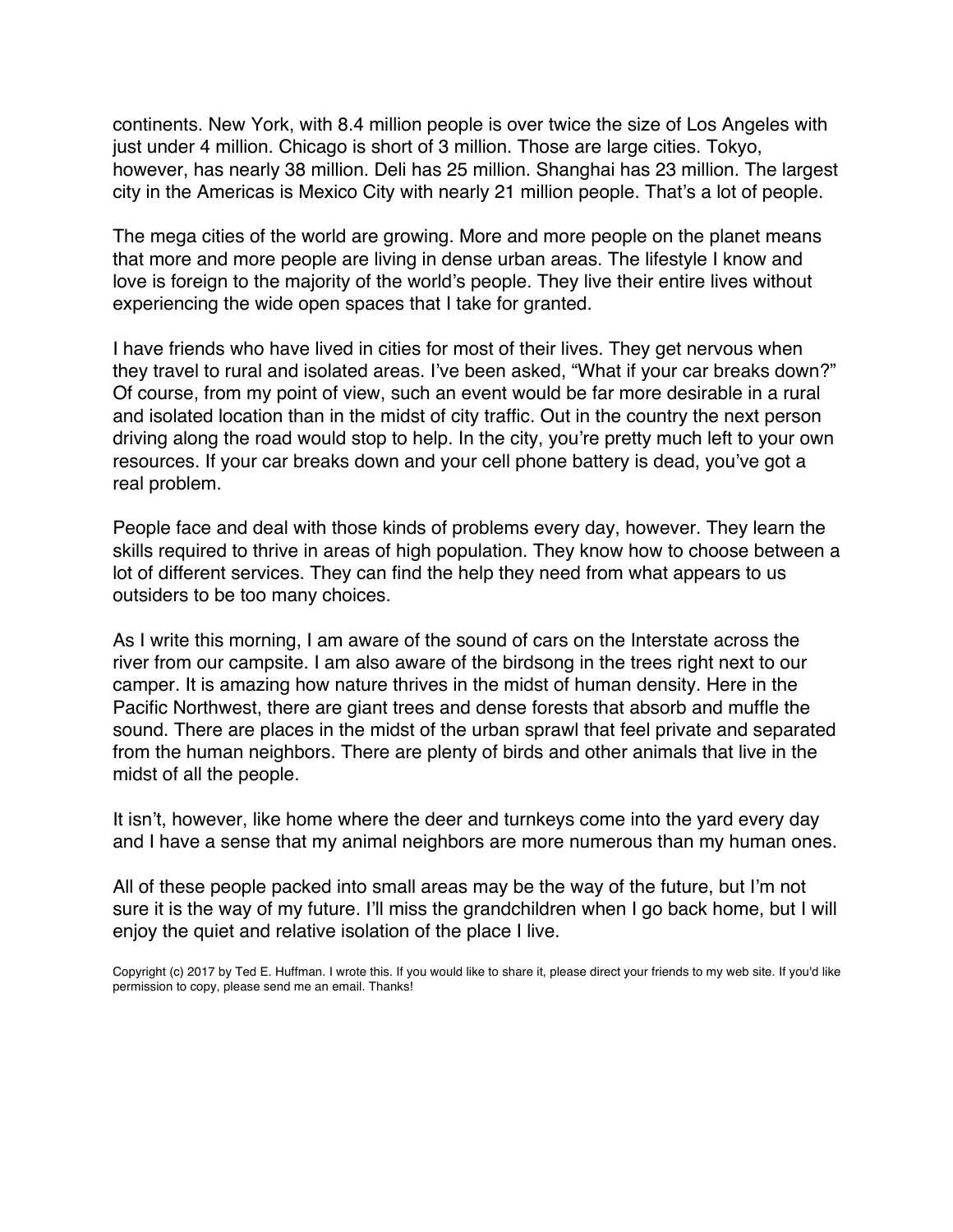#### <span id="page-3-0"></span>**June 2, 2017 – Great Literature**

We have a kind of standing joke about the children's book "Go, Dog. Go!" by P.D. Eastman. I say it is a nearly perfect book. I tell my family it is one of the great works of literature - a book that has everything and meets every criteria for a great book. My first encounter with the book came shortly after the book came out. My younger brother belonged to the Dr. Seuss Early Reader Club and received books in the mail on a regular basis. I was already reading and could read every book quickly - on the same day it arrived. I didn't think too much about the book except that it was easy for an eightyear-old to read. I was, after all, a third-grader and read chapter books to myself.

When the book next came around, we had children of our own and I fell in love with the book in an entirely different way. First of all, the story has a lot in a few words. There is work and play and some fantastic ideas, like a house boat. There are several chase scenes and a bit of suspense. There is romance ("Do you like my hat?") and a surprise ending. It is a fantastic piece of literature, really. To top it off, it is really fun to read outloud. You can do different voices for the dogs' discussion of hats. You can read quietly when it is time to sleep and loudly when it is time to get up. You can read fast when the dogs in cars are going fast. You can read in a high voice when the dogs are up on top and a low voice when the dogs are down under. It is fairly easy to memorize enough of the book to know what is coming before comes.

Besides, I read that book hundreds of times when our children were little. I've read it dozens of times to our grandchildren. We have a copy at home and our grandchildren have their own copy, so it is one of the books that we read over Skype when we are not able to be with our grandchildren face to face. The kids are really good at turning the pages at just the right moment without prompting.

I know the book. And I love to read it with children.

Last night my grandson read it to me. He probably didn't notice the huge smile on my face or the tear in the corner of my eye. It was pure delight.

I know. He is a kindergartener who keeps a reading log for school. The goal is to read five nights out of every week and record the books that have been read. He easily succeeds and has been reading every night since we arrived. We brought books for our camper which are new to him that he adds to the list when he sleeps over with us. Reading in the evening is a tradition that his parents keep with careful discipline.

But he is also a boy whose father is a librarian and keeps track of children's literature and reserves books regularly when he discovers new ones. In addition to the weekly trip to the library in which the children return books and get new ones, their father brings home a couple of books each week that they had not yet discovered.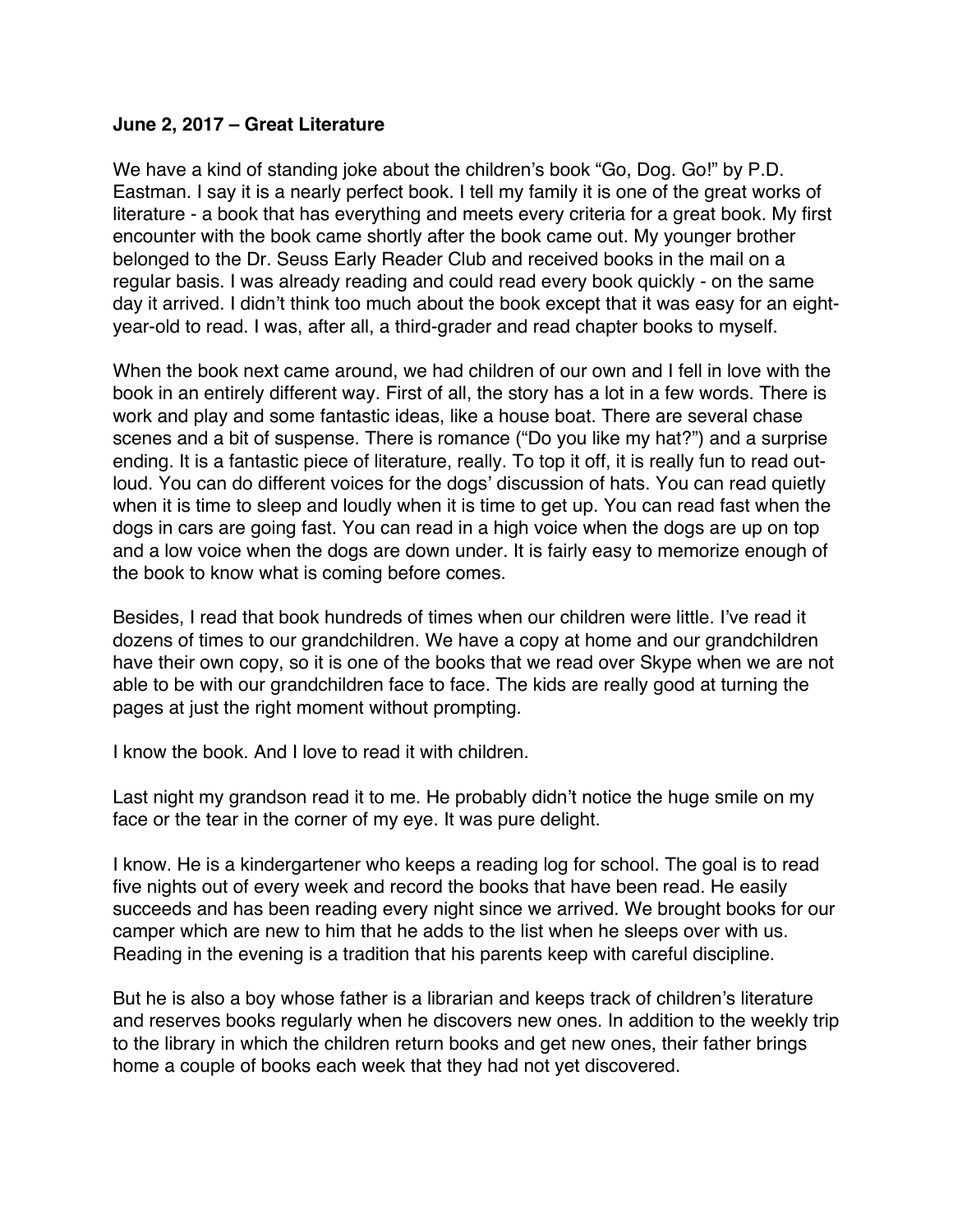He could have chosen from a shelf full of books - even a library full of books. He chose Go, Dog. Go! last night. It probably was a bit of laziness. He knew the story. He was pretty sure it would be an easy read for him.

It won out over One Fish, two fish, red fish, blue fish (again!).

The best literature allows us to become a part of the story. And it doesn't have to be about us in order for us to imagine our participation. After all, our grandson has never driven a car. He has never dove into the water from a springboard on a house on a boat. He has never attended a party in the top of a tree. He has never slept in a bed with dozens of others. His life is quite a bit removed from the fantastic story in which dogs are red and blue and green and yellow. But he can imagine the action. He can see himself in the story.

I know his sisters will also be able to find themselves in the stories of literature.

Yesterday, when their father came home from work, he had a new story for the family to share. It was Adam Rubin's "Dragons Love Tacos." The two oldest children immediately took the book to the brother's bunk where they poured over the pictures. The kindergartener said he would read the book to his sister, but the printed words were a bit difficult. Instead they studied the pictures and talked about what they saw. A few minutes later, exploring the unusual quiet in the room, I crept up stairs to discover the almost three-year-old on her brother's bunk, quietly "reading" stories to herself. She has such a "me too!" attitude that she imitates nearly everything he does. I suspect that she will learn to read from her brother as much as from any teacher.

At its heart, great literature invites an attitude of "me too!" When we see ourselves in the story, and understand that what happens to others also happens to us, we begin to understand that there are some great universal stories with which we can relate even if our lives are far different from those depicted in the story. After all, we don't live in a world that has any real dragons. They are simply a bit of shared imagination that can be a lot of fun. Of course, I got to read the story later in the evening. I learned that it is definitely not a good idea to feed dragons spicy salsa. The children don't like spicy salsa, either.

Even with a librarian in the family, I am sticking to my original evaluation. Go, Dog. Go! is a great work of literature. It was definitely the best book we read last night.

Copyright (c) 2017 by Ted E. Huffman. I wrote this. If you would like to share it, please direct your friends to my web site. If you'd like permission to copy, please send me an email. Thanks!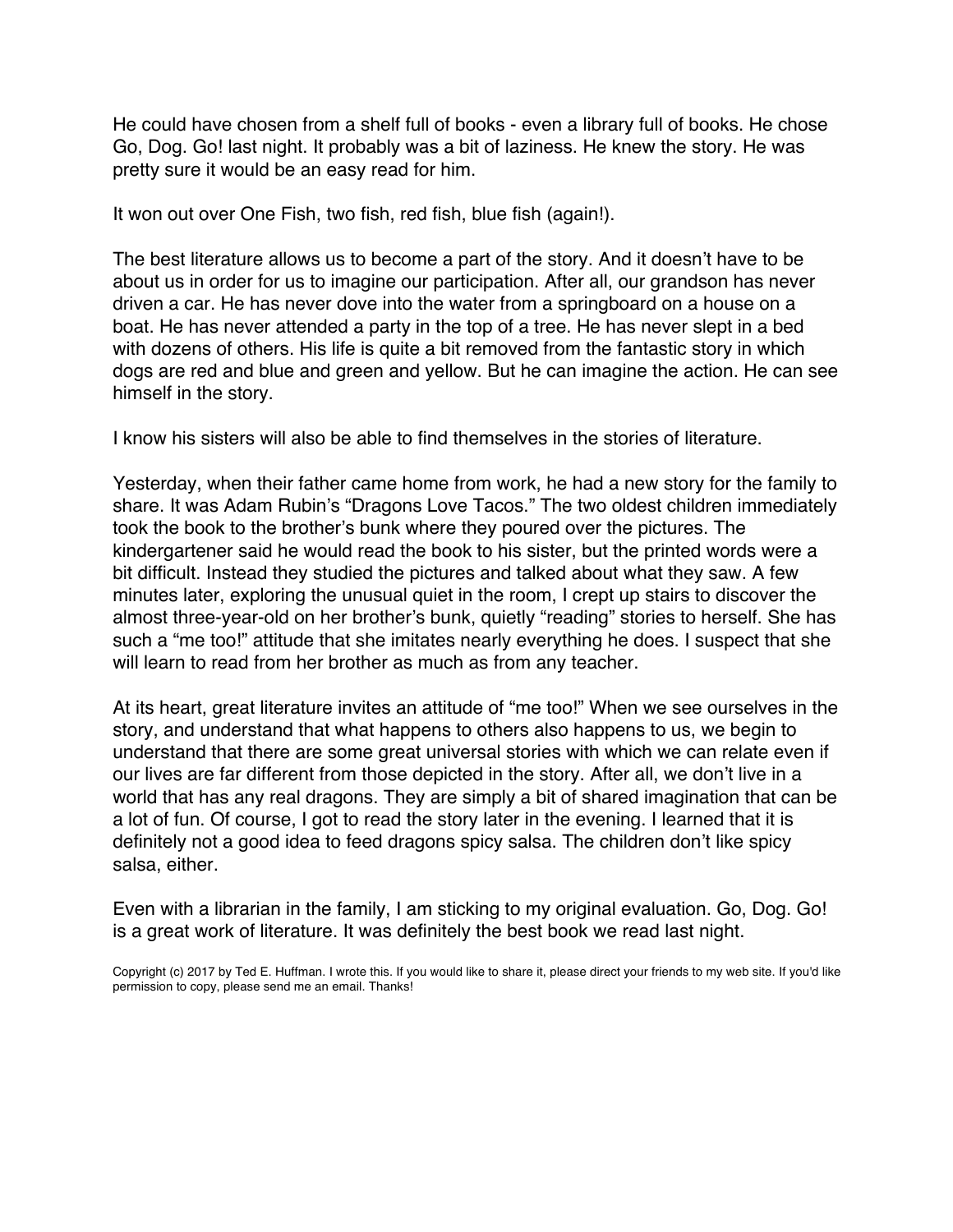# <span id="page-5-0"></span>**June 3, 2017 – Lived Moments into Meaning**

I reached graduate school near the end of the life of Martin Heidegger, but his influence was very apparent in our school. The German philosopher was a critic of traditional metaphysics and has been dubbed by some as the father of phenomenology. His impact on the school I attended was fairly direct, as the German theologian, Paul Tillich was deeply influenced by the thinking of Heidegger and he had found his way to the University of Chicago and the federated theological faculty late in his career. The psychologist Rollo May, also influenced by Heidegger's thought, made an impact on some of my primary teachers, mostly through the books he wrote, but also through personal contact when May was a student at Union Theological Seminary. His ideas are currently experiencing a bit of a resurgence in the thoughts of contemporary postmodern thinkers such as Derrida, Foucalt and Lyotard.

Serious academic study of phenomenology has focused on the structures of consciousness and human experience. One of the essential processes of human nature is taking lived experiences and drawing meaning from those experiences that helps to shape future experiences. We learn to love by being loved. There have been many studies about how shared experiences produce common values and meanings in the lives of diverse people. Multiple authors have written, for example, about how the Great Depression produced people with values of thriftiness, service and sacrifice for others. Part of our identity comes from the experiences that we have had.

In recent years, there has been a great deal of study of how traumatic experiences shape the lives and value systems of those who experience trauma and how other experiences can aid or hinder the processing of traumatic experience.

I have been especially interested in the work of researchers who are exploring writing as a way to process experience into meaning. Back in graduate school, one of our professors had us write about our experiences with a specific formula: 1) describe the experience with as much detail as possible, including feelings; 2) go through the description and identify the elements that are consistent or divergent from other experiences; 3) Draw conclusions or describe universal meanings that come from the experience; 4) create an artistic expression that reflects the meanings you have discovered. We wrote those phenomenological reports multiple times in the the course of a semester of study. I am sure that going though the process so many times has had a deep influence on the way I think and process my own experiences.

I was intrigued by the work back in the 1980's of psychologist James Pennebaker. In his initial study, he asked students to spend 15 minutes writing about the biggest trauma of their lives, or if they hadn't experienced a trauma, their most difficult time. He had the students repeat the exercise four times over the course of a semester. He also established a control group who were instructed to do descriptive writing in the same block of time. They were asked to describe a tree or their dorm room or some other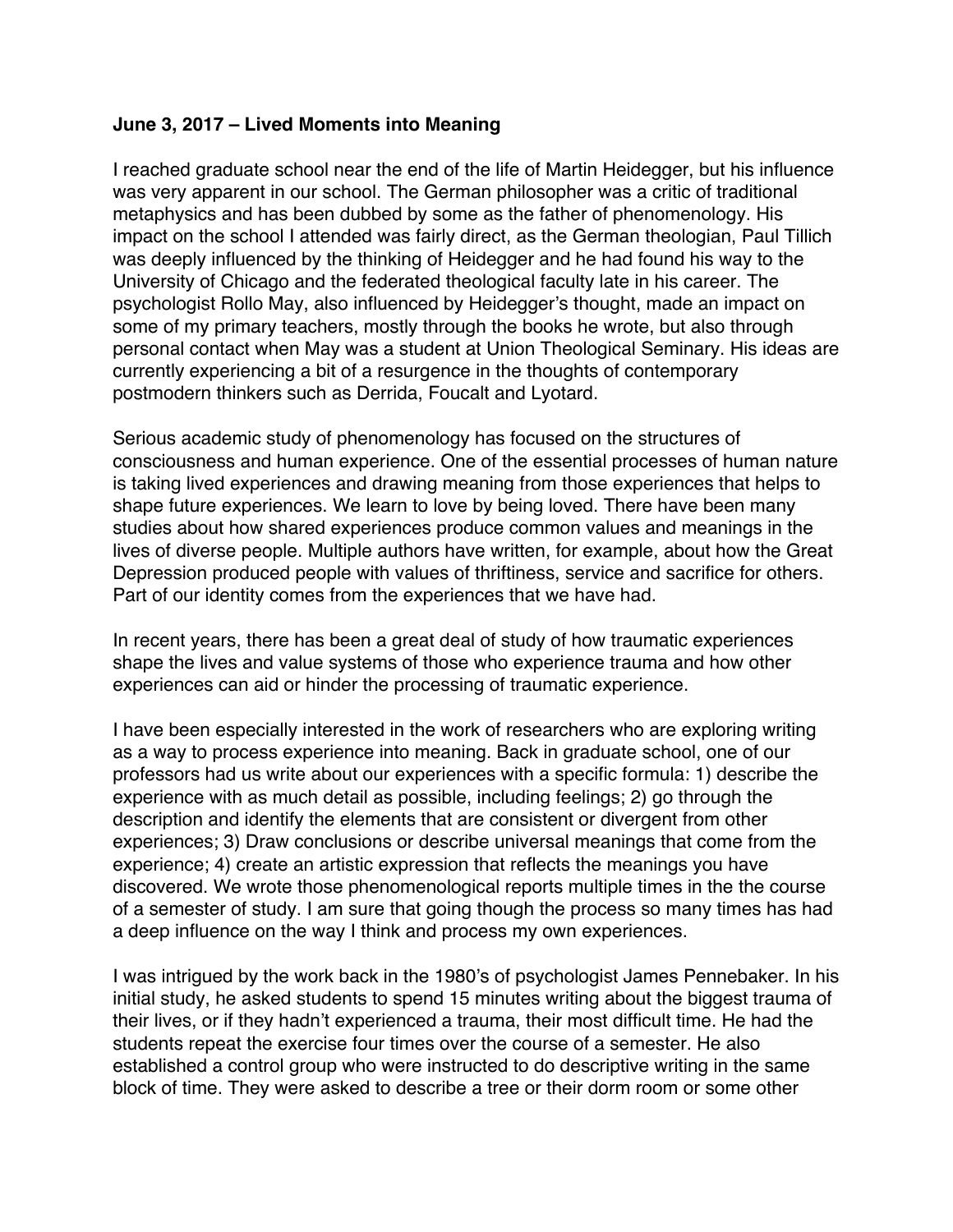common item. Then he used University Health Services records to determine the number of times students were treated for illness. The result was that those who had written about trauma or difficult experiences were significantly less likely to need health services. They demonstrated better overall health than the students in the control group. His work did not establish a cause/effect relationship but it gave rise to a host of other academic studies of the relationship between the experience of writing and the functioning of the human immune system. The field of study that has arisen is known as psychoneuroimmunology.

Scientists have now discovered a link between expressive writing and better health outcomes in a host of different illnesses and diseases including cancer, heart disease and clinical depression.

It has long been accepted that physical and psychological health are closely related. Scientists have observed that there are multiple factors that have an impact on overall health outcomes. While these observations don't always result in repeatable treatment options, they are worthy of additional study in our search for deeper understanding of the ways our bodies work and ways in which health can be promoted.

As a student of a student of a student of Martin Heidegger, I am interested in how phenomenology, or the processing of experiences, affects our lives. As a writer, who specializes in the art of personal essay, I am delighted to discover studies that point towards the positive effects of writing. As an observer of contemporary society who is aware that some of our technology discourages traditional writing and is creating new ways of using language that is adaptable to shorter and more concise forms of communication, I am aware that the art of writing is undergoing a major shift in our time.

Sending a string of emojis in a text message probably doesn't have the same therapeutic value as sitting down and writing a personal essay for 15 minutes a day. I doubt if Pennebaker would have observed similar results if the assignment had been to spend 15 minutes sending tweeting about your most traumatic or difficult experience, rather than writing. At least some of our contemporary communications technology presents significant challenge to the process of translating our experiences into meanings to live by.

I undertook the discipline of writing a 1,000 word essay each day a decade ago as spiritual discipline. I felt that I could deepen my understanding of my spirituality by writing about it. The process has become an important part of my life. This summer will mark ten years of writing every day without exception. That is a lot of words - over 3.6 million and growing everyday. My journal archives now are available on this website with a daily essay each day since July 16, 2007. I do not have any information as to whether or not all of this writing has led to better health, though I have been blessed with good health. I do know that I have discovered some deep and important meanings as I have engaged in the discipline.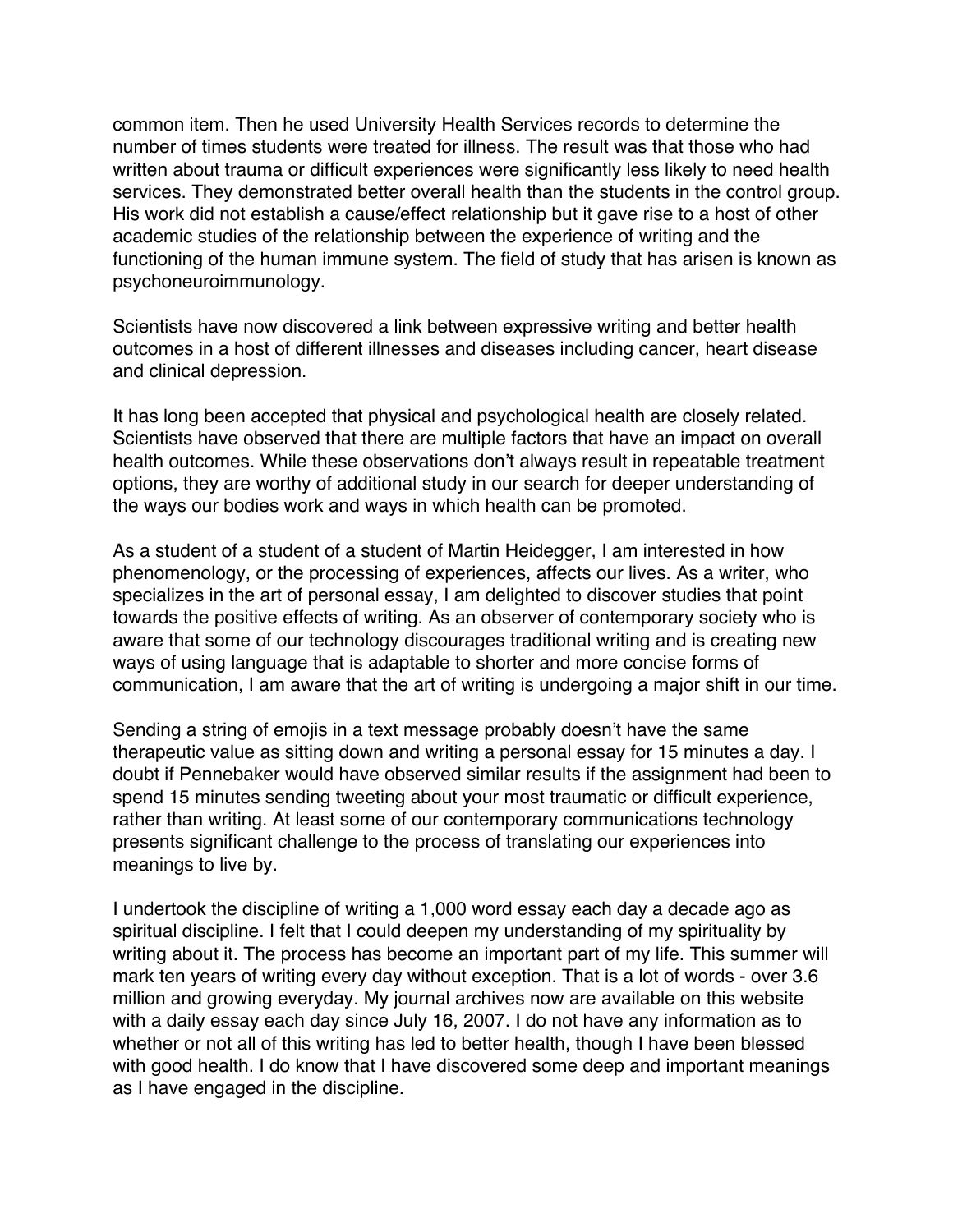<span id="page-7-0"></span>At a bare minimum, the process has allowed me to use some pretty big words. After all it is fairly challenging to work psychoneuroimmunology into regular conversation. People will roll their eyes if you drop the word phenomenology. Here in the blog the words creep into my vocabulary and delight me.

Copyright (c) 2017 by Ted E. Huffman. I wrote this. If you would like to share it, please direct your friends to my web site. If you'd like permission to copy, please send me an email. Thanks!

# **June 4, 2017 – Pentecost, 2017**

We have a granddaughter whose birthday is tomorrow. This year, as she turns three, we decided to be with her to celebrate on the actual day. This is the first time in her life that we have been able to be with her, and we enjoyed her party with friends yesterday and are looking forward to a more relaxed family celebration today and tomorrow. Then we'll be heading for home and our work in the hills. It has been a wonderful vacation and we have enjoyed it thoroughly, but every thing we do in this life carries with it mixed feelings.

Today is Pentecost. It is a significant celebration in the wider church - a day to remember the birth of our community and the importance of the unseen in the life of our faith. It is a day that I love to celebrate with the congregation that I serve. Over the years we have had some wonderful and exciting moments as we have sought to celebrate this significant moment in the story of our community. It is one of those days in the life of the church that I prefer to celebrate with the congregation and, over the years, I have had a tendency to try to be home for the day.

For those of us in the South Dakota Conference, it frequently presents a challenge because our annual Conference is set for the first weekend in June, making it a regular occurrence for a conflict between that meeting and the celebration of Pentecost in our home congregations. So even if we had been in South Dakota, we would have had a decision to make about where we would be on this morning. I'm comfortable with our choice and I know that our congregation will have a meaningful celebration without us. I have confidence in those who have been chosen to lead.

Still, there is a bit of longing for the community at home.

There is a lot of talk about theology, belief and doctrine when people speak of church. Denominations are frequently delineated by what they preach and what their members believe. The historic divisions within the church are frequently described in terms of differences of doctrine. Heaven knows I have frequently focused on theology and doctrine and belief. I've engaged in frequent and long discussions about consistency of thought and belief and the importance of honesty in faith and practice. Readers of this blog know that I can go on and on about some nuance of theology.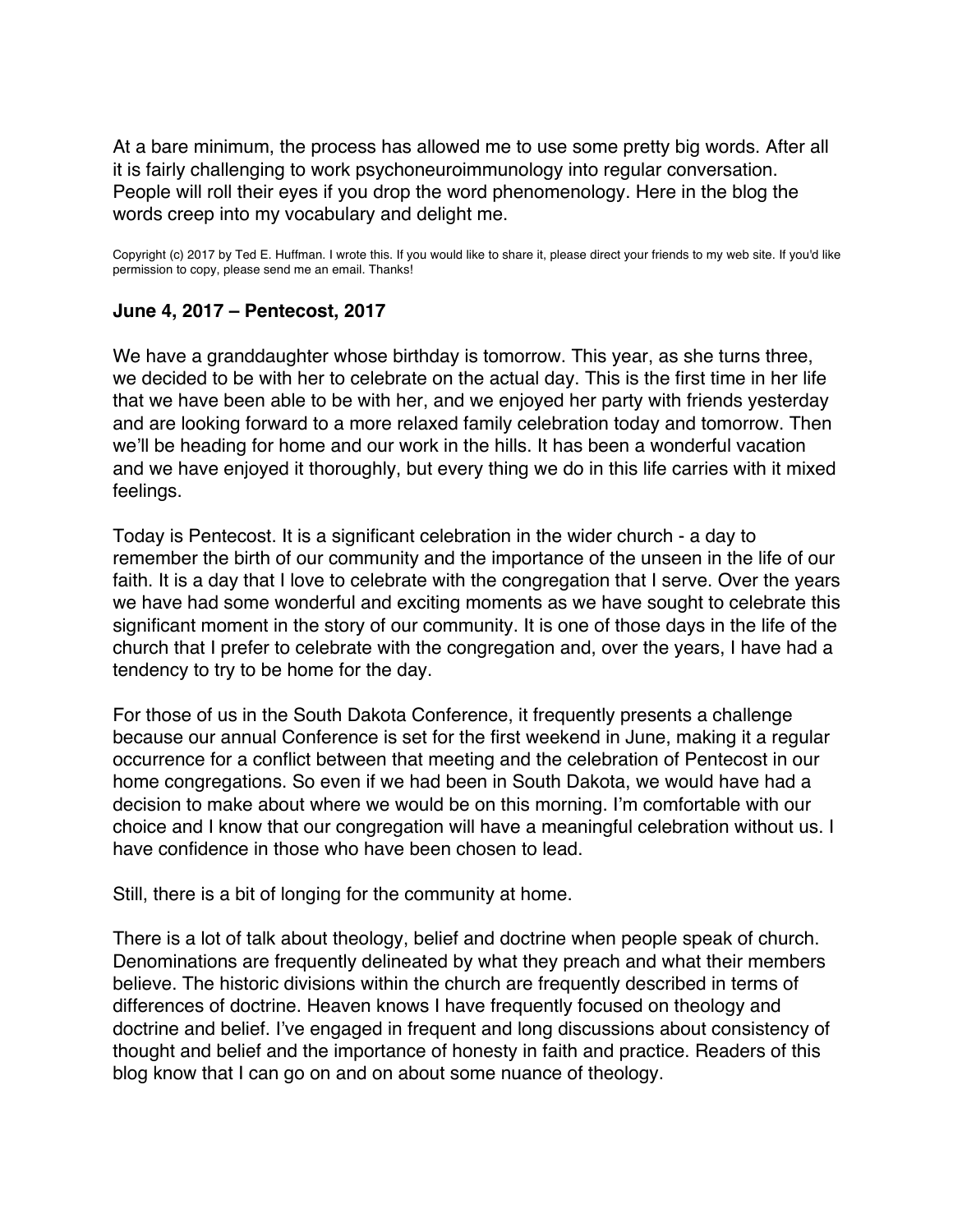There is, however, something far more important in our life as a congregation that sometime escapes our conversations when discussing our life together. We are a community. We are a group of people who enjoy being together. We have celebrated births together. We have wept together when death has occurred in our community. We have supported each other in times of crisis and pain. We know and understand the members of our community. We miss each other when we are apart.

We live our faith in the sharing of meals, the exchange of childcare, conversations about everyday life, the visits in times of crisis and the everyday practices of community.

Pentecost is the recognition of the birth of that community. The reason for the choosing of this particular day over others is that the book of Acts reports a significant event in the life of the early Christian Community that took place 50 days after the resurrection of Jesus. So, 50 days after Easter we celebrate the birth of the Christian church. It isn't a precise anniversary, counted in terms of the number of days the way we celebrate birthdays. It can land anywhere between May 10 and June 13, depending on when Easter occurs each year.

More important than the date is the recognition that we don't live our faith in isolation. As the saying goes, "You can't be the body of Christ all by yourself."

On this trip we have made the casual acquaintance of some of the mothers who wait with their Kindergarteners at the bus stop each morning and return to meet the bus each afternoon. Those mothers have formed friendships this year and have invited each other into their homes for lunches and extended conversation. One of those moms reported that the friendships are something new to her. One day as we were waiting for the bus she reported that she was thinking of doing some volunteer work at the school and, when her child entered first grade next year looking for a part time job in the community. She said that one of the barriers for either of those activities, however, was that she couldn't think of three personal references who had known her for more than 18 months.

I found her report to be both surprising and a bit frightening. I can't imagine having been so isolated. I have neighbors that I have known for a couple of decades. I have friendships that have been going on since the 1970's. There are people in the church with whom I've traveled to other countries. There are members of our community with whom I've shared drives of hundreds of miles across our state to attend meetings. I have colleagues who serve other churches with whom I've met weekly for years. When I need to fill out of professional profile or undergo a background check there are plenty of people who are willing to serve as references for me. I simply can't imagine being in a position where I didn't have folks who know me. I grieve for that woman's sense of isolation and the life she must have lived to be in this position.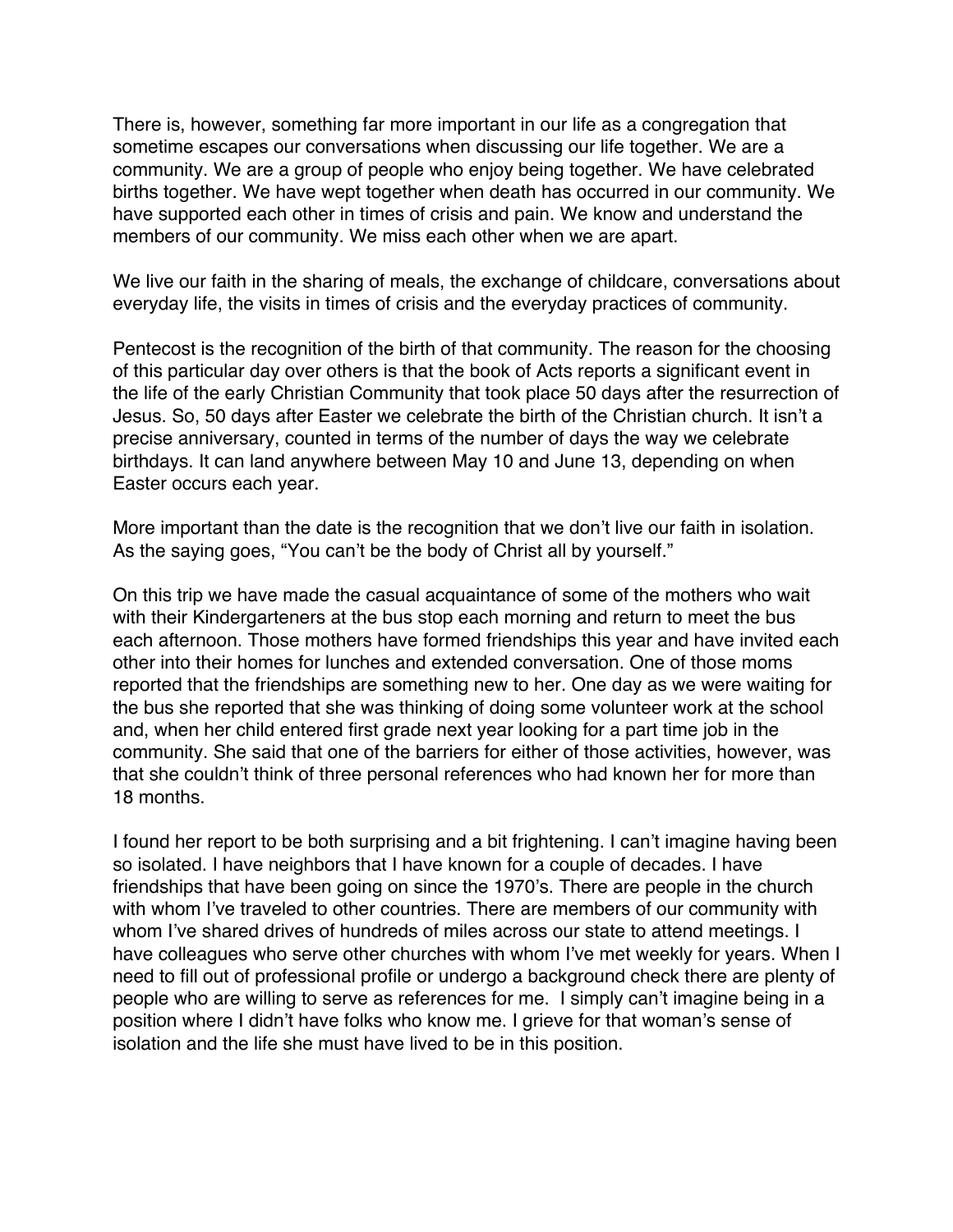<span id="page-9-0"></span>Too many people are caught up in lifestyles that do not support the formation of community. They live in close proximity to other people without getting to know them. They stand on the street corners with other people without speaking to them. They go through life with minimal contact with others.

I'm glad that I have a sense of community that results in my feeling pulled in different directions at significant moments. The feeling of wanting to be here and also wanting to be at home are a positive sign that I belong. I know I'll miss these grandchildren terribly when I return home. I also know that returning home is the right thing to do.

Pentecost, for me, is about the community of faith of which I am a member far more than it is about doctrine or theology.

Happy Pentecost!

Copyright (c) 2017 by Ted E. Huffman. I wrote this. If you would like to share it, please direct your friends to my web site. If you'd like permission to copy, please send me an email. Thanks!

# **June 5, 2017 – Facing Human Frailty**

Last evening, I hopped on my bike and followed our grandson as he rode his bike around the neighborhood. Later, I shadowed my granddaughter as she took off on her pedal less Strider Bike down a small hill. Bolstered by an adult-sized bicycle with 18 speeds, it wasn't difficult for me to keep up with those short legs that were spinning furiously keeping the tiny bikes in motion. I was, however, well aware at the difference in exertion that was being invested by my grandchildren. They simply have more energy than I do. Thinking about the day yesterday, I was well aware of the differences between energy levels in a single generation. I watched as our son and daughter-in-law cruised through the evening as parents of three small children, dividing chores, balancing the demands of meal planning and preparation with making sure that homework was finished and organized and clothes were clean and put away and children were bathed and prepared for the next day. This balancing act will become even more demanding of their energy when our daughter-in-law returns to work part time in July. Over the next month they will be working out the art of being parents of three small children without the additional assistance of visiting grandparents. I am confident that they will shine in their new duties and responsibilities.

As we prepared for bed that evening, my wife and I were aware that we had only hosted our grandchildren two at a time and then only on evenings when there was no school the next day. Still, being responsible for the little ones was tiring for us. We are aware that we don't have the energy, stamina and endurance that were part of our lives decades ago when we had tiny children of our own. As we sipped a cup of tea my wife massaged her sore and swollen knee and I exercised my painful trigger thumb and we were far more aware of the frailties of our bodies than was the case when we were younger.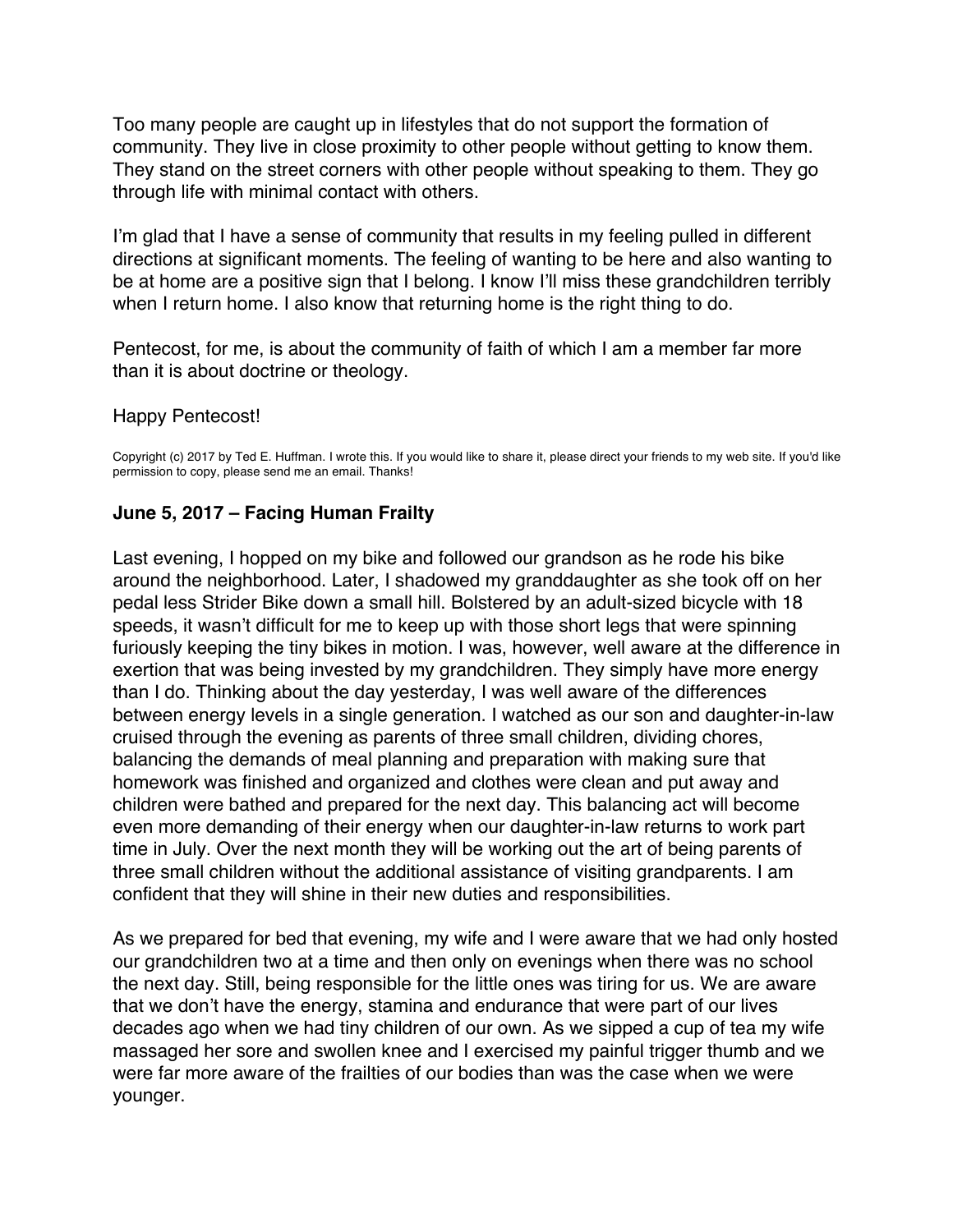Neither of us is what you would call disabled. We have the normal aches and pains of a couple of 60-somethings, but we have enjoyed the fortune of good health and have few limitations on our activities. We are blessed when compared with many our age. Still, we see the signs that we are aging and we know that the future will hold more physical limits for us. The bottom line is that we are aging and we are not as strong or as capable of physical work as once was the case.

I am reminded by the observations of Paul in the second letter to the Corinthians: "But we have this treasure in earthen vessels, to show that the transcendent power belongs to God and not to us." Later in that same chapter he offers powerful hope: "So we do not lose heart. Though our outer nature is wasting away, our inner nature is being renewed every day."

The frailty that we are beginning to experience as we age is part of a natural process that has been experienced by every generation of humans on this earth. It is our nature to experience the limits of our bodies. My grandson might think that his grandpa can do anything, but it is an illusion that he will grow out of. He will discover that I have limits and that I can't even do things that once were easy for me.

The frailty of our human bodies is a major Biblical theme. It is Sarah's frail body that gives birth to Isaac, the bleeding woman's frail body that pursues Jesus for healing, and Paul's frail body that travels the Roman Empire and surrounding territories sharing the message of a person with a frail body: Jesus of Nazareth. There are many other examples of physical frailty leading to religious depth throughout the scriptures. The prophets teach us that Israel's success is not dependent upon physical strength, military might or political strongmen. Only when Israel pursues righteousness and justice does it discover a meaningful way of life.

I do not write these words as consolation for old people who are facing the inevitable decline of physical strength and abilities. I am convinced that it is at the point of facing and acknowledging our limitations that we discover the power and strength of God.

Watching our children raise their children, I am aware that one of the roles of parents is setting boundaries. "You must stop and wait for an adult before crossing the street." "One minute more and then it will be time to get ready for bed." "Hold my hand. You cannot run in the parking lot." Furthermore, I know how much the children need and will one day grow to appreciate those boundaries. Life is not a series of limitless opportunities. It takes place within healthy boundaries. Our freedom does not extend to the point where it infringes on the freedoms of others. Children must be raised with meaningful and consistent limits and boundaries to become responsible and happy adults.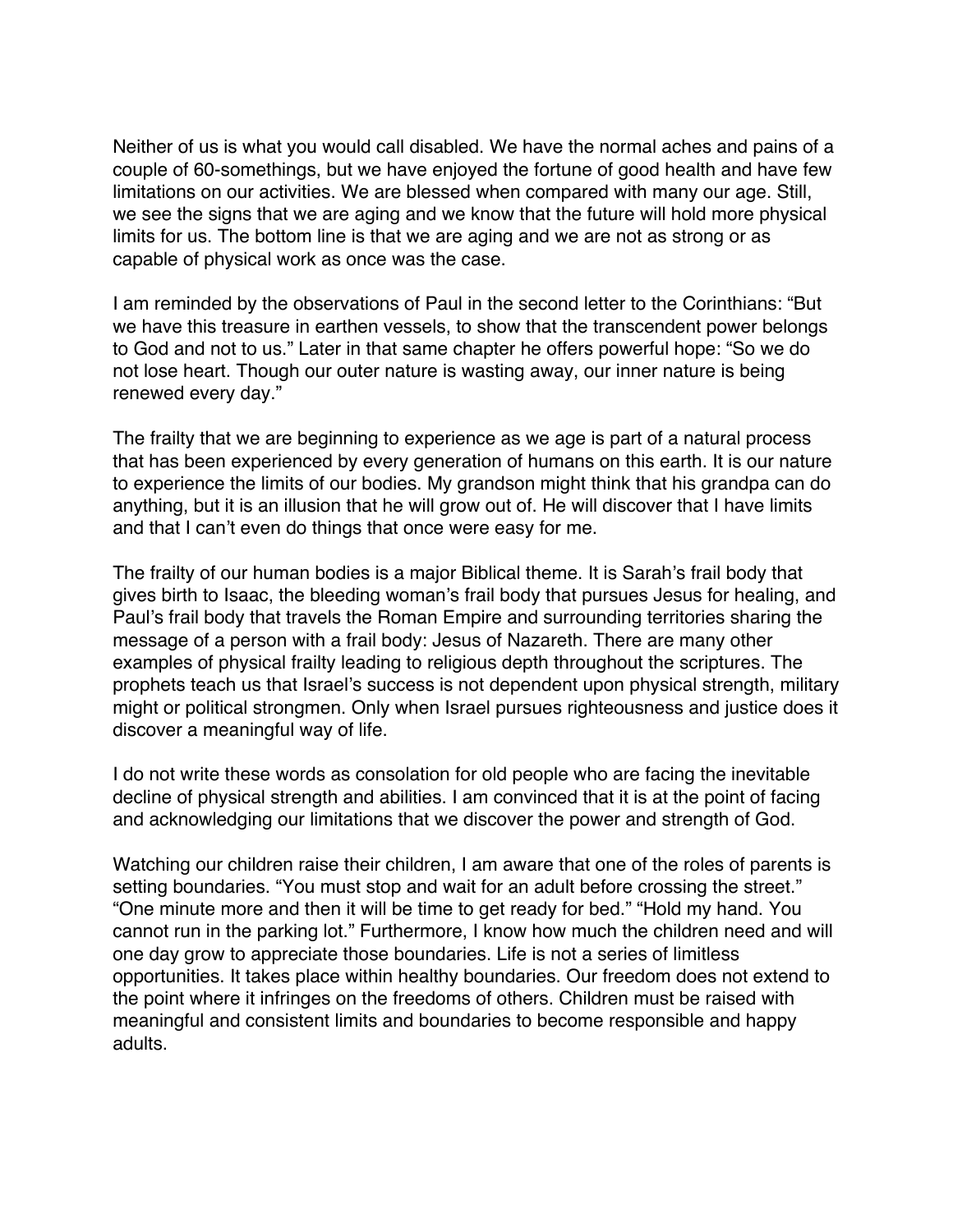<span id="page-11-0"></span>The story of our people is one of recognizing the power of limits to make us free. Ten commandments direct us towards behaviors that make us more free than we would be were we to ignore them. The law and the prophets teach us the ways of living lives that are meaningful and connected to God and to the community of other people.

Despite my grandchildren's present opinions of my powers, I am not superman. I possess no super powers other than a bit of patience born of experience and a deep love of family. I still have the advantage of size over our young grandchildren, but I can see that advantage quickly fading as they grow by leaps and bounds. I can tell by examining our grandson's kindergarten work that comes home in his backpack that he will soon be solving math problems that confound me.

As I age, I pray that my increasing limits will be seen and recognized by our grandchildren so that they, too can be illustrations of meaningful boundaries in which human life flourishes. My grandchildren do not need to think of me as all-powerful. I'd much prefer for them to know me as human.

Copyright (c) 2017 by Ted E. Huffman. I wrote this. If you would like to share it, please direct your friends to my web site. If you'd like permission to copy, please send me an email. Thanks!

#### **June 6, 2017 – Departure**

Today is the day to hit the road. We'll see our grandson off to school and our son off to work, hitch up our trailer and head east. The plan is to clear a couple of the five mountain passes that lie between us and home today.

It is never easy to say good bye. There have already been a few tears in anticipation. It was harder to say good night to the kids last night. We lingered before heading back to our camper. There have already been some preparations. This is the longest we've lived in our camper in a single location since we've owned an RV. We've been parked in the same campground for three weeks. We've gotten to know some of our neighbors in this campground. One one side, our neighbors are full-time RVers who have had their camper in the same spot since before we arrived and will have it in the same spot for another month at least. In the last year, they have tended to stay a long time in each location, visiting Arizona; Branson, Missouri; and this park in Mount Vernon, Washington.

We have jobs and a home to return to in South Dakota. We have friends and obligations to meet. It really doesn't make sense for us to stay here even though the pull of family and especially those grandchildren is strong.

It has been a momentous visit. Our newest granddaughter is two weeks old today. Our other granddaughter is now three years old. Our grandson has the rest of this week and one week more of kindergarten before summer break and becoming a first grader. Our son is returning to his usual round of meetings after having a little break caused by the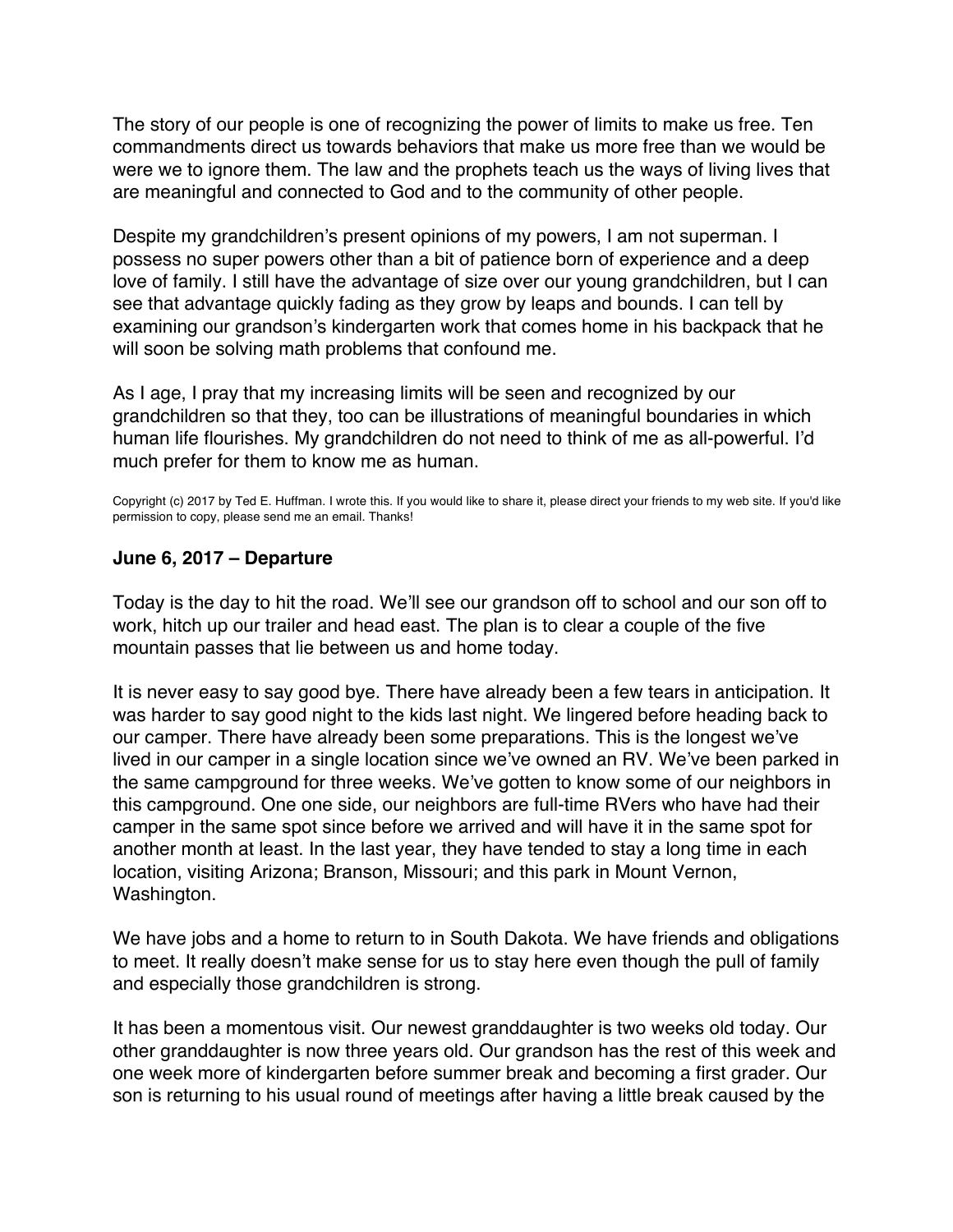birth of a daughter and the fifth week of the month, which is slower in terms of meetings than other weeks. Life goes on.

This afternoon our daughter-in-law will have to take her two daughters to the bus stop to meet their brother and walk home responsible for three children.The family will assume the activities of its new routine without the extra hands of a couple of additional adults. Of course they will get along fine without us. Fathers and mothers have taken care of multiple children at the same time for generation after generation. The will work our their routines, shift their nap schedules, learn to be up and dressed for their activities and get on with their lives. They will learn how much time it takes to get three children buckled into car seats and how to cross streets with three children safely in hand. They'll sink into bed exhausted after putting three children into bed and then get up the next morning and start all over again.

And we'll put in 2 1/2 days of driving and be back at our jobs with all of the responsibilities and activities that are part of a busy congregation. We'll greet people that we have missed and get in touch with all of the activities and events that took place in our absence. We'll get back into our routines of volunteer work and the normal chores of caring for home and garden.

We'll find times to turn on the computer and Skype with our family here in Washington as often as we can, just like we do with our daughter in Japan. We'll develop ways of maintaining strong family relationships over the big distances that are the realities of our lives.

But first, we must say good bye this morning.

One of the advantages of being the grandparents is that we have been around for a while. We've been through other good byes. Last night over dinner in anticipation of this morning we spoke of other difficult good byes. One year, when our children were school aged, we visited my sister for a week after Christmas. Our daughter was so sad at the departure that she cried for the entire first leg of our flight home. We recalled that trip as we spoke. We also spoke of the year that we dropped of our son off for his first year of college. The drive home was as long as we will be making in the next few days. It wasn't easy to leave our son on his own so far from home.

Of course those were hard times, but they were also times of doing the right things. Our careers and family continued to blossom in our home in ways that we couldn't have done so if we had failed to return from a visit to my sister. Our son thrived in college, went on to graduate school, married and fashioned a career and family. Saying good bye to him as he began his college education was absolutely the right thing to do. Doing the hard thing is often the right thing.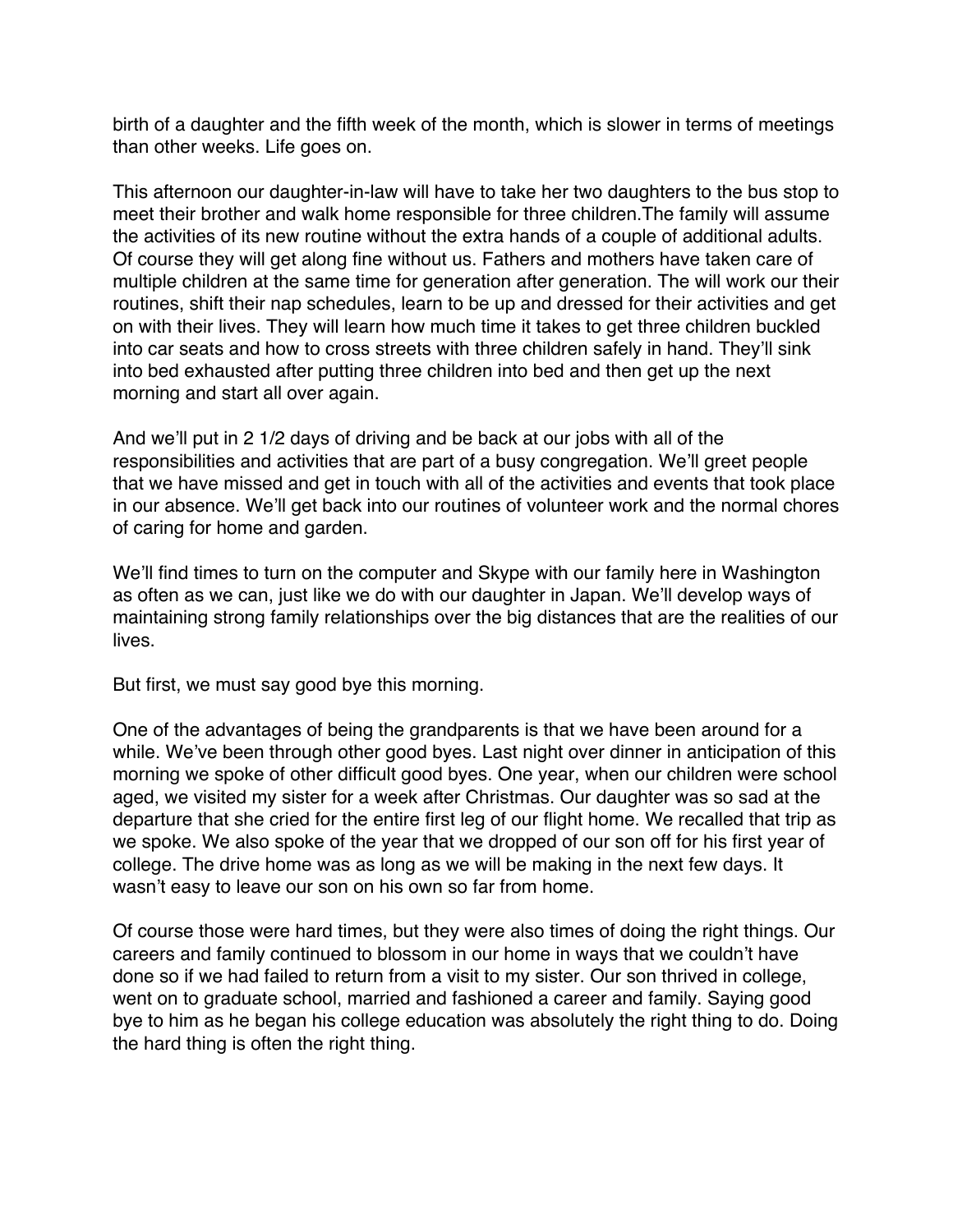<span id="page-13-0"></span>We know our grandchildren are safe and loved and nurtured in a wonderful home with very competent parents. We know that this is their home and that it is not our home. Along with the sadness of saying good bye is the joy of knowing that we have strong connections that cannot be diminished by distance.

The oldest stories of our people tell of Abram and Sarai heading out from the home of their fathers and mothers and previous generations of our people to discover a new home - one that God would show them - one where they could prosper and where future generations would be numerous and successful. We don't know how that parting took place. We don't know how tearful the departure might have been. What we do know is that our identity as a people was forged in the process of leaving one place and traveling to another. We are a people whose history is stronger than any single place. Along the way there have been many places of meaning and significance, but we have always been a people on a journey.

So today our journey continues. This part of our journey takes us back home and away from the home of our son and his family. How fortunate we are to live in a time and have the resources to make these trips. How fortunate we are to have a home to which we return. How fortunate to know we'll be back one day.

Copyright (c) 2017 by Ted E. Huffman. I wrote this. If you would like to share it, please direct your friends to my web site. If you'd like permission to copy, please send me an email. Thanks!

# **June 7, 2017 – Huckleberry Milkshakes**

We had lunch with our son in a diner in Mount Vernon on Monday. The diner, recently opened, was preparing for grand opening celebrations. One of the things they will have as a part of their celebrations is what the owners are calling "super shakes." I'm not sure what is in their super shakes, but I doubt if what they have to offer will be the best milkshakes I've ever tasted. It is a moot point, since we have now left Mount Vernon and won't return for some time. I don't know if I will have the opportunity to taste their milkshakes on my next trip to that area.

Let me be clear. In my opinion, what makes a good milkshake is attention to the basics. I am not talking about fluff. The fast food restaurants can add all of the fake whipped cream and maraschino cherries they want. Those things don't contribute to a truly great milkshake. If you want a great milkshake, you need high quality ice cream and real whole milk. There are no substitutes for these ingredients. In fact, you can make a nearly perfect two-ingredient milkshake if you are careful in choosing those two ingredients. I know a place in Oregon that uses Tillamook Dairy Ice Cream and milk and makes a really great milkshake. Their chocolate and vanilla milkshakes are second to none.

The next step however, involves two schools of thought. An old-fashioned soda fountain, like the one that was in Cole's Drug Store when I was a kid, uses flavored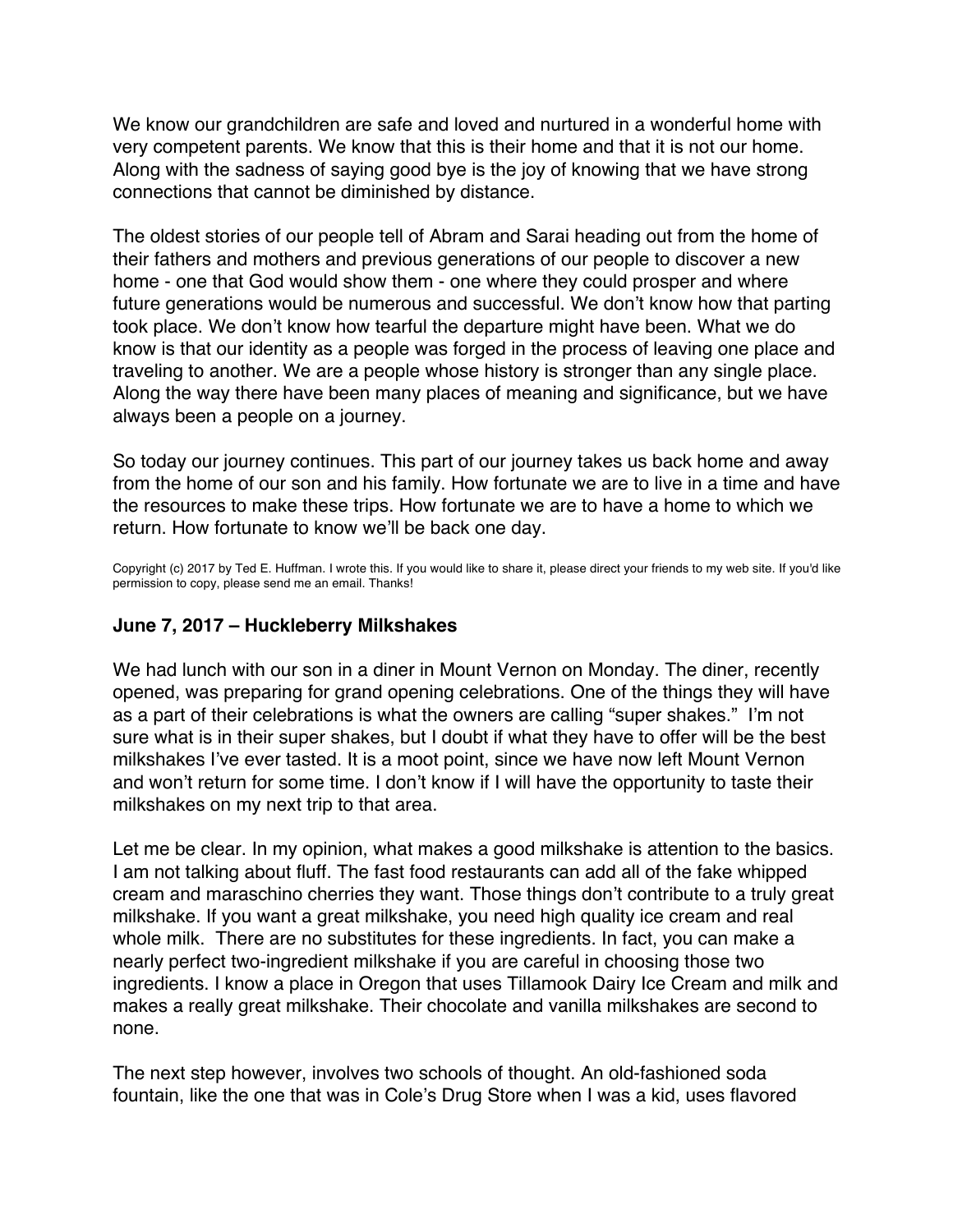syrups to make the different flavors. All of their milkshakes started with vanilla ice cream and whole milk. Then the flavors were added using scoops to measure the syrup. They didn't have a lot of flavors, but chocolate, cherry, strawberry and caramel were usually available. A word of caution. You have to watch both cherry and strawberry syrups. Artificial flavoring in those two varieties can destroy a milkshake. This was especially true decades ago when the available artificial strawberry and cherry flavors were the same flavors that were used in cough syrups. To get a truly great milkshake the syrup has to be the thick stuff, with chunks of real fruit. If they can pump it with one of those devices instead of dipping it out with a scoop, the syrup is probably inferior and not worthy of a great milkshake.

The second school of thought when it comes to milkshakes is to eschew syrups entirely. In place of the syrups, flavored ice cream is used. If you get just the right ice cream with just the right flavor you've got it made. In this case, the ice cream has to be flavored with real syrup that has real fruit, in the case of fruit syrups. Selecting your ice cream needs to be done with care and may require a bit of experimentation. In my case, I've got six decades of research under my belt and I definitely have my options. More about that later.

Being a Montana kid, I happen to believe that the absolutely best flavor for a milkshake is Huckleberry. And I am talking about real huckleberries here. You can't fool me with those second-rate blueberries that are domesticated and, when compared to a real huckleberry, nearly flavorless. From late July to early September the high country erupts with natural flavor. For obvious reasons the best huckleberry spots must be kept secret, but they involve a fair amount of walking. Don't expect to be able to drive up to the best berries. And every self-respecting huckleberry patch is known first of all to the bears. If you are smart, you'll learn whether it is a grizzly or a black bear that frequents an individual patch before you start to harvest. Both can yield a blessing of berries, but you've got to be bear smart.

Making huckleberry syrup is an art and there are only a few small places that I would trust. You can buy huckleberry syrup in Montana and Idaho if you know what you are doing. I won't get into the dispute over which state produces the best huckleberries and I know that huckleberries are the state fruit of Idaho. I lived in that state for a decade. And both have some very respectable huckleberry patches. A brief word for Oregonians. Despite your pride, which is admirable, it takes altitude to produce a good huckleberry. Sorry folks, I know you've got some huckleberry patches, and your state, which is beautiful, has a few peaks that are high enough to produce the fruit, but most of your mountains just don't get up high enough for the real flavor. Having said that much, I have my biases on where to get the best huckleberry syrup.

All of that is fine and good if all you want is pancakes. But when it comes to milkshakes, I'm simply going to quickly narrow the field. In the entire world, there are two places for travelers to get first rate huckleberry milkshakes. One of those places is St. Regis,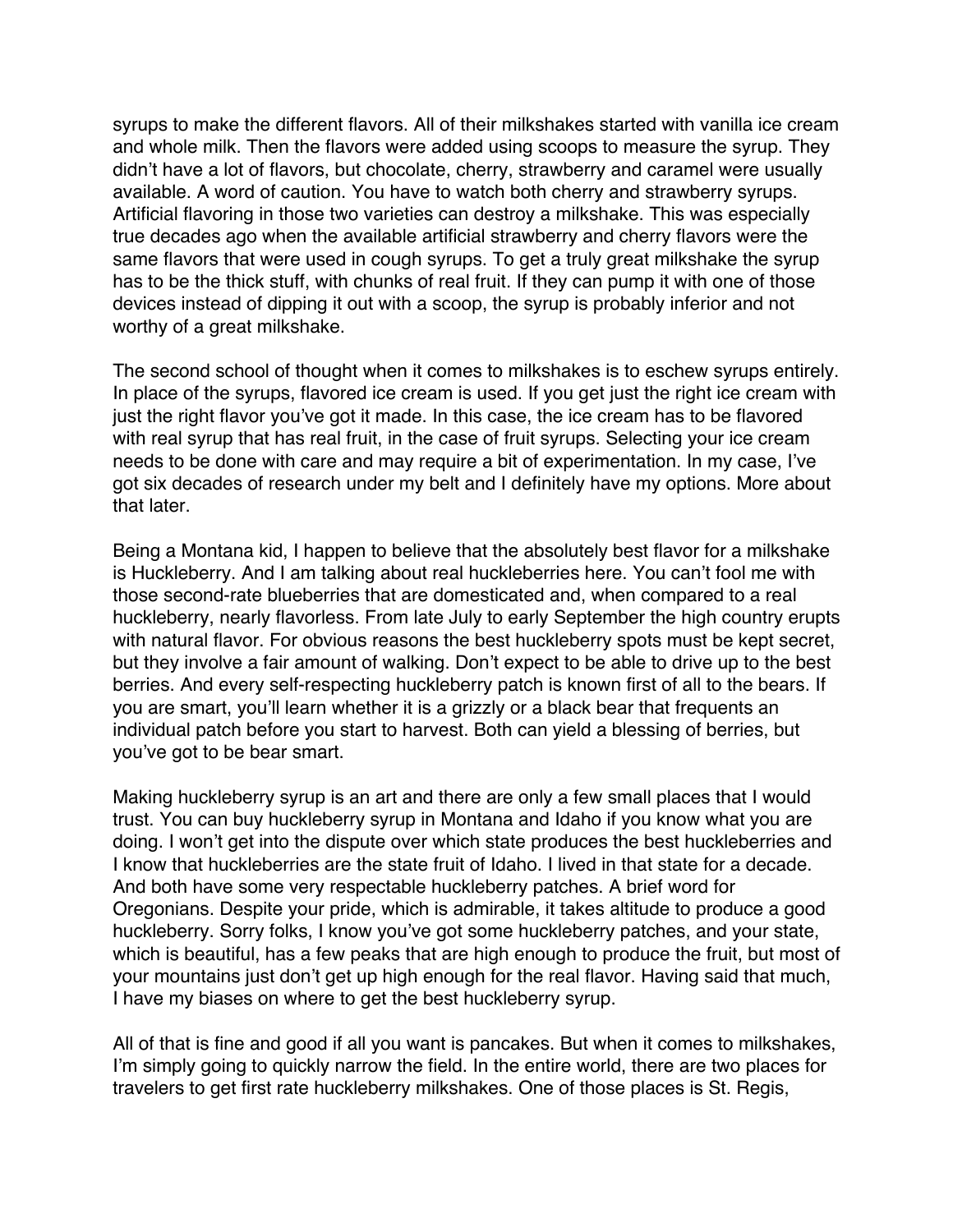<span id="page-15-0"></span>Montana. They have what I call true Glacier Park style huckleberry syrup. The exact patches and how the berries are harvested is a secret, but they get enough berries to last year round and you can pull off of the Interstate and have a huckleberry milkshake and a burger that are second to none.

#### Well, almost.

You see, they use syrup to make their shakes in St. Regis. And you have to be sure to ask them not to add whipped cream. That canned junk isn't real cream. I don't care what the label says. And if the huckleberry syrup is made right, which it is in St. Regis, you don't need any extra sweetener.

Here is the bottom line. The world's best huckleberry ice cream comes from a concrete block and stucco building in Livingston, Montana. Wilcoxson's Ice Cream Co. is truly the absolutely best huckleberry ice cream available anywhere. Two scoops of Wilcoxson's huckleberry and the right amount of milk in a blender is about as close to heaven as you can get in this life.

And there you have it. For someone who lives in Rapid City, South Dakota, it is about 400 miles to Wilcoxson's Ice Cream. It is almost another 400 to St. Regis. And the answer is yes, it is worth the drive. We stayed in St. Regis last night.

Who knows? There may be a second huckleberry milkshake in this trip before I get home.

Copyright (c) 2017 by Ted E. Huffman. I wrote this. If you would like to share it, please direct your friends to my web site. If you'd like permission to copy, please send me an email. Thanks!

# **June 8, 2017 – The River**

My home town, Rapid City, is a place shaped by water. If you talk to any long-time resident of our community, you will encounter stories of the flood of 1972. Tomorrow will be the anniversary of the flood. 45 years ago tomorrow night Canyon Lake became clogged with debris from the runoff of nearly 15 inches of rain that fell onto already saturated soils of the hills. The dam failed, sending a wall of water through the center of the city, killing 238 and leaving over 3,000 people injured. More than 1335 homes were destroyed along with 5,000 automobiles. If you were present during the flood or visited the city shortly afterward, the scenes of destruction are permanently etched in your mind. I have heard countless stories of the night of the flood and of the impact of the trauma that continues to play out four and a half decades later. I was not a resident of Rapid City in those days, but visited shortly after the flood and witnessed some of its destruction. Added to those memories are the stories of so many people who survived the flood and have told me of the events of the night of June 9 and how those events impacted their lives.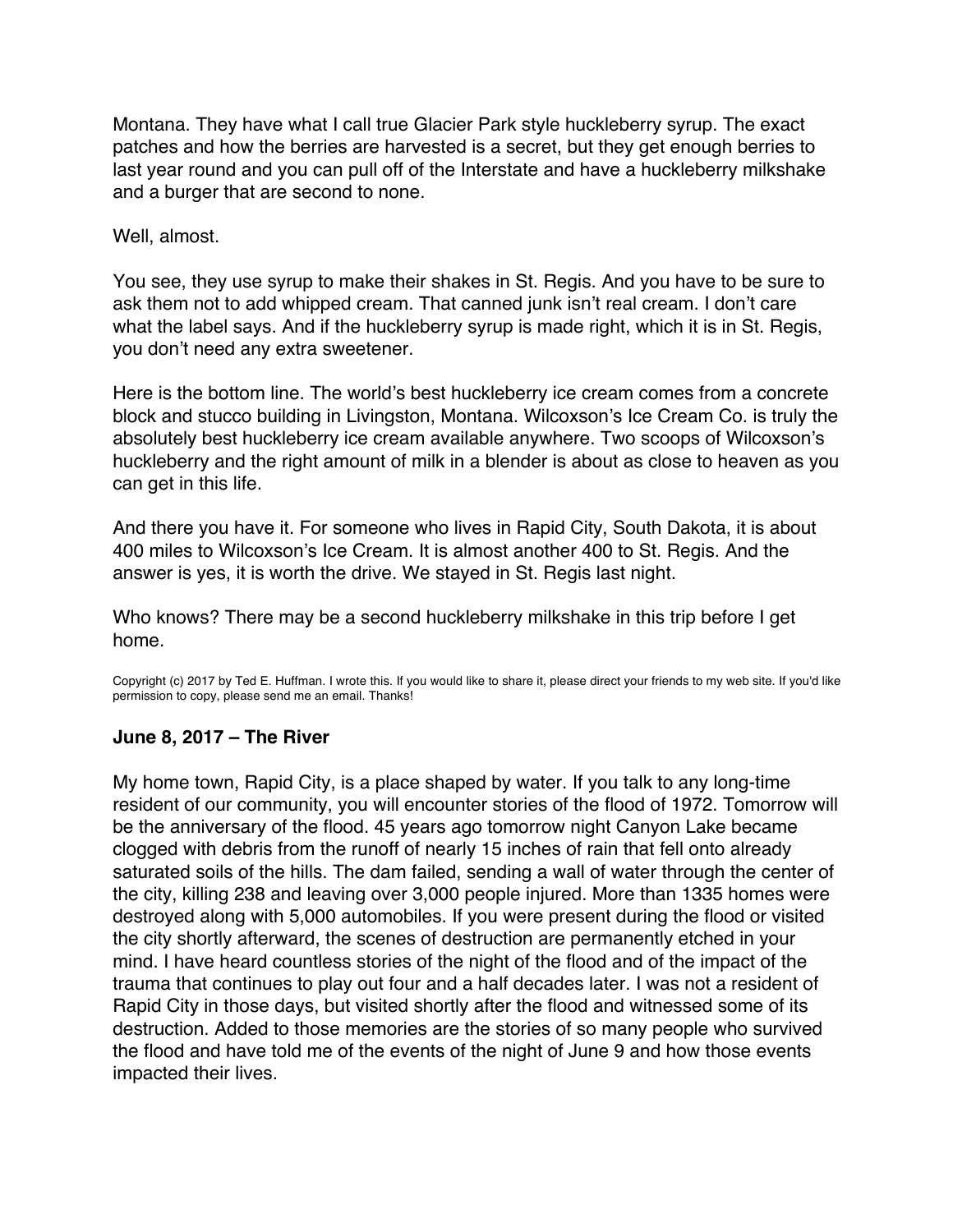The weather will be a bit different this year. With near-record high temperatures and little chance of precipitation, it is shaping up to be a hot and long summer in the hills.

Rapid Creek, the stream that flows through Rapid City hardly comes off as one of the major waterways of the country. It is tiny compared to the river that is rushing by the place where I grew up and where I am visiting on this last morning of our vacation. The Boulder River is running about one inch over the official flood stage, which is no problem to the residents who live alongside the river and have seen water much higher. Nonetheless the water is rushing by with a foam of whitewater and enough force that you can hear the rocks rolling under the rushing water. Trees and other debris have washed up along the sides of the river.

And we have seen a lot of other rivers on this trip. The Skagit, which runs through Mount Vernon, Washington, varied by more than four feet during our visit as the snows rapidly melted from the Cascades and the water rushed to the sea. We spent much of yesterday following the path of the Clarks Fork River in western Montana, which was running full and fast. Even the Gallatin, Madison, and Jefferson Rivers, which join at Three Forks, Montana to form the headwaters of the Missouri were all running above flood stage. The warm weather has accelerated the snow melt in the high country and there is plenty of water in the rivers right now.

A geologist can tell you how the power of water has shaped the land. At the end of the most recent ice age, huge walls of ice melted forming inland seas and lakes, some of which were dammed by the receding glaciers. The water left its mark on the land in terms of sedimentary rocks, paths of erosion, and deeply carved channels.

Growing up alongside a particular river, I knew of the power of the water. I could see the rocks that were rolled round and smooth alongside the river bed. I watched as giant cottonwood trees fell after having their roots washed bare by the water. I went to sleep to the music of the rushing river in my ears.

I also grew up with a fascination of the water. We fished and played in the river. I learned to respect its power and to explore its pools. We fashioned boats out of whatever materials were available and some of them proved to be less than sea worthy in the rush of the river. I was an adult before I learned about paddling canoes and kayaks in whitewater and I am still very cautious and careful with my limited abilities to read and handle the river. Still, I love rivers and lakes and the other places where water molecules gather. I travel with boats on my truck and have particular boats that have ridden thousands and thousands of miles to ply waters distant from our home. One of the boats that accompanied us on this trip has been in both the Atlantic and the Pacific from the Bay of Fundy to the Puget Sound. It has been paddled in three of the Great Lakes and in Rivers as great as the Yellowstone and Missouri and Columbia.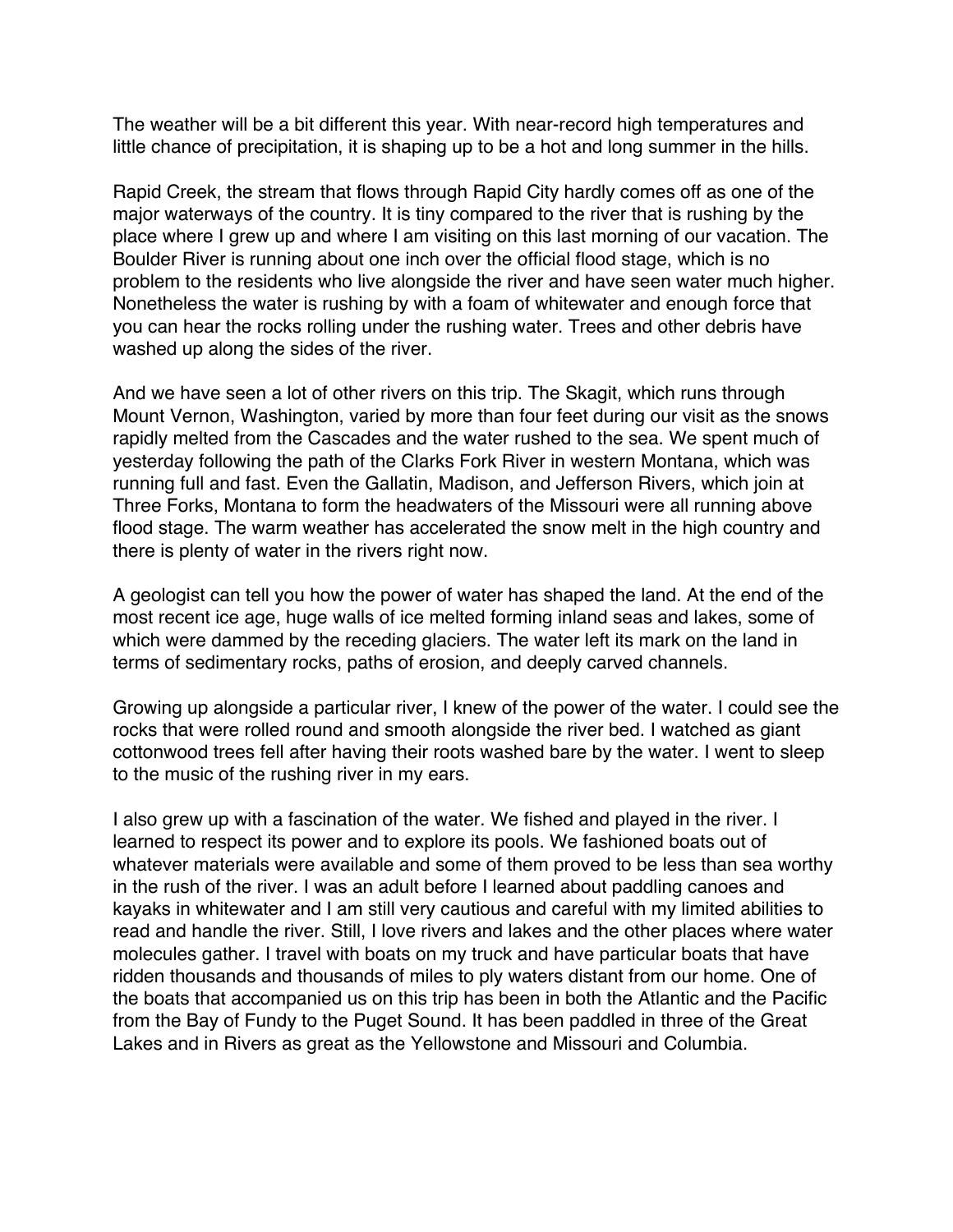<span id="page-17-0"></span>Like the landscape of Rapid City, my life has been shaped by rivers and I am deeply aware of that influence as I spend a few final hours in the place where I grew up. I call this place home, though I lived here fewer years than I have lived in my current home in the Black Hills. Somehow seventeen years pass more slowly when you are only 17 years old than they do when you've collected a few decades of experience. The impact of this place on who I am cannot be denied even though I know few of the current residents of this place and as we drove around town last night, saw entire neighborhoods that didn't exist when I was living in this town.

Even the river has continued to change. Our place is on the inside of a curve and the river has been steadily moving away from our buildings. The rush of flood water is eroding the far bank and throwing the river into a curve downstream that is carrying away the soil of the neighbor's place. Nearly a quarter of a small downstream plot of land has been taken by the river that continues to wash away at the land. It is the way of the river and if you look at the steep hills back away form the stream, you realize that its path has been much wider than the current riverbed over the centuries.

So today I say a prayer of gratitude for waters and for the rivers that continue to shape my life. And once again I am soothed by the sound of the river.

Copyright (c) 2017 by Ted E. Huffman. I wrote this. If you would like to share it, please direct your friends to my web site. If you'd like permission to copy, please send me an email. Thanks!

#### **June 9, 2017 – Back to Work**

It is a familiar feeling for me to dive right back into work upon return from a vacation. I have a committal service at Black Hills National Cemetery this morning, with a luncheon with the family to follow. I meet this afternoon with a family to plan a funeral set for Monday. Around the edges we need to get out a bulletin for Sunday's worship, deal with a hot building and a broken air conditioner, make a hospital visit, put our our regular communications and get to work on our monthly newsletter, which publishes only two issues in the three summer months.

And there will be phone messages, email, and a host of other items demanding my attention. I checked email most of the days that I was gone on vacation and dealt with much of the immediate crises by phone, text message and email.

The church continues to do its work whether or not I am in my office. I'm pleased with the ways that others chipped in to make sure that the work got don and people received the services that they need. It is not, however, "a well-oiled machine." It never will be. It is a human institution that is influenced by the personality of every member. Each new member who joins the church affects its life. Each member who is lost to death or moving or other reasons changes the personality of the church. We have a lot of habits and disciplines, but nothing about the church is fixed forever. We are a growing, changing and living institution. That is the way we should be.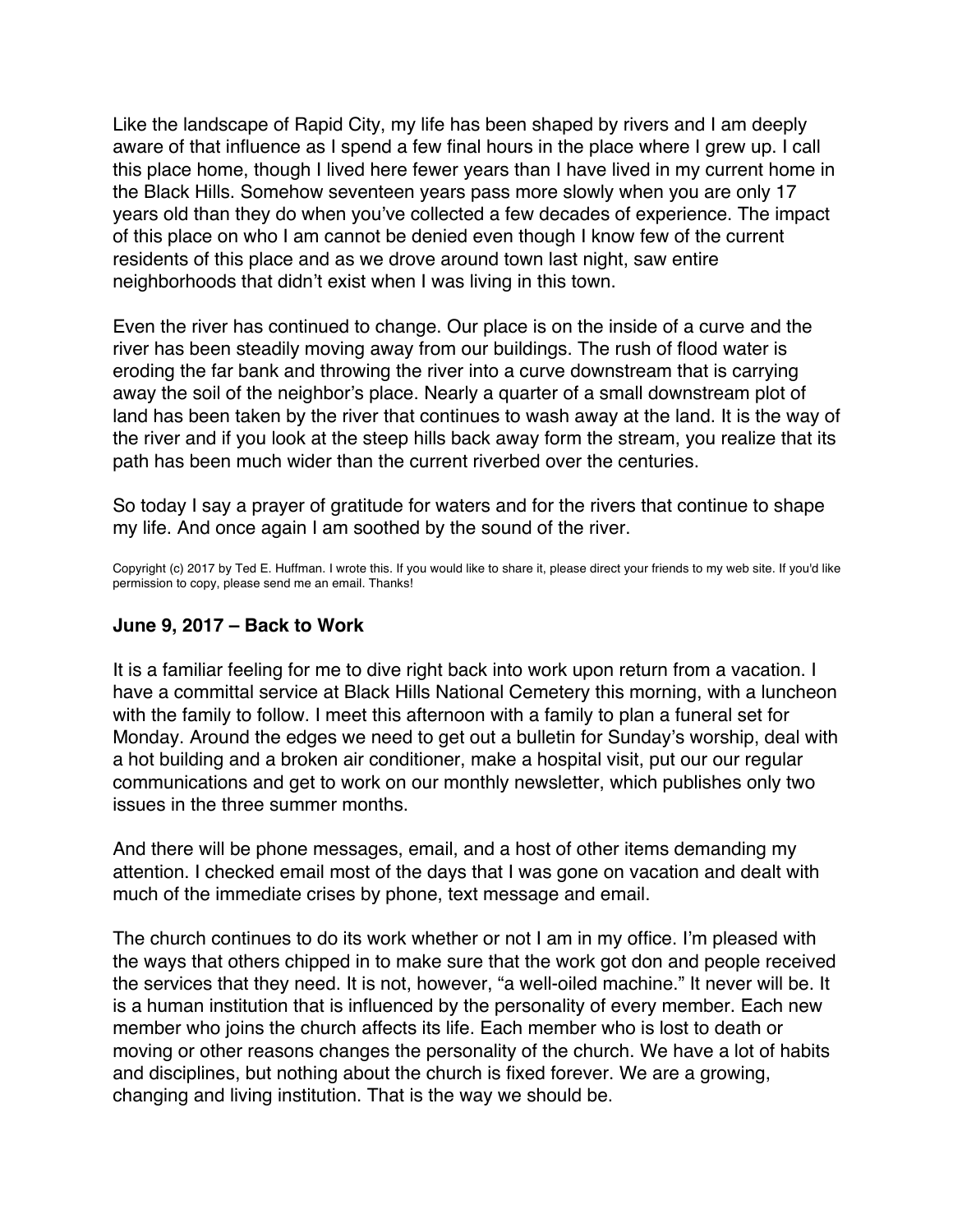When someone is gone we miss that person.

When I am at the church, I often serve as the coordinator of the action and when I am gone there is a certain amount of coordination that falls behind. I once had a colleague that described a one-month pastor's vacation this way: Two months of preparation during which an entire extra month of work has to be done to get ready to be gone. One week of detaching from the intensity of long work weeks and demanding schedules. Two weeks of vacation. One week of preparing for return to work, checking messages and making preparations for the things that must be done immediately upon return. And, finally, two months of recovery during which an entire extra month of work has to be accomplished to catch up from all of the things that didn't get done during the vacation.

To be fair, clergy are as prone as any other person to complain about their lack of vacations and how much they sacrifice for their jobs. And there are very few professionals who receive the standard four weeks per year vacation that is the standard for clergy. In defense of that standard, there are very few other jobs where the worker is expected to be on site and working every weekend and the standard work week for clergy certainly is not 40 hours per week.

Having said all of that, I am extremely grateful for the three weeks of vacation that we were able to take. We had a wonderful time with our son and his family. Our timing was right to be present for the birth of a new granddaughter, and to spend time with our other grandchildren. We towed our camper a little over 2,400 miles with no problems. Our travels were safe and hassle-free and we had time to relax a little bit. Though we probably didn't get much extra sleep, it was our own choice to take the style of vacation that we did and we don't regret it one bit.

I am also aware of how much extra work the people of the church did to make our vacation possible. Worship leadership was provided by dedicated and faithful leaders. Hospital calls were made with care and compassion. Families were supported. Our office staff went above and beyond to keep the institution running smoothly, enduring a broken down air conditioner that allowed temperatures to soar in the office and make working conditions challenging. Volunteers stepped up to get work done and provide for the needs of those we serve. The level of support for us and our work is very high and we are grateful for such dedication and faithfulness.

Time, however, marches on. The days have passed and it is time to get back to work. Hopefully the refreshment of vacation will provide a little extra boost of energy for the extra tasks of the next week. Hopefully the joy of being with family will sustain me as I dive into situations where I need to be especially attentive to the needs and concerns of others. I am, after all, returning to a job that I love and work that is deeply meaningful.

Life is good. That doesn't mean that it is always easy.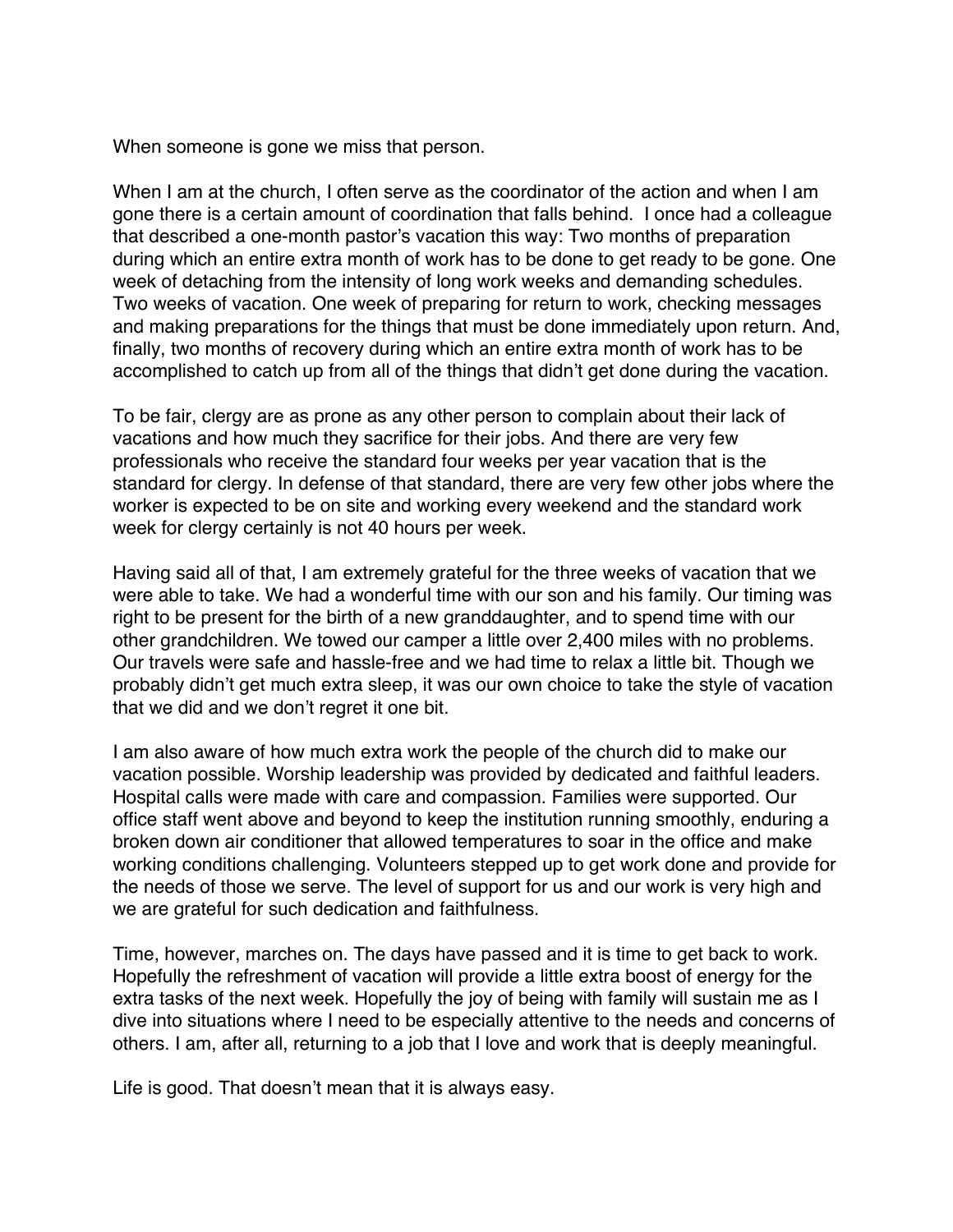<span id="page-19-0"></span>As I was driving yesterday I recalled a trip that we took early in our career. We been serving for five years in a rural parish in North Dakota and negotiated a little extra study time at Pacific Theological Seminary in Berkeley, California. We drove to Washington and visited and camped our way down to the San Francisco Bay area. After our study time, we drove across the California and Nevada desert and back home to North Dakota. We had a two-year-old with us and made the entire trip in a car that was not equipped with air conditioning. There were some hot and tiring days driving with windows down and enduring the wind noise mile after mile. The two-year-old was entertained in part by playing the same cassette tape over and over again. I had every word of that tape memorized. I can still recite the lyrics. It was a good trip, but I was grateful to have air conditioning and a comfortable ride for our most recent vacation.

Times and circumstances change, but we continue to build memories. Those memories sustain us as we go forward.

#### Now, off to work!

Copyright (c) 2017 by Ted E. Huffman. I wrote this. If you would like to share it, please direct your friends to my web site. If you'd like permission to copy, please send me an email. Thanks!

#### **June 10, 2017 – Words that Last**

Yesterday I officiated at a committal service for a former United States District Judge. Understandably the crowd that gathered had a high percentage of lawyers and judges. The talk at the reception that followed the committal included plenty of references to cases argued, moments in the judge's chambers, stories of briefs submitted and objections denied. Although there were many people present whom I have previously met and know by name, it isn't exactly my usual community of people. I commented to my wife as we walked away from the reception that there were men in the room whose shirts cost more than the suit I was wearing. It undoubtedly was true. I'm more at home in a crowd of ranchers in jeans and boots than a room full of lawyers and judges in tailored suits.

Nonetheless, we were drawn together by our common humanity. We all knew that a very distinguished and accomplished man had died. The journeys of this life all come to the same conclusion. We will all one day die from this life. And when death occurs there is grief for those who continue living. This period of separation includes pain that is genuine and a search for meaning in the midst of loss.

One of the attorneys present at the committal asked me for a copy of the service and I will email him the service. I remembered, as I found his business card in my pocket when I changed my clothes in the evening, that he has asked for and obtained copies of other funeral services at which I have officiated. I don't know what he does with the services. Perhaps he reads through them several times to spark his memories of the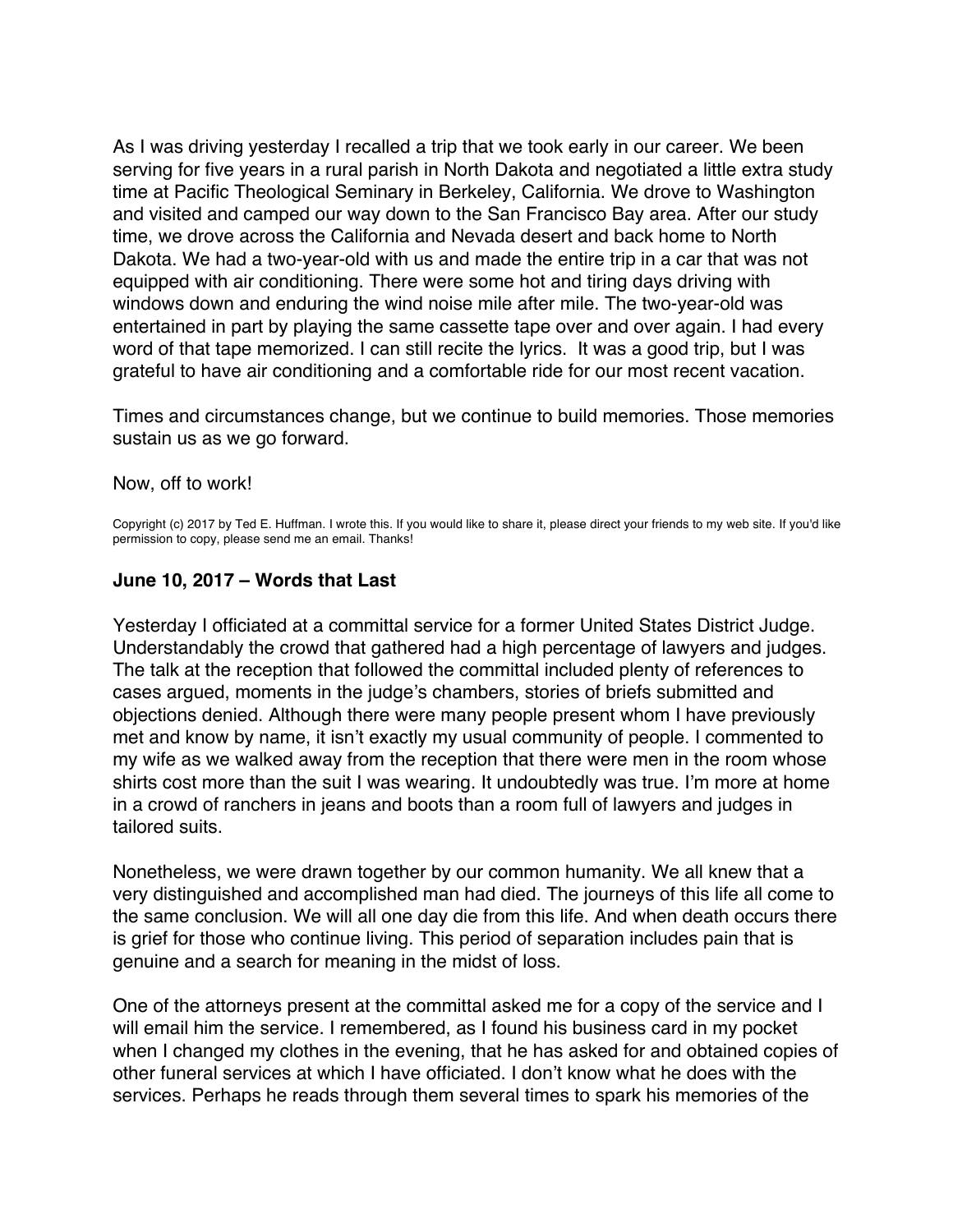person he has known and respected. Perhaps he refers to them from time to time to remember a service that was particularly meaningful to him. It really doesn't matter to me. I'm glad to share the words I have chosen and I am honored that he asks for a copy. In my imagination, however, there is a file in this lawyer's office that contains funeral services, eulogies and meditations. I imagine that the services I have given him are all together, perhaps with a few choice services by other ministers, and that once in a while he sifts through the file to find a quote or a meaningful statement that he can use in his work.

I like the image of an attorney who is inspired by the words of a preacher and who occasionally finds those words meaningful enough to quote.

The law, by its very nature, is very careful with language. There is no shortage of jargon and special use of language associated with the profession, but the intent is to create words that carry similar meaning in different times and places. The belief that carefullyworded documents can guide our nation lies at the very foundation of our society. We give special reverence to our Constitution and its words. Officials from police to the President swear to uphold the laws and constitution. The order of our society is based on the assumption that we can achieve common meaning from a set of words.

I share the passion for language and respect for the power of words that are at the heart of the practice of the law. Even though my use of words is much different, I understand why attorneys are so careful in their choices of words. I do, however, make a distinction that I don't believe is common in the practice of the law. I am convinced that oral language and written language function in unique ways. Just because a document is well-written does not mean that it will communicate clearly when read out loud. And, as I discover each time I transcribe one of my sermons, words that communicate well when spoken often are awkward and imprecise when written. When I speak I am conscious of rhythm and pace. I often repeat a phrase for emphasis. I imply long run-on sentences. I overuse series and lists.

It is easy for me to provide a copy of a funeral meditation because I always work from a written manuscript at weddings and funerals. These occasions are once-in-a-lifetime experiences for those involved. The words I use are very important. Misspeaking can interfere with the process of grief or joy. I choose my words carefully. But I do not write the same way that I do when I am writing for publication. Yesterday's meditation had to be very brief. Black Hills National Cemetery only allows 30 minutes for a service. That service generally includes the firing of a salute, the playing of taps, and a flag-folding ceremony. That means that I have, at the most, 15 minutes for my portion of the ceremony. When the crowd is large and takes time to assemble and disburse, my time is often limited even further. I knew I had to be brief yesterday. Each word needed to carry a lot of meaning and spark a lot of memories. Still, the meditation that I wrote and used has a short list that is repeated three times, a couple of phrases that are said twice, and a particular rhythm that makes it word when spoken aloud. I didn't begin my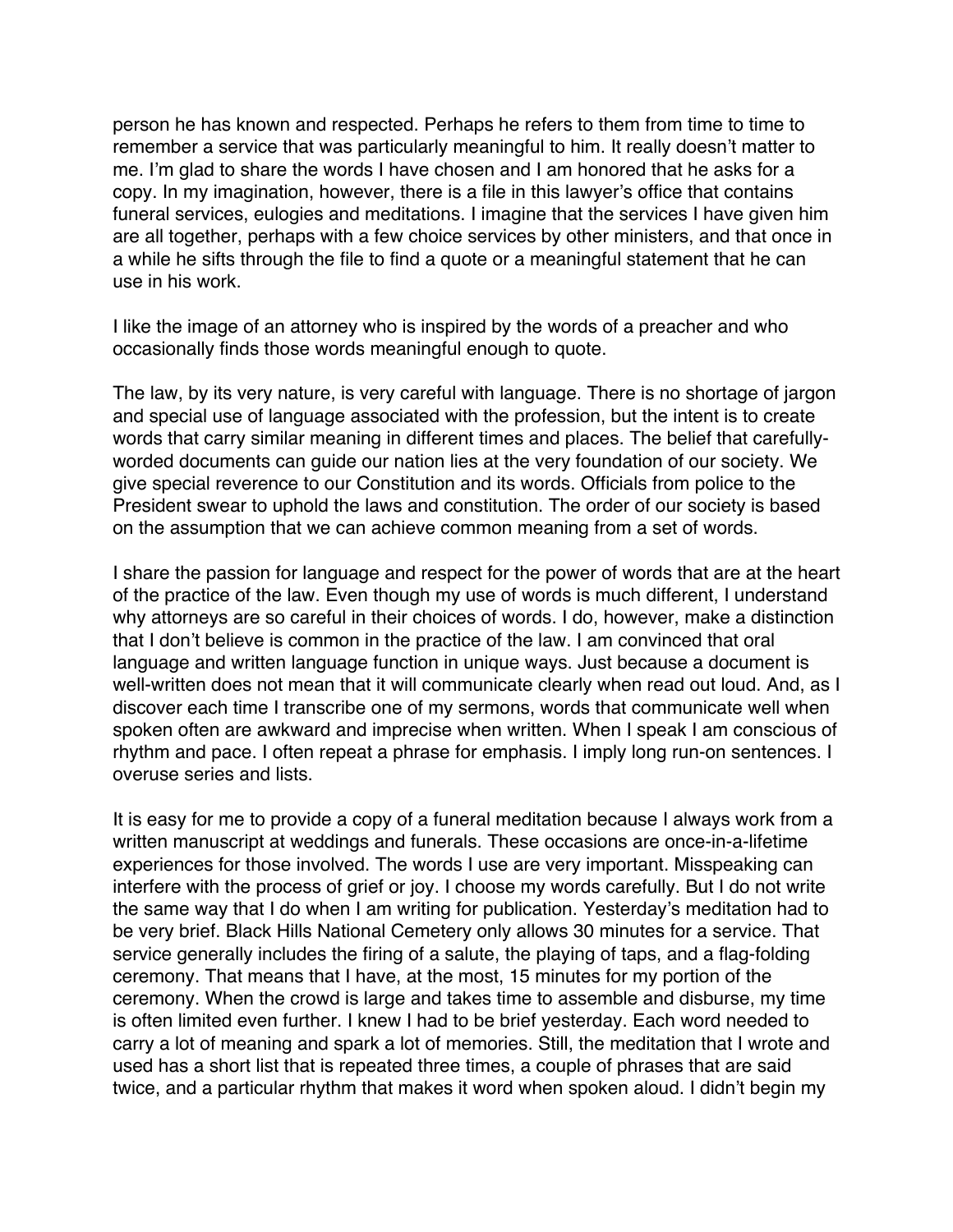<span id="page-21-0"></span>career knowing how to write such meditations. I produced some that were too brief and others that were too long. I missed important points and I overstated points that were less important. It has taken years of critical examination and conscious work to be able to craft words that touch those who mourn in ways that help with their journeys of grief.

Much of what a preacher says is for the moment. We speak and the words are either remembered or forgotten, but seldom remain for any amount of time after they are used. Somehow it makes me happy to imagine a file in a lawyer's office. Perhaps when he retires and moves out of the office he'll pause as he sorts his files and read the words that were meaningful to him yesterday. I pray they will hold meaning for him years from now as well.

Copyright (c) 2017 by Ted E. Huffman. I wrote this. If you would like to share it, please direct your friends to my web site. If you'd like permission to copy, please send me an email. Thanks!

# **June 11, 2017 – Being Fair to the Text**

When I was a seminarian I took a class taught by one of my favorite professors that focused on the very beginning of the book of Genesis. We invested a semester unpacking the two creation stories that begin the Hebrew Bible in its current configuration. Genesis 1:1-24a and Genesis 2:4b-25 constitute two stories that can be read as separate literary units. Although the texts are complimentary, they have some contrasts in detail and the contrasts in content are matched with contrasts in language usage and style. Traditional literary analysis of the ancient texts often points to differences in literary style as evidence of multiple sources for the texts. There are a lot of books and articles that generally conclude that there are a minimum of four sources for Old Testament texts that were merged into the canon we now read as a single text. Our class, however, did not focus on these particular issues as much as it focused on a detailed analysis of the specific words that appear in the text. We translated from the original Hebrew word by word and looked to each to examine its meaning in the original context as well as in a contemporary setting.

As a result of the study and the work we invested, these stories of God's actions in creation are beloved by me. I enjoy returning to them again and again. At the same time, I have been very careful about how I preach those familiar texts for the simple reason that they have been so terribly abused by some Christians. Creationists read those texts, and often only the first of them, as a kind of refutation of the scientific method, claiming that they stand in stark contrast and direct opposition to theories of natural selection and evolution. Some of their arguments read as if the proponents of this interpretation have not even read the rest of the book of Genesis with care, let alone the entire biblical narrative.

Genesis and the other books of the Hebrew canon make no claim to be scientific texts. They are statements of faith that have been made for the purpose of drawing the community together and declaring a radical monotheism in the context of a region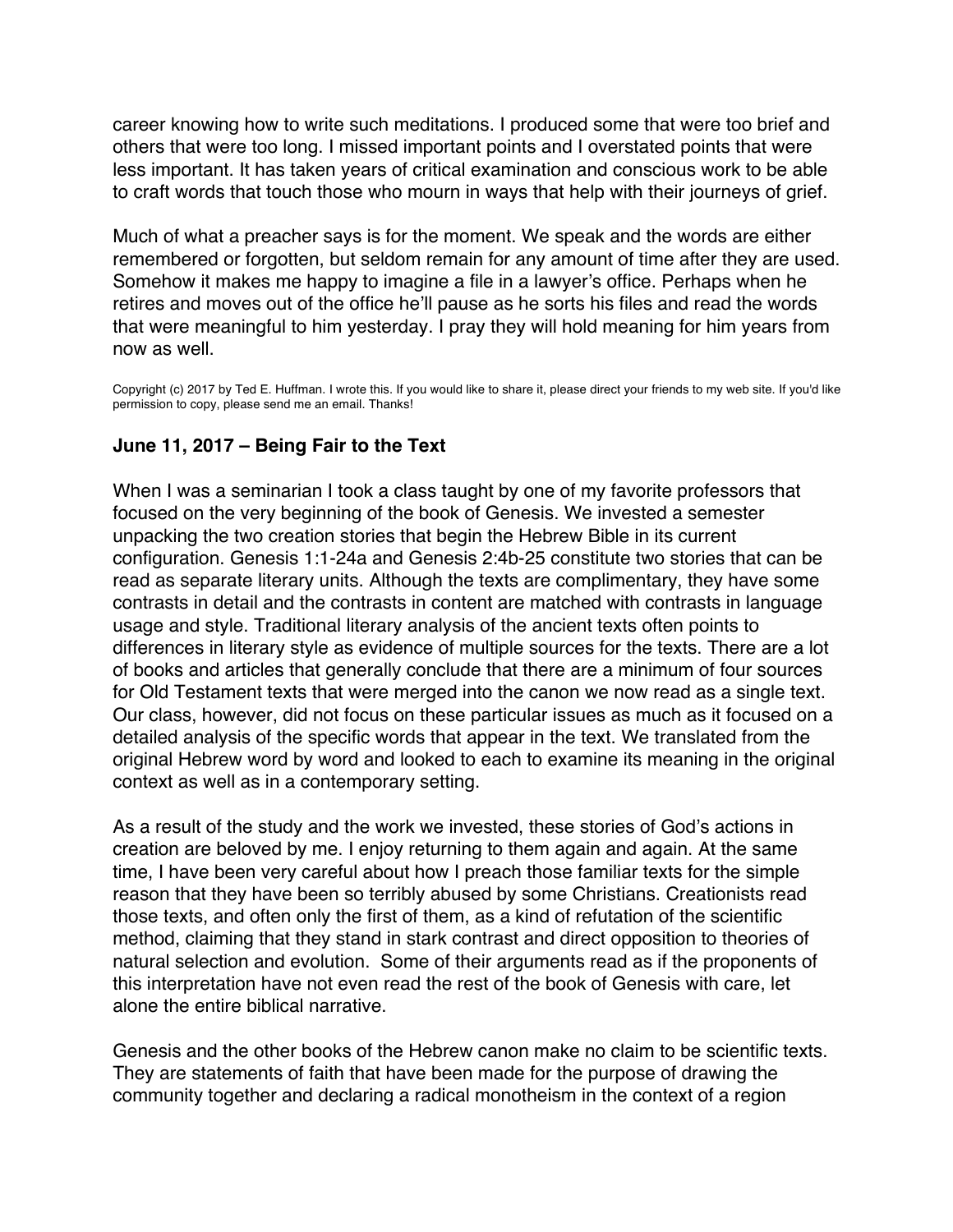where polytheism was the norm. Genesis 1:1-2:4a emerged as a consistent written document in the midst of the Babylonian exile, when there were many cultural forces pressuring the exiles to convert to a different set of beliefs and embrace a set of origin stories that were removed from the history and traditions of the people of Israel.

Often when people seek to discover truth on the surface they miss the deeper truth that lies within the texts. The bible makes no specific claim to be an accurate measurement of time or dating of the origins of the universe. Although the Genesis 1:1-2:4a creation account speaks of days, there is no evidence that these days are measured by the human method of counting the 24 hours of a single revolution of the earth. These texts were honored and loved and treasured by our people for thousands of years before there was an understanding of the nature of the solar system and the vastness of distances and of time in the universe. Claiming that God is constrained by human measurements of time is completely foreign to the faith of our forebears.

The text does not demand a denial of the discoveries of modern science in order for the faithful to treasure its meaning and value for our lives.

This is, however, a complex and subtle argument. It is very difficult to condense several months of intense language study into a sermon suitable for Sunday worship. The subtle and beautiful nature of the text demands more time and energy than is generally devoted to a single week's worship.

So the first thing we do is to read the text and trust the text to be heard and interpreted by our people. As is always true in worship the reading of the text takes precedence over the sermon. It doesn't mean that interpretation isn't important. It is. However, the goal is to immerse our people in the words of scripture, not enforce upon them a specific dogma or interpretation of that text. It is this commitment to the text that makes me bristle when others rush to conclusions not supported by the text and try to enforce them as the only acceptable interpretation.

What I am saying is that my resistance to some forms of creationism is not primarily that it is bad science. It is also bad theology, uniformed by generations of faithful study of the text. It arises from the same parts of the church that have resisted academic preparation and the standards of educated clergy that are so important in other parts of the church. I do not question the faith of a minister who attended two years of an unaccredited bible college in preparation for their role, but I do argue that the four-year undergraduate degree plus a three-year masters program that is the standard for ordination in my tradition offers the possibility of a better understanding of the role of the minister and the nature of our faith. Being a disciple is a matter of discipline and those who seek shortcuts in preparation often lack information and preparation for the work that they do.

I don't however, mean to criticize my colleagues. I understand that there are multiple paths to the ministry and that the one I have taken is not the only route. I know that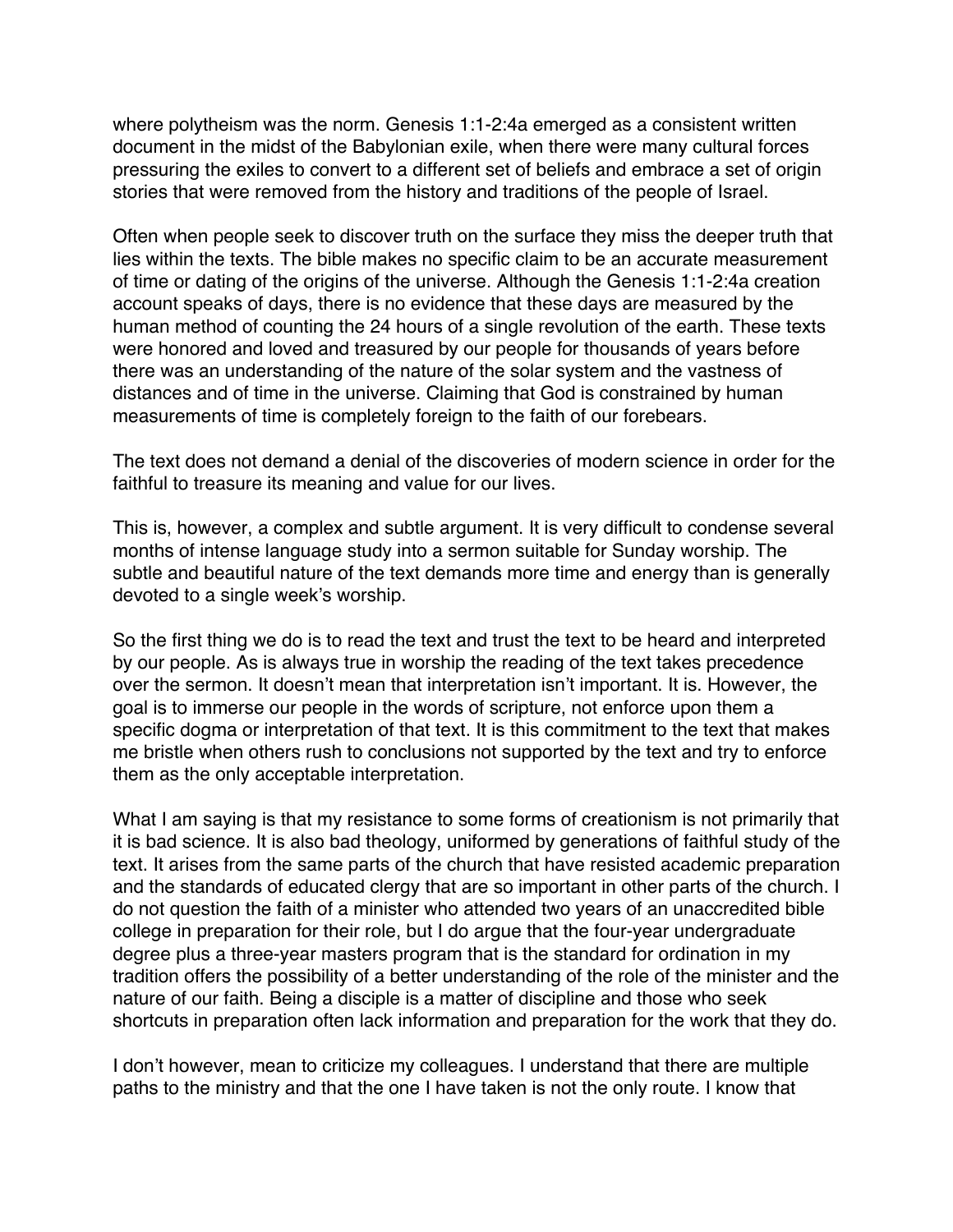<span id="page-23-0"></span>there is a big difference between academic achievement and mature faith. At the same time, I love these texts and I am frustrated when I witness the abuse that they suffer when people claim to expose their meaning without having taken the time to study them.

I am aware of the responsibility that falls on my shoulders each time I interpret these texts and of the importance of taking that responsibility seriously. What I say makes a difference and I approach the pulpit with fear and trembling. And that, dear friends, is how it should be.

Copyright (c) 2017 by Ted E. Huffman. I wrote this. If you would like to share it, please direct your friends to my web site. If you'd like permission to copy, please send me an email. Thanks!

# **June 12, 2017 – Healing in Nature**

I've never paddled in the Boundary Waters Canoe Area Wilderness in northern Minnesota. I've read a lot of accounts of those who have paddled there. Many years ago I discovered the books of Sigurd Olson, who wrote of the Boundary Waters and of Quetico-Superior country in Ontario. For more than twenty years, from his mid fifties to his mid seventies the great teacher Parker Palmer has made a pilgrimage to the area every year. He writes so poetically about the beauty that is in the area that it seems so inviting.

I've been close to the Boundary Waters. We stopped in Ely, Minnesota when we drove the great circle route around Lake Superior. I had a trailer full of canoes and kayaks that we had used on several different day paddles during our Superior adventure. Canoeing in the Boundary Waters takes preparation, however. Reservations are required and must be made months in advance.

The popularity of the area is so great that it has become a problem for some. Sue Leaf, in her book Portage, speaks of the disillusionment she and her husband felt with the Boundary Area over its busyness, full camping places and constant traffic of other paddlers. They began to seek out other places to paddle that could be undertaken without so much advance planning. They sought places where one could linger in response to weather or the beauty of the moment or the success of the fishing rather than having to keep to the tight itinerary that is required of Boundary Waters visitors.

I am a great believer in the power of wild places to nourish our souls. I have been blessed to have visited some pretty remote locations and enjoy the beauty of nature in places where there is little evidence of human development. I grew up at the edge of what is now officially designated as the Absaroka-Beartooth Wilderness - nearly a million acres of high forested land on the Montana-Wyoming border. We knew how to hike into regions where we wouldn't see any other hikers for a three or four day backpack trip.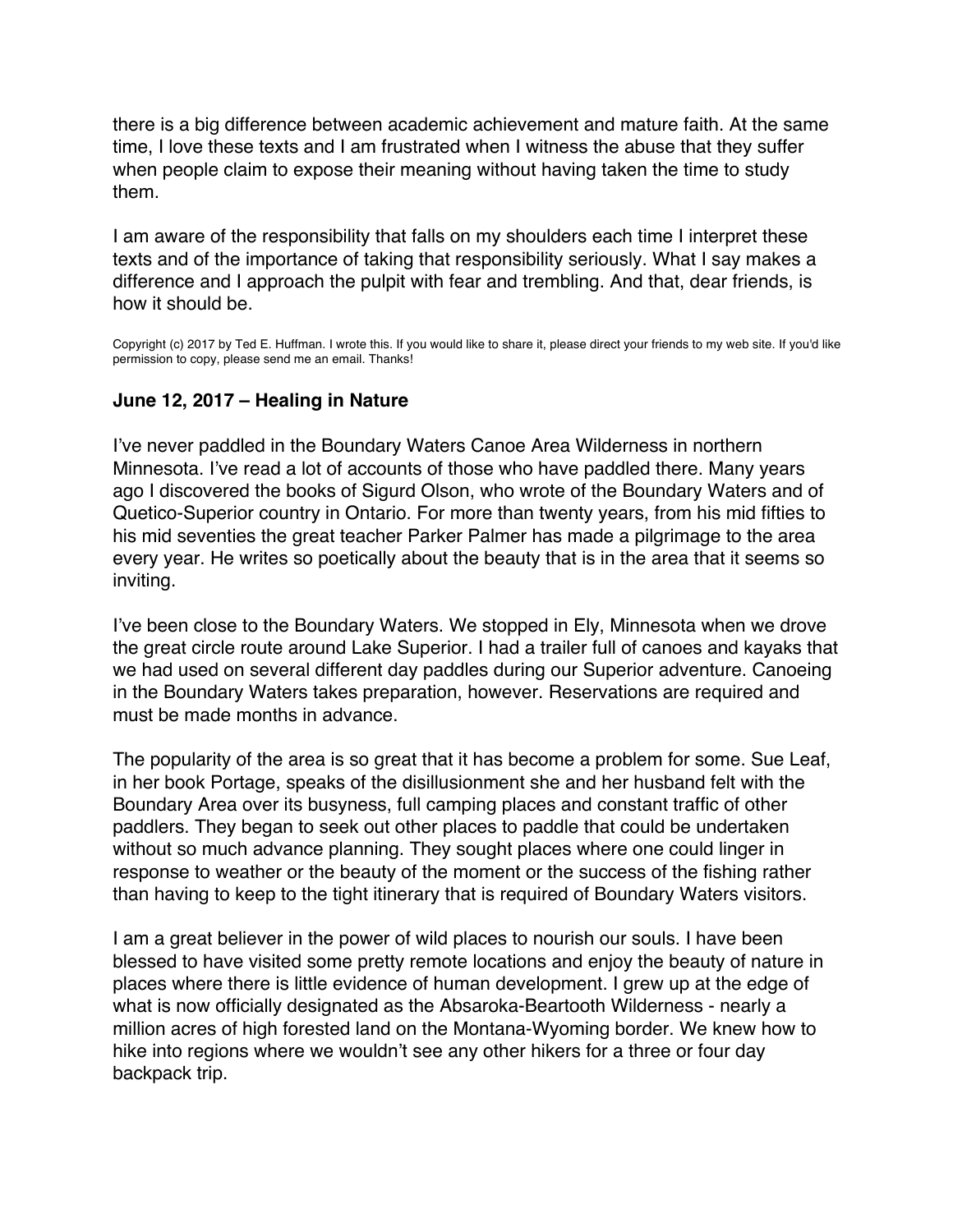I also know that there are some places of great natural beauty that have become so populated with visitors that the crowding threatens the natural beauty we have come to see. I remember visiting the Grand Canyon and having a hard time capturing photographs that showed the rim without having people in my pictures. Having grown up near to Yellowstone National Park, I have very little patience for the traffic jams that form in the Old Faithful area. Fortunately you can still get away from the crowds in Yellowstone if you are willing to park the car, get out and walk. I have heard that the crowds in Yosemite National Park are so dense that even serious hikers can find little solitude.

As the population of our world increases, the management of wilderness becomes a delicate act of balancing the need for equal access with the need for preservation of the wilderness. Sometimes we lose our balance in the public management of the lands that we share.

One of the great blessings of the wilderness areas that I have visited is that I not only am able to experience the beauty first hand, but I can return in my imagination. The healing qualities of nature are so great that I can close my eyes and see myself hiking through stands of timber or paddling across the mirror-smooth water of a quiet lake. My usual workday pace is often so intense that a brief moment of quiet is required to refresh my energies for what is to follow. Taking a short trip in my imagination offers healing and restoration that is similar to the process of venturing into the natural beauty of wild places.

I am encouraged by these adventures of imagination. I know that the blessing of being able to travel to remote places is not forever. As I near another birthday I can feel some of the aches and pains that are a part of aging. I am not as strong as I once was. My hands don't grip with the same strength. Hefting a full-size canoe up onto the roof of my car takes an extra deep breath and careful thought that I don't remember being a part of the process a few years ago. My hikes cover fewer miles per day than once was the case and I stop to catch my breath more often when climbing a steep trail. I can sense what is happening. I know that the day will come when I will have to learn to deal with my own human limitations.

Part of what is so refreshing and restoring about natural beauty, however, is that nature is constantly changing. Each return to a place of beauty is another lesson in the power of nature to deal with change. I remember our first visit to Yellowstone National Park after wildfires burned over huge areas in 1988 and 1989. I was struck by the transformation. Entire hillsides were bared by fire that consumed all of the trees. Vistas opened up in unexpected places. More importantly, life was rising from the ashes. A hillside that we had been told had burned so hot it "sterilized the soil" was bright green with new growth. Each trip to the park since that time has offered the gift of witnessing resurrection. Nature is remarkably competent at healing scars and bringing forth new life in the path of destruction.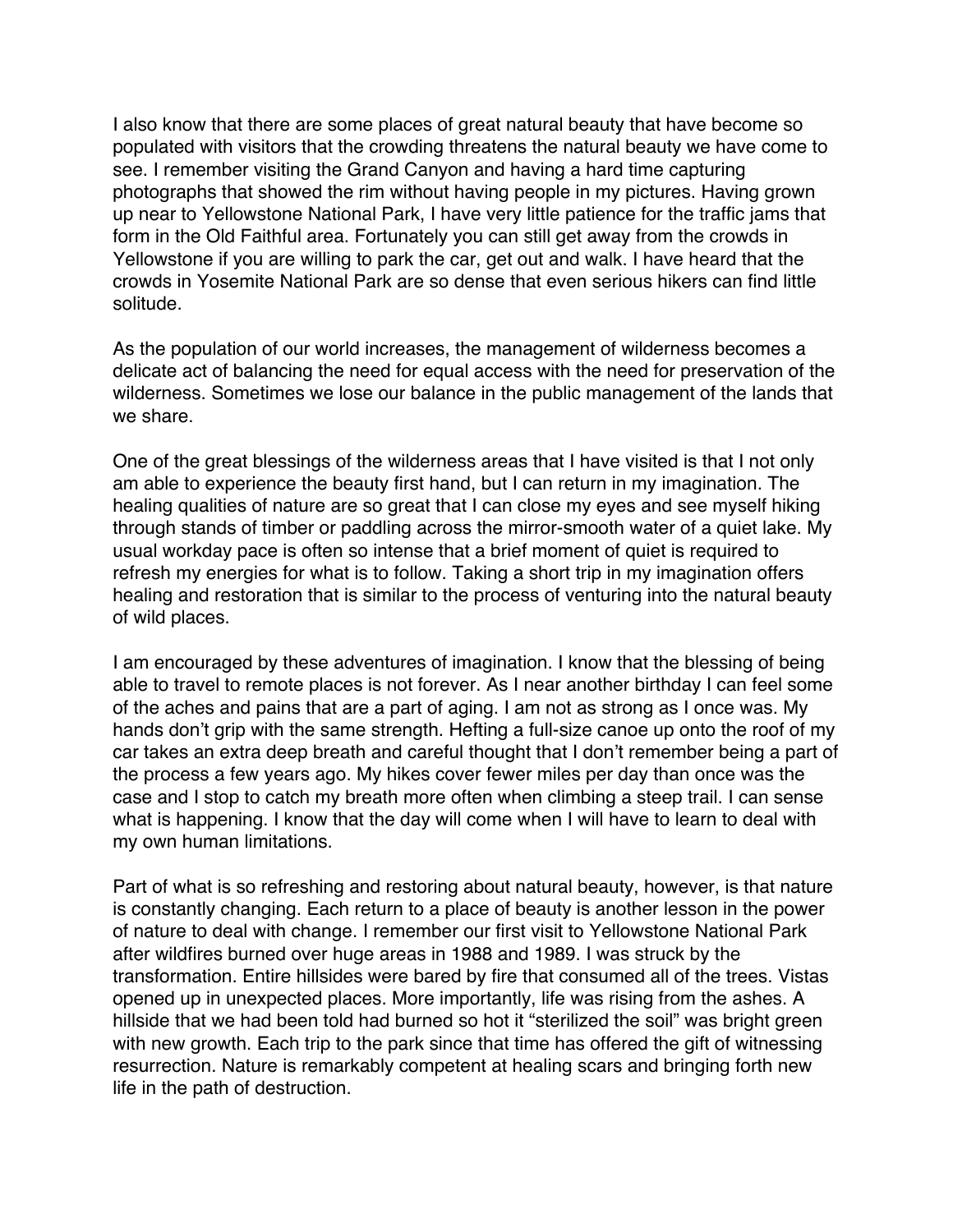<span id="page-25-0"></span>None of us knows for sure what lies beyond the end of this life. I've read plenty of descriptions of heaven as a kind of gated community in the sky that is often described in terms that seem to me to be infinitely boring - being surrounded by people who are so similar to each other that there can be no conflict or disagreement. Frankly such descriptions don't seem very heavily to me. Nor am I attracted by images of spirit separated from the physical realm. My experience of this life is of spirit and matter so infused that they are inseparable. It seems to me that observing the natural process of healing is one of the best illustrations of heaven that I can imagine. New life constantly springing forth, surprises at every turn.

For now, I will continue to see the wild places and find my spirit renewed by the beauty and power of the natural world.

Copyright (c) 2017 by Ted E. Huffman. I wrote this. If you would like to share it, please direct your friends to my web site. If you'd like permission to copy, please send me an email. Thanks!

# **June 13, 2017 – Well Adjusted**

Here is the report of a conversation we received from our daughter-in-law:

Mom (to Dad): "We did it. First three years of our daughter's life. We have provided her the foundation for the rest of her life. We are successful."

Dad (to Mom): "And she's well adjusted."

Dad to 3-year-old: "Are you well adjusted, Miss EM?"

3 year-old: "No."

Dad: "What can we do to help you be well adjusted?"

3 year-old: "Peanut butter."

Dad: "Well then I will get that for you now."

Of course the story is greatly amusing to us as grandparents. It is especially touching because we've just returned from three weeks with that part of our family and we have our own stories and can almost hear the individual voices in the conversation. The responses are quite typical for the people involved.

It is also easy for us to revel in these stories because the three-year-old is, in fact, well adjusted. She is at home in her world and engaged in exploring and learning and discovering. She is comfortable with her role in the family and has adjusted to the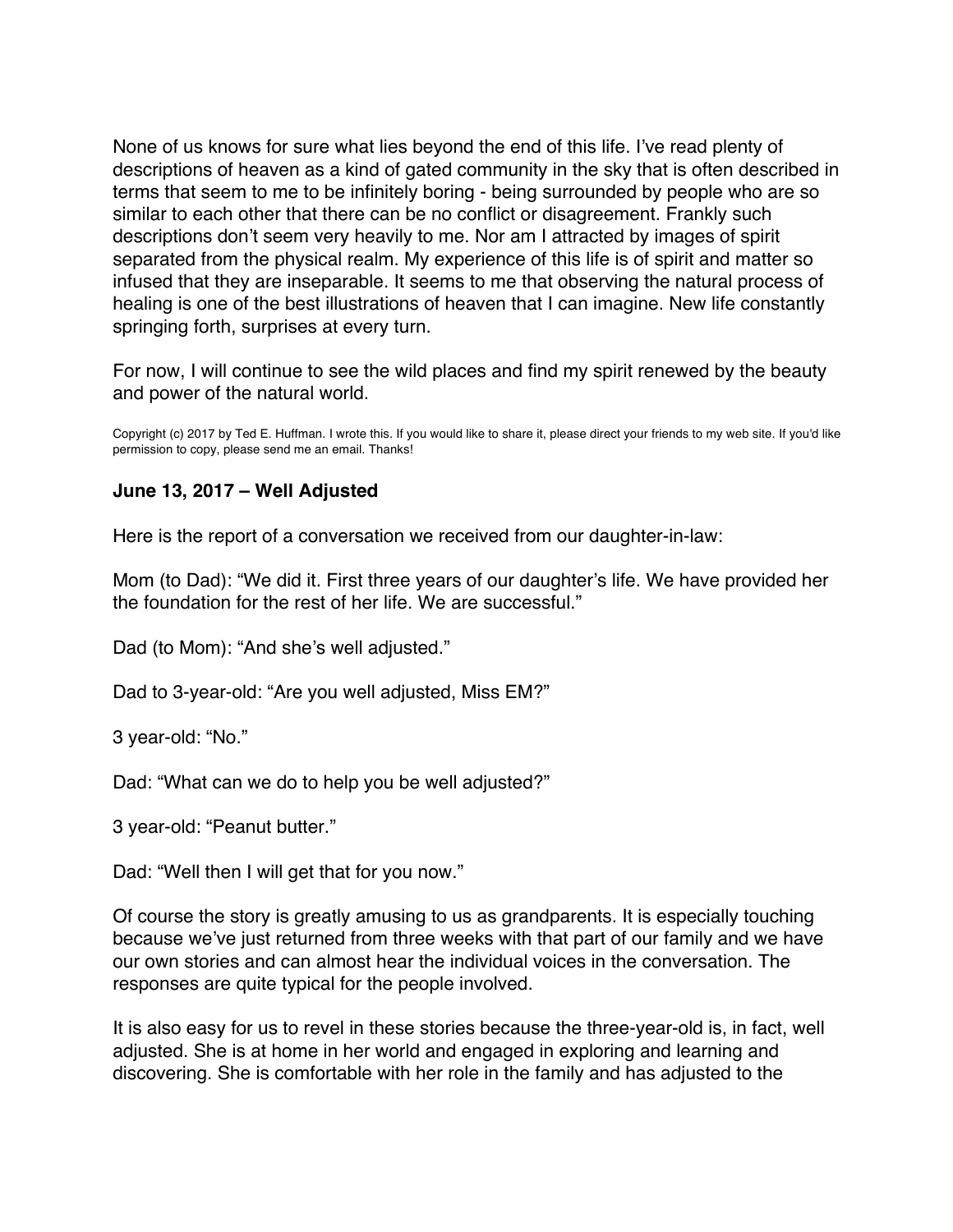presence of a new baby sister quite well. Watching her grow to this point has been a joy and we are full of anticipation for her future.

There is a kind of smugness that can fall on parents and grandparents when things go well in a family. I can remember our early years as parents. Our first child was a good sleeper. After he was born he quickly began stretching out the time between feedings at night and before long we were getting 4, 5 and even 6 or more hours of uninterrupted sleep. Of course we attributed the situation to superior parenting. We had been intentional about establishing bedtime routines and providing a healthy bedroom for our son. We looked to other parents of infants and could almost always find some difference between their parenting style and ours and often attributed any problems they had with their children to the decisions and actions of the parents. We tried not to say much to others, but between ourselves we were feeling quite smug.

Then, when our son was 2 1/2 years old his sister came along. I think she may have slept all the way through the night once when she was six. OK, that is a bit of an exaggeration, but she pushed us right to the edge of complete exhaustion night after night. I can remember multiple occasions where I would wake my wife simply because I had run out of ideas to soothe the crying baby and needed a few minutes of respite. She suffered from frequent ear infections and we couldn't discern why she was having so many problems.

Both of those children, so very different in their infancies, turned into wonderful, kind, loving and interesting adults.

I know, however, a lot of stories of families who have had deep struggles with illnesses far more severe than anything we have experienced. Kind, loving, engaged and competent parents can find themselves face to face with children who have serious problems and face a struggle to just survive. Some don't make it. I've sat with parents adjusting to the news of the death of a child by suicide. I've agonized with parents over what is the best response to a child's addictions. I've witnessed very strong families suffering deeply over the situation in which they find their child.

Whatever thoughts I may have had about "superior parenting," I now know that the good fortune experienced by our family was just that: good fortune. While we were intentional and invested a lot of ourselves in being parents, we were not the cause of the results of that process. We were the recipients of good fortune. Furthermore, our family is not somehow more immune to problems in the future than any other family. Illnesses can occur to us. We might be asked to face hard times.

A child facing an illness is no less wonderful, no less a miracle than any other child. Parents of children who have disabilities or who suffer chronic illnesses don't want to trade in their children for others. They love completely and fully and they endure the trials and pain out of love for their children.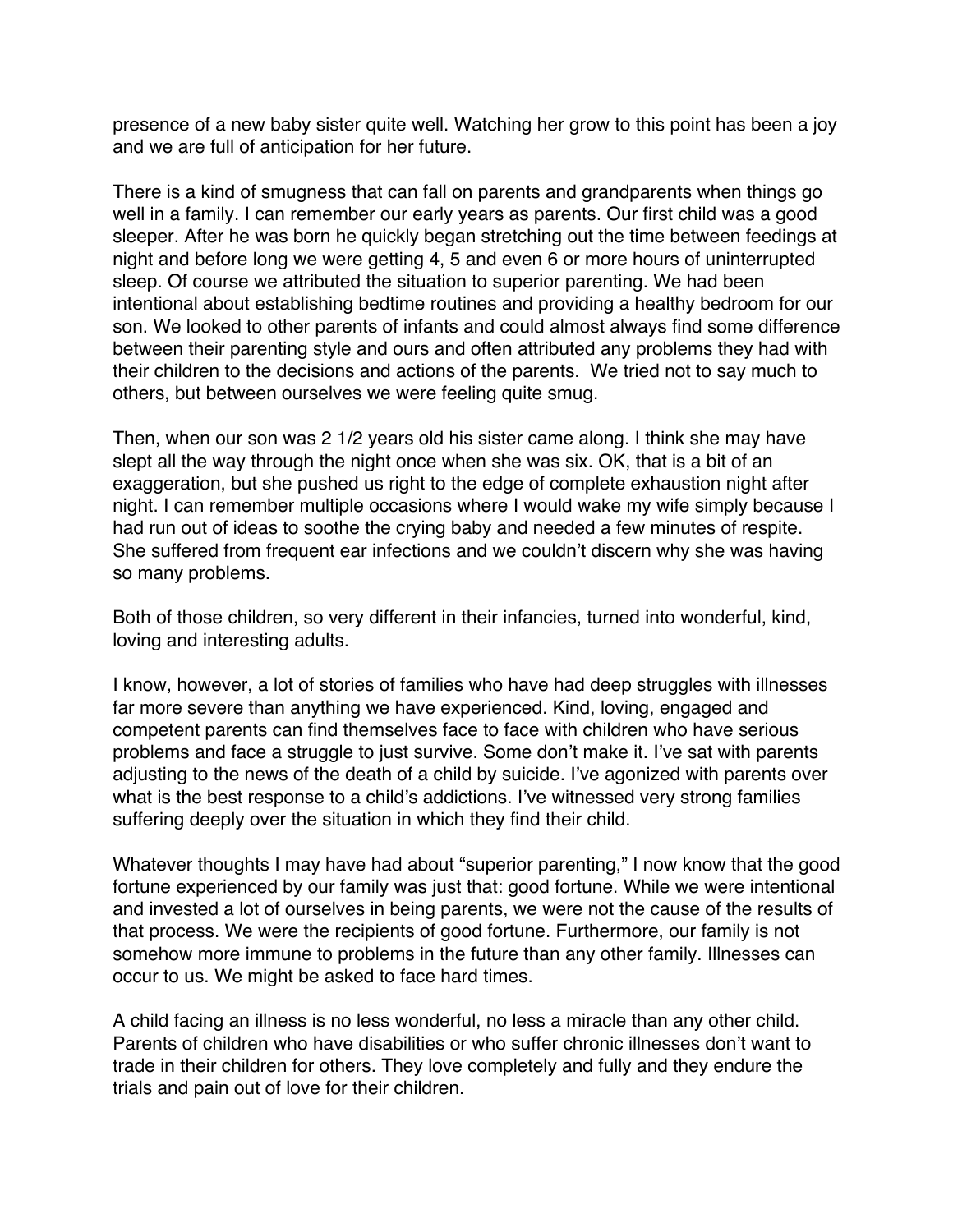<span id="page-27-0"></span>It would be so easy if all of life's problems could be solved with a spoonful of peanut butter. The world, however, doesn't work that way.

Each of us experiences some form of disability. If we are not currently aware of any disability, it lies in our future. Age will take its toll. A fall or another injury can make it challenging to walk. A disease can change our way of thinking. Problems with memory, aches and pains, and decreasing strength are normal parts of aging. A friend of mine who uses a wheelchair for mobility refers to people like me as "the temporarily abled." It is an accurate way of thinking.

In a similar way, we all face mental and emotional challenges. Things can change quickly. A bit of chronic pain can lead to depression where none previously was noted. The loss of a loved one can change everything in a person's outlook and attitude. A seemingly trivial event can become a trigger for a latent disease that was previously undetected. We human beings are fragile and vulnerable and when we allow our vulnerabilities to show it can be both refreshing and terrifying.

The conversation with which this blog post begins is not really about smugness at all. It was, until I reported it here, a private conversation between two parents who are working hard to raise their children. What I hear in the words is a sense of relief. We are accomplished at imagining disasters which might befall. We worry more than is helpful at times. We work so hard at providing for our families and helping our children grow and when we reach a milestone there is a sense of relief that disaster did not occur.

In the meantime, if you do not have any nut allergies, I'm recommending a spoonful of peanut butter from time to time. I may even include a bit of it in my breakfast today. After all, I really would like to be well adjusted.

Copyright (c) 2017 by Ted E. Huffman. I wrote this. If you would like to share it, please direct your friends to my web site. If you'd like permission to copy, please send me an email. Thanks!

# **June 14, 2017 – A Wallet Full of Cards**

It is probably fair to say that I've never been one to travel light. I think about all kinds of possible contingencies and carry with me more than is needed most of the time. When I pack my clothes for a trip, I count the number of days and then throw in an extra pair of socks for good measure. We enjoy traveling with our camper with is equipped with everything including the kitchen sink, bathroom sink, and a spare bedroom for guests. I just drove to the west coast and back with a boat that never saw the water on this particular trip. I would have had one had I found time to use it, but that opportunity didn't present itself.

I do, however, have some wonderful minimalists in my circle of acquaintances. I have friends who never check a suitcase, preferring to limit what they take on a trip to items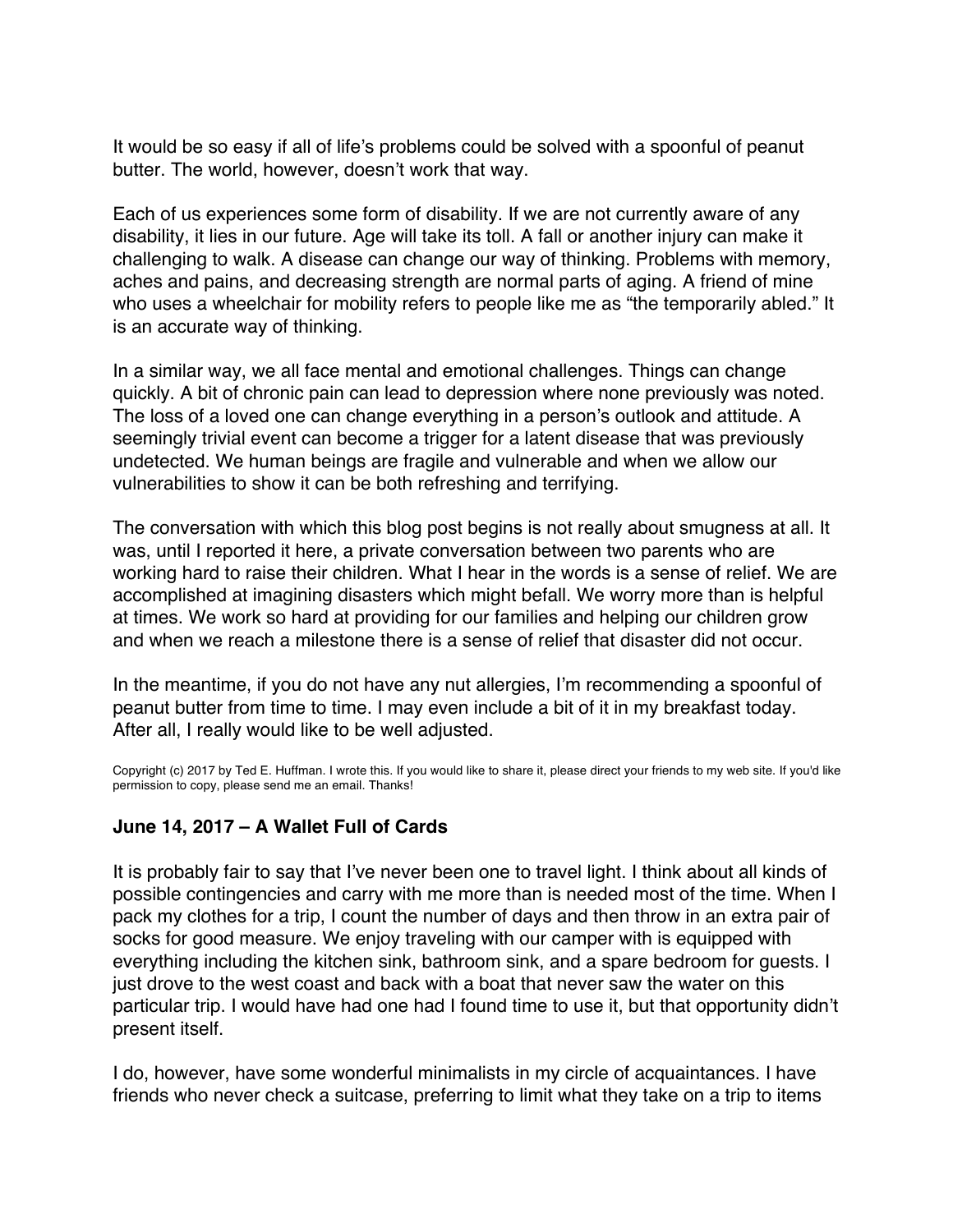allowed in carry-on luggage. I am impressed and even inspired by friends' ability to clear the clutter from their lives, getting rid of extra dishes and silverware, cleaning out all of their cupboards and drawers and reducing the amount of possessions they have. My son the librarian has wisely instructed me on the difference between an archive, which focuses on collecting, and a library, which focuses on circulation. "If you want a functional library, focus on what you actually use." If you have seen my basement bookshelves you would understand what sage advice this is.

Yesterday, as I took a few minutes to consider the clutter and collections with which I have surrounded myself, I took a moment to examine my wallet. It is, simply, thicker than I would like it to be and the cause is not an excess of cash that I carry with me. I've got cards. And I'm not talking about credit cards, though there is a card for our checking account and another credit card. And then there is the pre-authorized card for fuel purchases that gives me a discount at gas stations and allows the company to withdraw funds from my checking account. I understand that I need to carry my driver's license. An ID is important. Then there are four different cards for insurance: health insurance, dental coverage, prescription coverage and emergency medical evacuation. I could probably have a separate wallet with all of the company loyalty cards that have been issued to me. I have them for hardware stores and big box lumber yards and restaurants and the grocery store. I have a card that gives a free loaf of bread when I've collected enough stamps and stamp cards for two different coffee shops.There is a card they ask for when you make a purchase at the drug store and I don't even know whether or not there is a benefit from the points I have earned. I just have the card. The list goes on and on and I've decided that i am going to quit carrying all of those cards. I'll probably miss some potential savings, but I've got to draw the line somewhere. Some of the merchant cards allow you to register at the checkout with your phone number. Of course there is the problem of the proliferation of phone numbers - let's see is it our home number or my wife's cell number or my cell number? Oh yes, the office supply store is the church's number so the church can earn the bonus points.

I think when it comes to customer loyalty, I'm pretty good. I tend to shop in the same stores over and over again. When I find something I like, I'm likely to return to purchase the same item when needed. But there is something about a customer loyalty card that sort of bothers me. The fact that they make me keep track of the card seems to say, "We want your loyalty, but we can't be bothered with remembering your name. You'll have to show us a card." Why does the business think that keeping track of their customers is the job of the customers? I'm convinced, furthermore, that most of those loyalty cards are more about the company obtaining your address, phone number and email for advertising purposes. That results in an excess of mail that needs to be tossed in the garbage can. Not only is my wallet too full, so is my garbage can. Who knew that saving money could be so wasteful?

I have a friend who I occasionally tease about his capacity to spend a couple of hours and consume a bunch of gasoline driving around town to save a few pennies. It really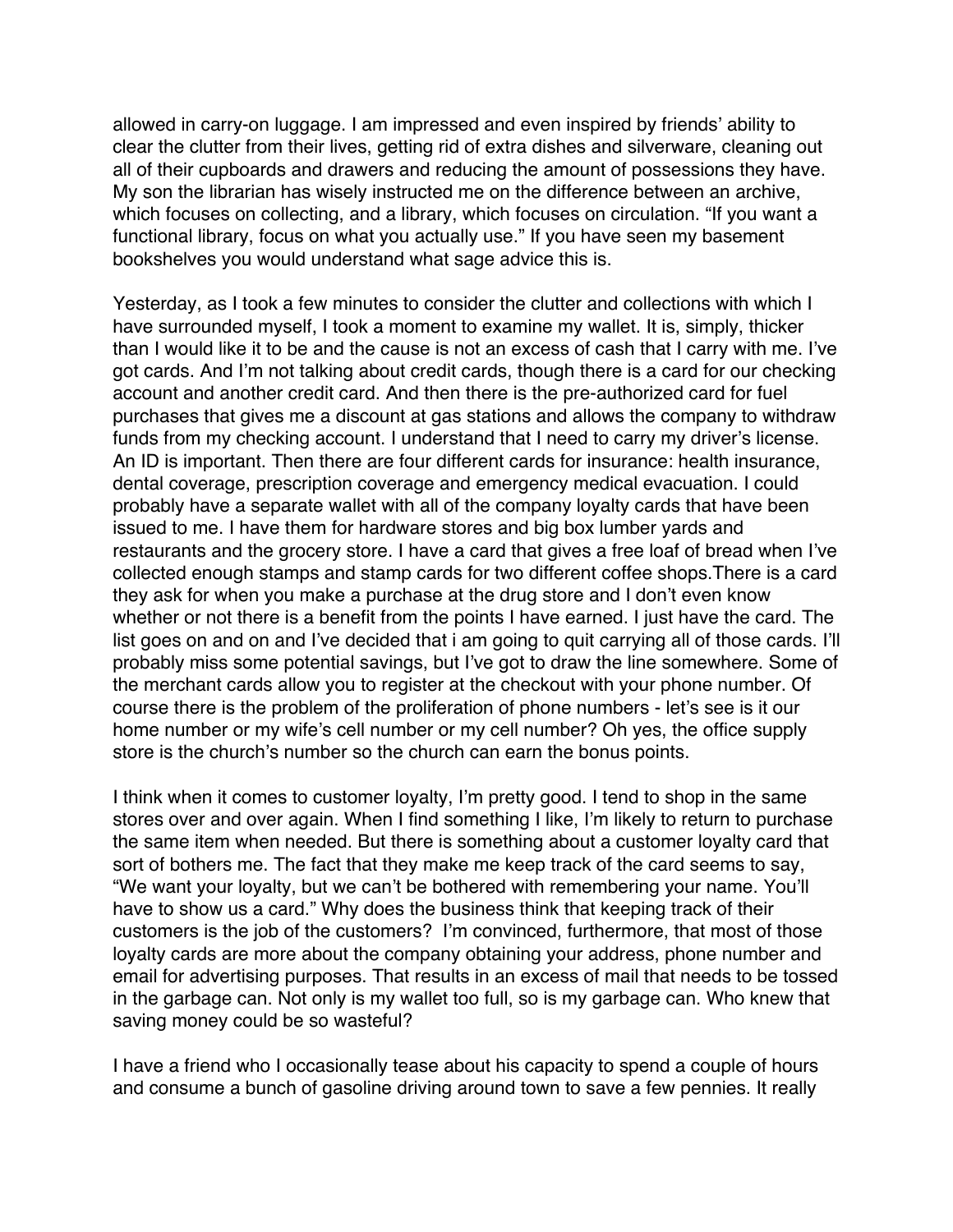<span id="page-29-0"></span>bothers him to have paid anything more than the bottom price for any item and he'll spend a lot of time and invest significant energy in making sure he's found the best price. Meanwhile, I just make the purchase and get it over with, figuring that my time and the hassle of going from store to store offsets the slightly higher price. I'm willing to pay for convenience at times. I do have my limits, however. I used to say that I'd pay double the price for a gallon of milk to avoid another trip to town. Now that there is a convenience store that is near our home and our children are raised and our milk consumption has decreased significantly, I stopped by that convenience store recently. Double the price is fairly accurate and no, I didn't buy their milk.

So I'm still walking around with a fat wallet. I'm not sure that I have a solution, but I'd sure like to find one. I wonder if I have to actually have to have my AAA card to gain its benefits. Would it work if I had a picture of it on my phone that clearly showed the number and expiration date? Of course that assumes that I would always have my phone with me, which is probably the case, but an idea that would have been very strange a couple of decades ago.

One thing for sure. Even though I respect my son's advice on culling books from my home library, I'm pretty sure he wouldn't approve of me going out without my library card.

Copyright (c) 2017 by Ted E. Huffman. I wrote this. If you would like to share it, please direct your friends to my web site. If you'd like permission to copy, please send me an email. Thanks!

# **June 15, 2017 – Birthday**

One of the things about living in a large family is that there are plenty of birthdays to celebrate. And, in our family, the birthdays were sort of spread out across the calendar, so we pretty much had the opportunity to celebrate all year long. Our parents' birthdays lurked near major holidays, so they were easy for us to remember. Mother was born on July 3, and we joked that the whole nation set off fireworks to celebrate her birthday. Over the years there were a lot of different attempts at celebration cakes, some more successful than others. Here's a tip: sparklers drip inedible chunks of metal that burn their way into the cake and make it more difficult to eat. I don't think those bits are very healthy, either, but we all survived.

The next birthday after July 3, was the sister closest to me in age. Her birthday is August 17. For most of the year she is two years older than me, but for a short time in the summer, her age is just one digit higher than mine. This seems unimportant these days, but it was a big deal when we were much younger.

Then another sister's birthday comes along on September 3. I used to think it was a most unfortunate date for a birthday because it can, on occasion, land on the first day of school. That wouldn't be my choice for a birthday, but you need something upbeat and a bit of cake to get through that first week anyway.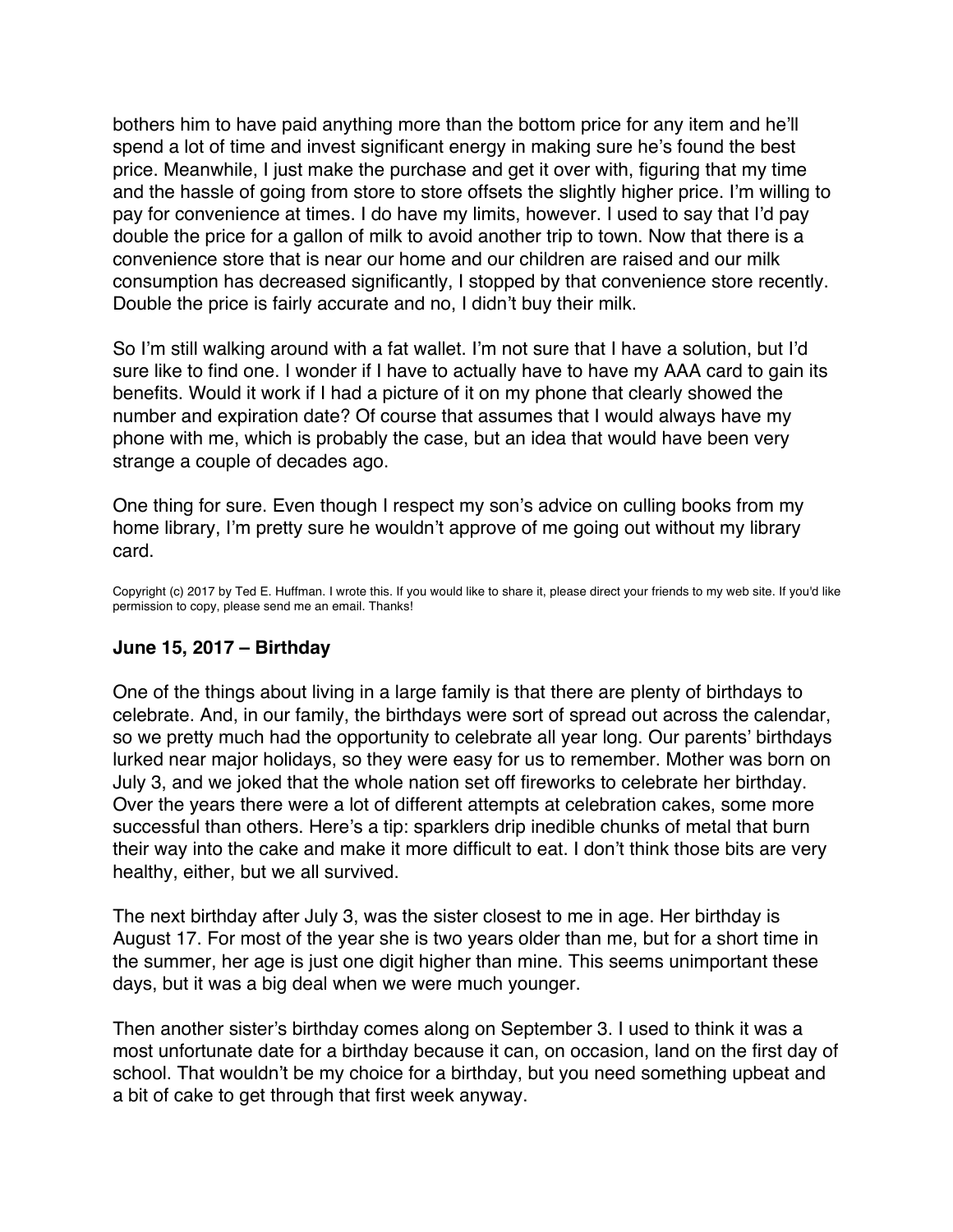Christmas vacation was a boon for birthdays at our house. I have a brother who was born on Christmas Eve. That, I was led to believe was the reason that in our home, we opened Christmas presents on Christmas day and not on Christmas Eve as some other families did. That never seemed to be much of a problem for me, as a day of cake followed by a day of presents isn't a bad layout. I did, however, think that my brother's date was unfortunate because he got his two big holidays back-to-back and had to wait a whole year before he was the focus of gift-receiving attention again.

The cake kept coming at our house because our father's birthday was December 28. In addition to the cake someone always got dad a bag of orange slice candies which got passed around the dinner table. Two sweets in the same meal! Not bad.

I have brothers with birthdays on January 9 and January 17, the latter shared with Benjamin Franklin's birthday. Lots of cake is good in January. It gets cold outside and you need the extra energy. Besides the winder doldrums are likely to set in along with a bit of cabin fever when you have that many kids in the same house. One of the neat things about my brother Dan's birthday on January 17 was that it lined up the ages of the youngest five children in two-year increments. We'd be 4,6,8,10 and 12 for six months until my birthday. Half of the year we'd like up that way, which still makes it easy to remember how old my siblings are.

Our Uncle Ted, who always celebrated his birthdays at our house had a ground hog day birthday, so there was more cake on February 2.

Then, in the middle of June, after the longest dearth of birthdays in the calendar came my special day. It sort of messed up the age reporting routine, and i had to get used to a couple of months of having my age reported as younger than my actual age, but for the most part June 15 is a great day to have a birthday. School is out for summer vacation. Fishing season is open. You can get by wearing cut-off pants and t shirts. And, of course there is cake.

We had it pretty good in the cake department when I was a kid.

There are a few birthdays that I remember. When I turned six I got my first 2-wheel bike. It was a momentous day for me. I already knew how to ride a bike, but our household had only girls' bikes until that day. I got the first one with a bar across the top. I thought I had it made, even though starting and stopping was more difficult than on my sisters' bikes.

I got my driver's license on my 15th birthday. I flew solo in an airplane on my 16th birthday. that turned out to be a great spring and summer. My flight instructor was my father and we spent many early mornings together as he taught me to fly. After my first solo, the flights began to get bigger with solo cross-country trips and opportunities to be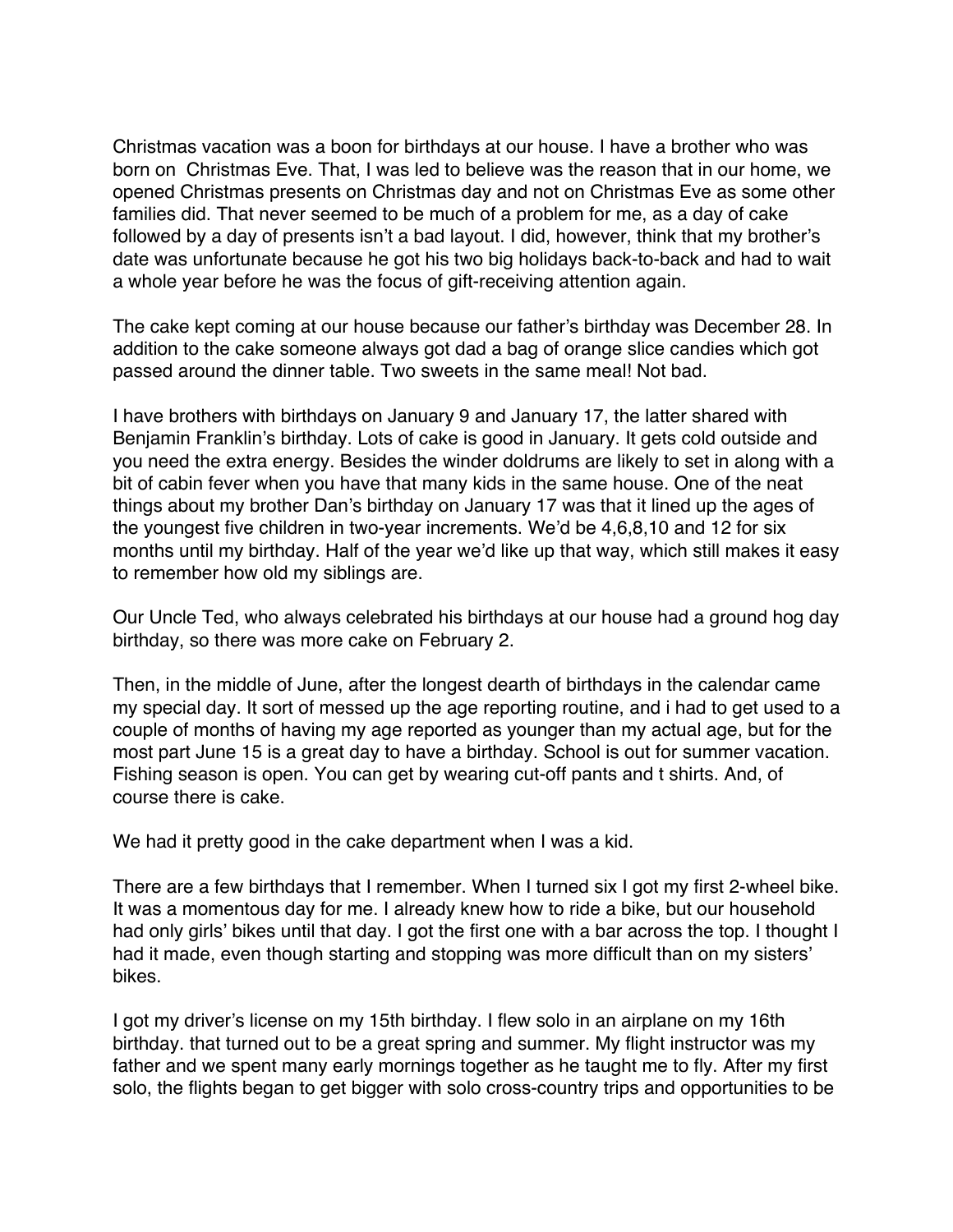<span id="page-31-0"></span>trusted with an incredible piece of machinery. I earned my pilot's license when I was 17, but missed my birthday. On my 18th birthday I upgraded my driver's license to a commercial truck license.

There have been many memorable birthdays.

I don't think 64 is going to be one that is noted by special accomplishments. I should be able to finish and submit a chapter for a book that I've been working on for at least six months. I should make some progress on a couple of long-range projects at church. I have a couple of meetings. Life goes on.

64 is the square of 8, the cube of 4 and the sixth power of 2. In some computer programs it is the size in bits of certain data types. Windows is proud of its 64-bit version which supports vastly larger amounts of memory than the older 32-bit version.

64 isn't an often-mentioned number in the Bible.

For a short time in American history 64 designated "almost retired." People of my age were generally seen as focused less on work and more on what they would do after retirement. Fortunately, from my point of view, retirement ages aren't quite so solidly fixed for my generation as they were for the previous one and I'll be permitted to work for a bit longer before stepping aside to allow new leadership to emerge in the trip.

Nonetheless today is my birthday, as is evidenced by the number of posts on my Facebook home page. It's a day worth noting.

There are more to come.

Copyright (c) 2017 by Ted E. Huffman. I wrote this. If you would like to share it, please direct your friends to my web site. If you'd like permission to copy, please send me an email. Thanks!

# **June 16, 2017 – Moderating Technologies**

Not long ago I listened to a podcast that told part of the story of a couple of freelance Internet content editors. Many Internet companies employ human editors to view materials posted by subscribers to determine whether or not that content meets the provider's standards. Providers have a responsibility to remove content that is illegal or that promotes illegal activity and to report crimes to appropriate law enforcement officials. In most cases, pictures or videos or text that is offensive, racist, sexist, or contains sexual content or violence is also flagged and may be removed. Despite the high tech nature of the Internet and the reliance upon algorithms to produce software, most Internet companies still rely on human beings to make decisions about what is and what is not acceptable. The companies use standards and guidelines which vary company by company. The people interviewed for the podcast were paid 4 cents per item viewed and assessed. That means that if they were able to assess six items per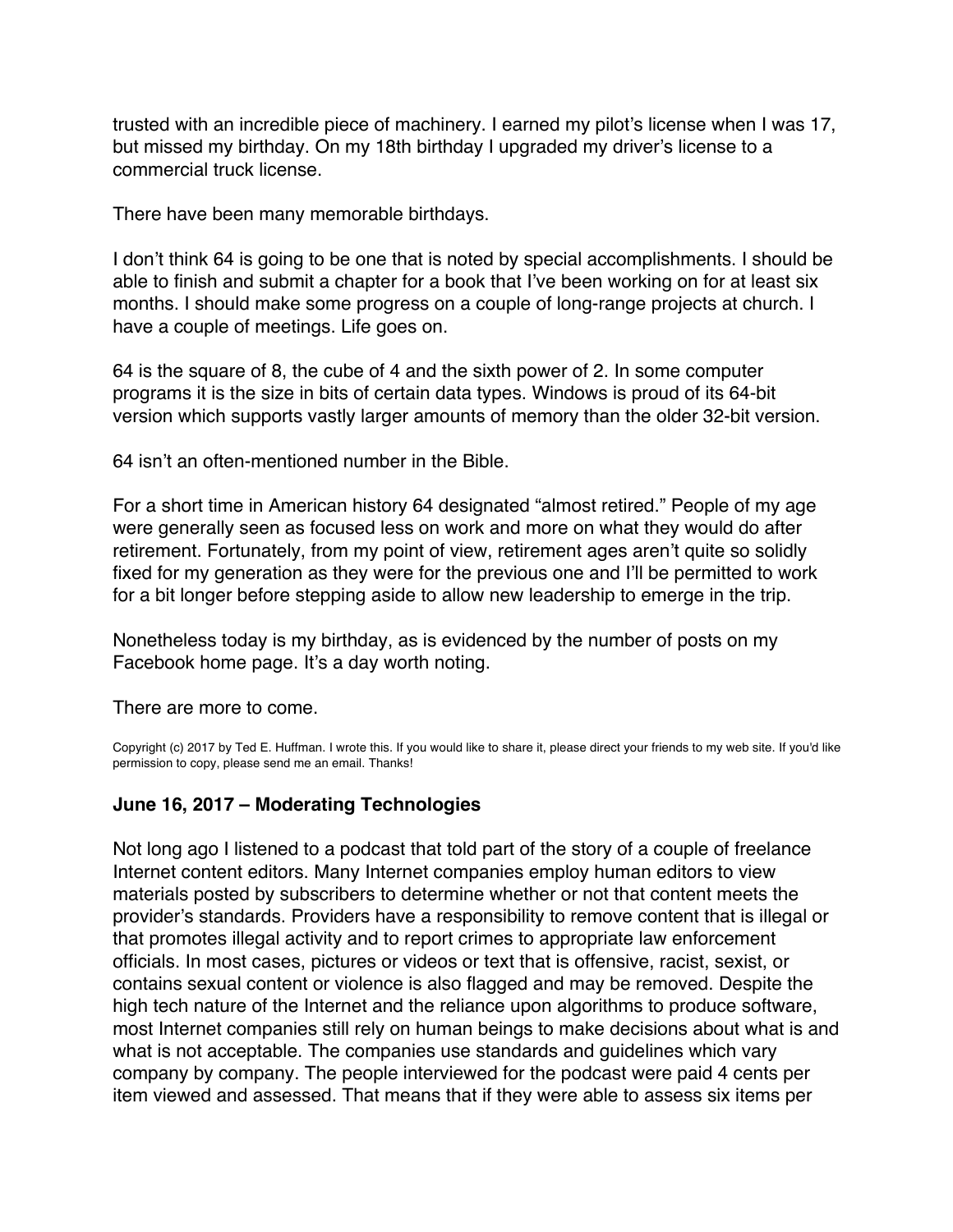minute allowing ten seconds per assessment they could make \$14.40 per hour without breaks. Their work is free lance, so there are no benefits, simply a payment for the work from which social security and taxes must be paid before arriving at true take nome pay.

It takes a lot of discipline to make more than minimum wage in the job. Furthermore, the people hired for these jobs are, for the most part, college-educated and have ended up in their position because of a need for flexible hours.

We are being protected by some of the lowest paid employees of these high tech companies.

The freelance editors are sometimes given other tasks than maintaining content standards. For example, they might be asked to sort pictures looking for a particular item or quality. These pictures might be used in advertising or for other purposes that are not revealed to the editors. One person spent hours and hours looking a pictures of feet to determine whether or not all of the feet in the pictures were bare. The editor was never told the reason for this rating of pictures. It was just 4 cents per image, next image, please.

We are so enamored with technology that we forget that engineering and technology can't solve all of our human problems. It takes real people, making real decisions to address some of the most important problems of society. Tech companies have come to the realization that they need to have some kind of process to keep their web sites somewhat free of material that is abusive, criminal and offensive. Writing even more complex algorithms so far has not provide the protections that they need.

Despite the rhetoric that is popular today about encouraging youth to choose their career paths carefully and focus on science, technology, engineering and mathematics in order to be successful, I believe that the next generation is as much in need of philosophers, historians, ethicists and theologians as has been the case in previous generations. This is not a dig on engineers. They know their jobs and they do them well. But to assume that all we need is engineers offers a bleak world indeed.

In the last six months or so, I have had more and more conversations with people who are seeking community. They describe feeling alone and isolated from others. They seem to be unaware that there are others, perhaps quite close to them, who share their concerns and opinions. They fear offering their ideas in public because they are aware that there are those who disagree and fear conflict that may arise from differences of opinion. The tone of rhetoric in our country has been more harsh since the election of 2016, and fear of that harshness has left people feeling lonely and isolated.

Facebook and Twitter and Instagram and LinkedIn and Flickr, and Google and Friendster are all called social networks, and they do enable a certain level of connection between people. They do not, however, completely fill the need for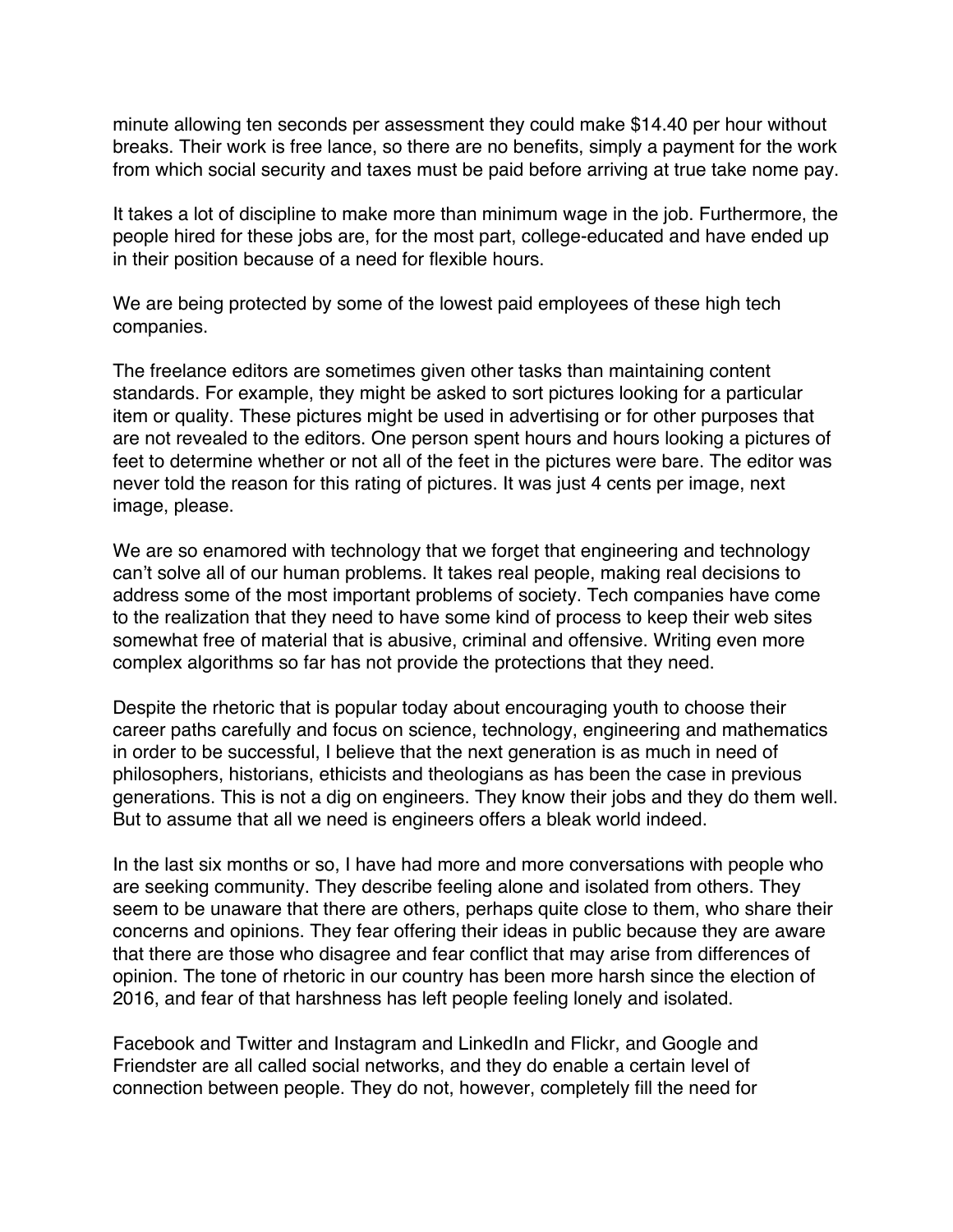community. Community occurs at a level of deeper personal connection that is afforded by technology. It takes more than an asymmetrical conversation over the computer to feel genuinely connected.

We humans still need face to face conversation with other humans.

Again, this is not to dismiss technology. There are some important connections and ways of pursuing relationships that technology gives us. I am deeply appreciative of the ways technology enables me to stay connected with those whom I love. I read stories to my grandchildren over Skype. I love to FaceTime with my daughter who lives in Japan. I am very dependent upon technology to connect with friends who live around the world. My Facebook page lit up yesterday with birthday greetings from friends. I'm grateful for the technology and its ability to enhance our lives.

My computer, however, is no substitute for a hug.

The technology doesn't show compassion when I'm hurting. It doesn't perceive loneliness.

Siri is fine for asking directions, but she's programed to say, "I'm not capable of love."

I've written before about my belief that there are major ethical issues related to technologies that demonstrate the need for philosophers and ethicists to participate in their development. Technology, despite the claims of some engineers, is not morally neutral. There are decisions that are a part of every stage of technology, from sourcing materials through selecting packaging that have significant impact on our world and its future. It isn't possible to develop technologies that don't have an impact on human societies. Ethical questions need to be raised in the development of new technologies.

I'm paying attention to the ways in which technologies are used to advance and also to inhibit the formation of genuine community. There can be an important role for technologies in the formation and organization of communities, but technologies can also inhibit and obstruct the formation of community. How we use the tools that are offered by the engineers and developers can make a significant difference, but it is also abundantly clear that just because we are able to do something does not necessarily mean we should do it.

I don't possess the right qualities to serve as a content editor for a social network, but I have a lot to say about how those people should be selected, trained and supported.

Copyright (c) 2017 by Ted E. Huffman. I wrote this. If you would like to share it, please direct your friends to my web site. If you'd like permission to copy, please send me an email. Thanks!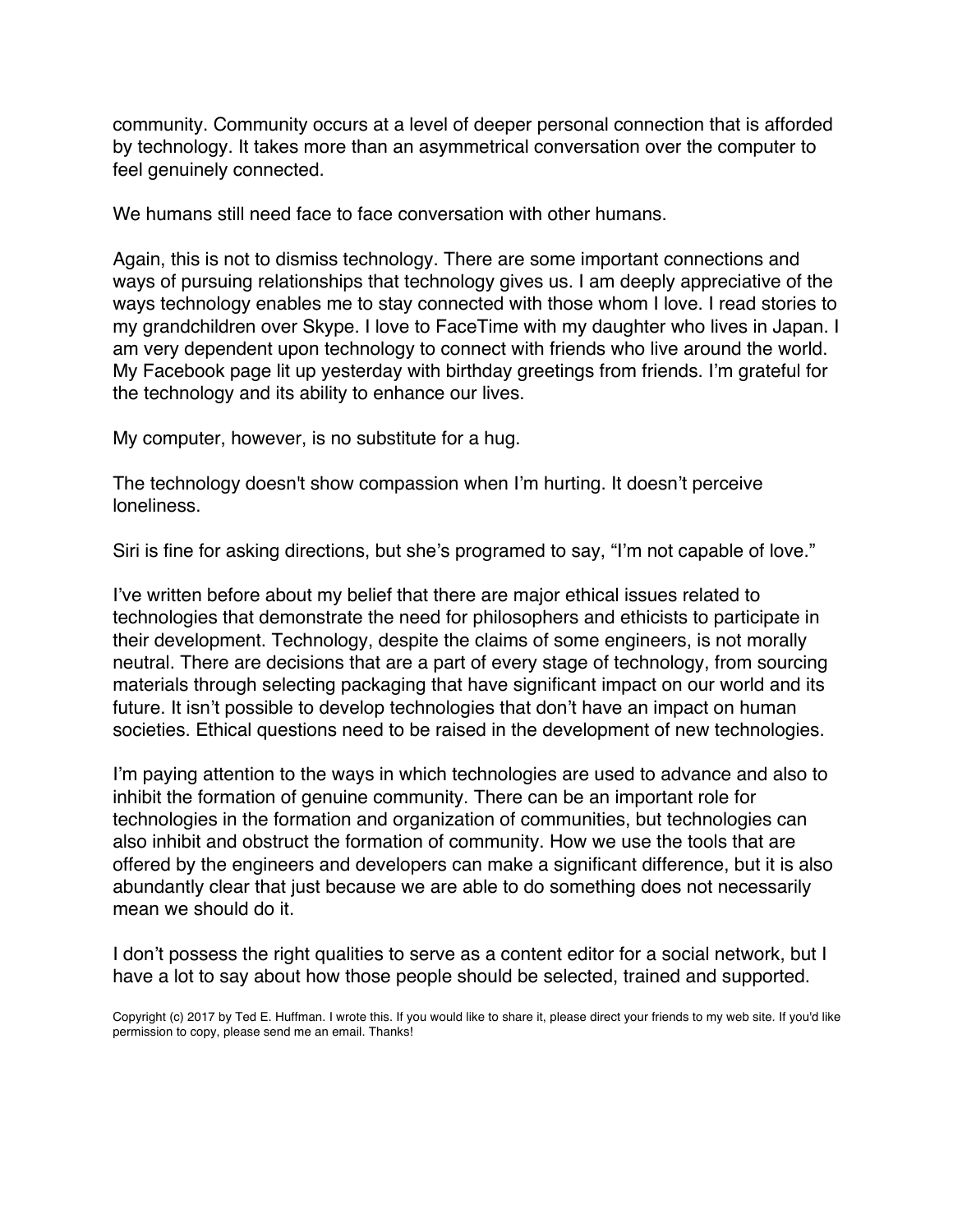# <span id="page-34-0"></span>**June 17, 2017 – Still Trying to Grow Up**

Sometimes I think that I possess a bit of maturity - that life and experience have progressed to a point where I don't make the same mistakes I made when I was younger - that I have some wisdom when it comes to the decisions that people face that I might even have some advice that is of value to others.

Sometimes I wonder if I know anything at all.

Yesterday was a day of not feeling too wise. Fairly early in the day someone asked for advice in dealing with a problem at work. I listened carefully to what she had to say and I could see the dilemma in which she found herself and even understand some of the reasons for the conflict with her supervisor. But I didn't have any advice to give her. I did not see a way out of her dilemma that wouldn't create additional tensions in her workplace. I reflected back the things that she told me so that she would know that I was listening, and I admitted that I didn't have any advice to offer. She seemed pleased with my listening and told me that she was feeling better about the situation, but she left without a clear plan of action. Later in the day she called my phone when I was in a meeting and unable to answer and she left a message basically stating that things had gotten worse during the day and that her attempts to resolve the situation had not worked out.

There is a family with whom I have been working for several years that is just not making it. Despite carefully planned support, their circumstances continue to deteriorate. I have tried to help where I can, but have never had the ability to "fix" all of the things that are going on. I have bought groceries, tanks of gas, and helped with utility bills. I have left my home on evenings when I would have preferred to stay at home to go and visit and help. I have allowed the family to use my personal cell phone as a point of contact and they have shared that number with others, which has been a problem on occasion. This week the problem is a utility bill that is far beyond my means to correct. Even if I were to put a payment on the bill, it would not change the fact that they have fallen so far behind that service will be suspended. This isn't the first time they have found themselves in this situation in the time I have known them. I was honest with them about what I could and what I could not do. They, out of desperation, have been persistent, calling me and leaving text messages on my phone. I don't know what is the right thing to do.

This is a change, in recent years, poverty now includes access to a cell phone. One day this week I spoke with some men in our community who are homeless as they waited for a community institution to open up to distribute food assistance. As we spoke, one of the men rummaged through his backpack until he found his cell phone and checked his messages. He sent a couple of texts while we were talking. I know how much my cell phone service costs and wonder about a situation in which having a cell phone is so important that it literally comes before food in the financial priorities of the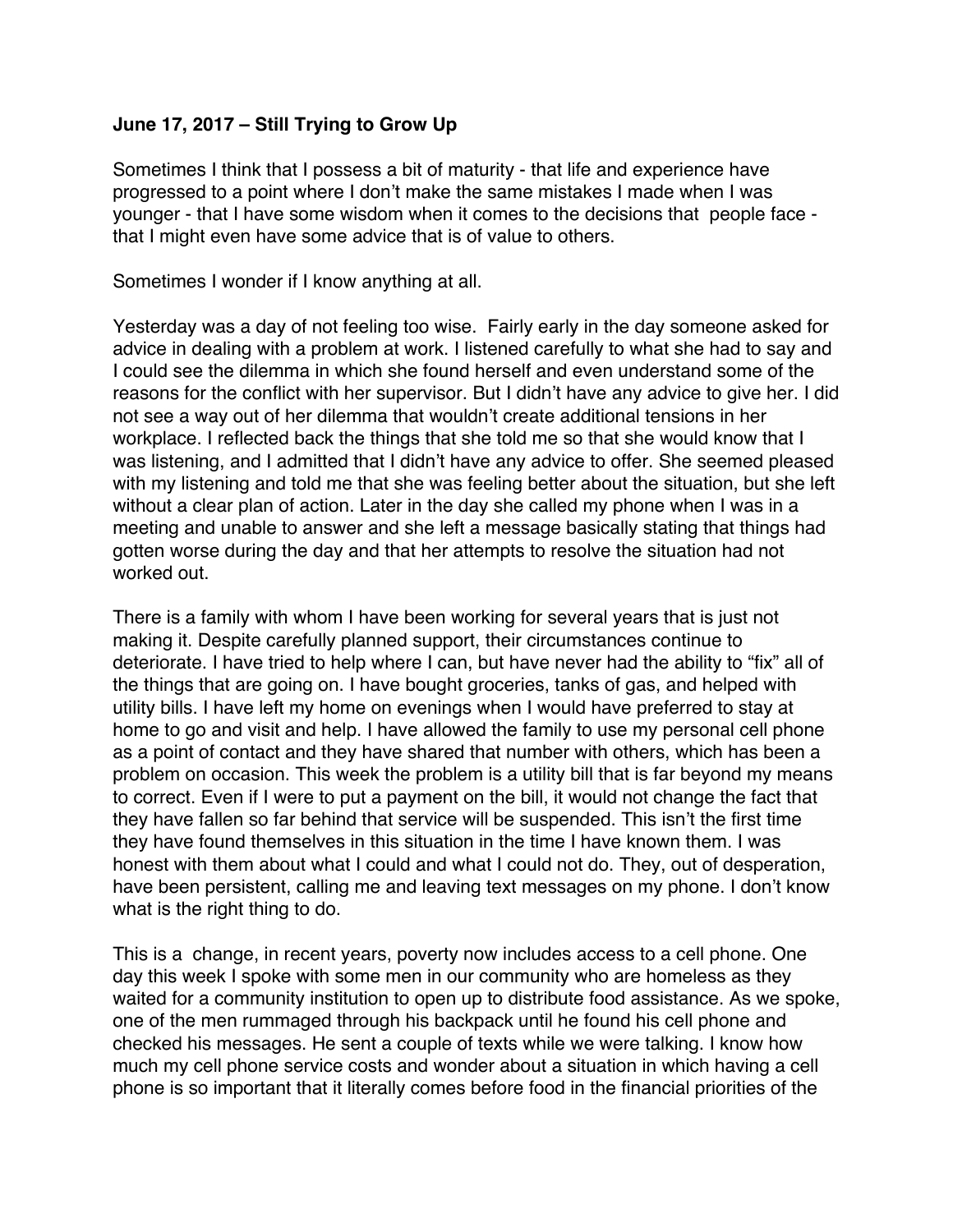individual. Of course I don't know the whole story and I understand how having a phone can increase safety and it isn't fair for me to criticize someone whose circumstances I don't know.

Still, I don't feel very wise.

A wise man, Walt Whitman, wrote in the preface to Leaves of Grass:

*"This is what you shall do: Love the earth and sun and the animals, despise riches, give alms to everyone that asks, stand up for the stupid and crazy, devote your income and labor to others, hate tyrants, argue not concerning God, have patience and indulgence toward the people, take off your hat to nothing known or unknown, or to any man or number of men — go freely with powerful uneducated persons, and with the young, and with the mothers of families — reexamine all you have been told in school or church or in any book, and dismiss whatever insults your own soul; and your very flesh shall be a great poem, and have the richest fluency, not only in its words, but in the silent lines of its lips and face, and between the lashes of your eyes, and in every motion and joint of your body."*

I love these words and I love his attitude and I know that I don't always heed his advice. I know that "give alms to everyone that asks," doesn't mean to satisfy every financial need. I know that if I were to divide my available funds into smaller amounts and give tiny gifts I could give a lot more gifts than I do. I also know that I am probably capable of giving more than I do.

As often as I have read these words, I'm sure that I don't fully understand them. I know of some "powerful uneducated persons," but I don't seem to feel inclined to go freely with them. I'm more attracted to the young and the mothers of families, who are not powerful.

And I'm no good at the advice to "argue not concerning God." I love the intensity of a good theological argument and often engage others on the subject of God far beyond their desire to pursue the conversation. In fact, I don't know how one could take Whitman's advice to "re-examine all you have been told in school or church or in any book" without arguing concerning God. After all many of my books and years of my schooling were devoted to the study of God.

There is so much that I have yet to learn. I certainly don't have my act together. I don't think my flesh has become a poem. If it has, it seems closer to ee cummings than Walt Whitman. It was cummings who wrote, "it takes courage to grow up and become who you really are." and "the most wasted of all days is one without laughter."

God grant me the courage to grow up and the grace to keep laughing at myself.

Copyright (c) 2017 by Ted E. Huffman. I wrote this. If you would like to share it, please direct your friends to my web site. If you'd like permission to copy, please send me an email. Thanks!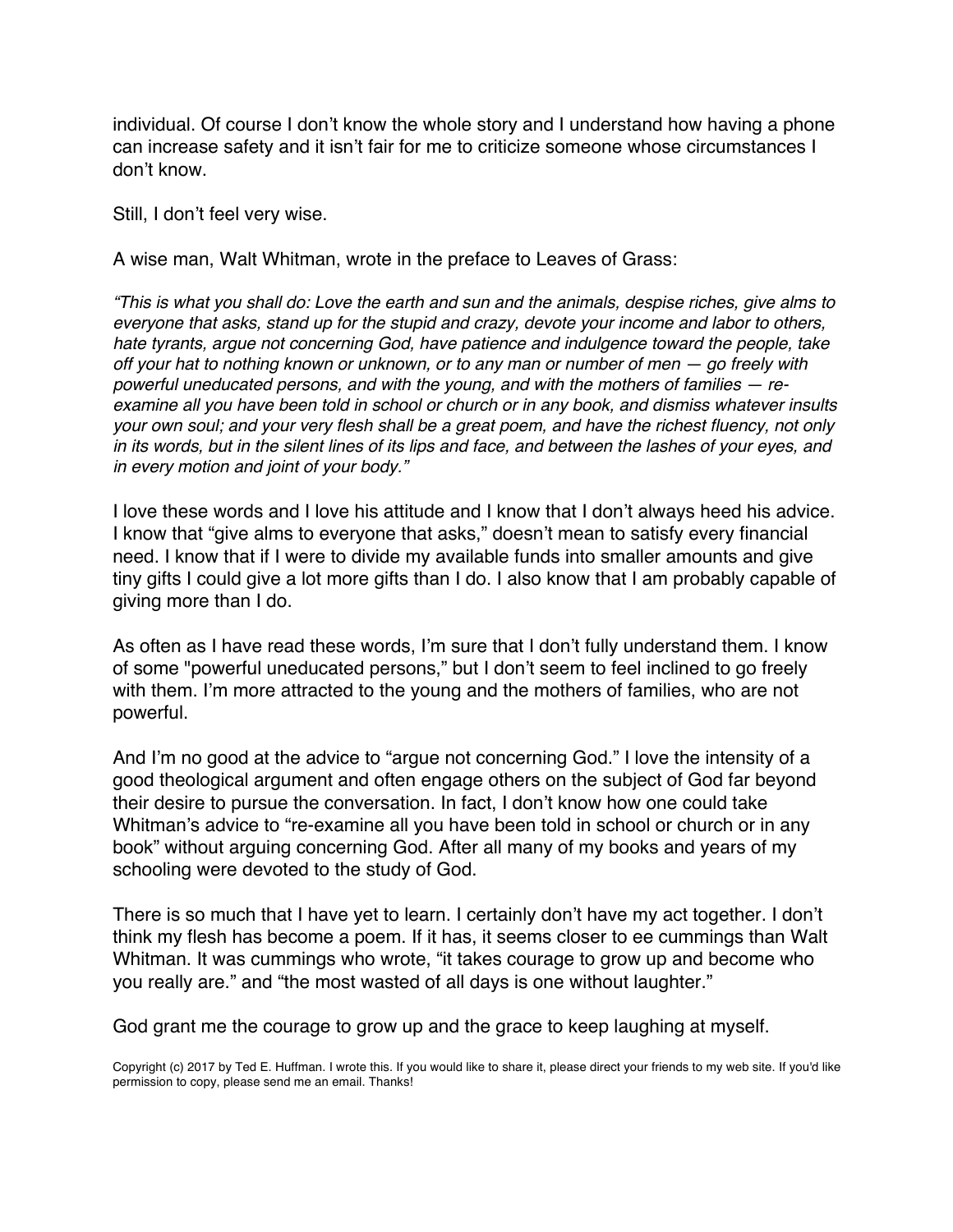<span id="page-36-0"></span>



The lake where I paddle and row the most isn't one of the world's big lakes. At somewhere around 375 acres, it is fairly small. There are bigger reservoirs in the hills. Pactola reservoir, which isn't far from Sheridan Lake is over a square mile in area and it is stretched out more than Sheridan Lake, giving it some distances to cover. I, however, don't need a big lake. Even though the lake has two large boat ramps and plenty of slips for boats and there are times when it is filled with boat traffic, it is easy to get some time when you feel like you have the lake to yourself simply by getting up and getting on the lake early in the morning. For the most part the water skiers don't get out before 8 am and it is easy for me to go to the lake, has my fun and be off of the lake well before that time. A piece of trivia is that the site of Sheridan Lake was once the site of a town that was the first county seat of Pennington County. At one time, there were people who imagined that it, not Rapid City, would be the center of activity for the county.

I learned the trick about getting out on the lake early many years ago when I was living in Idaho. Our Association had a church camp on the shore of Payette Lake near McCall. The lake is large, but there are a lot of recreational boaters on the south half of it. It is lined with cabins and expensive homes and has several marinas filled with boats. But if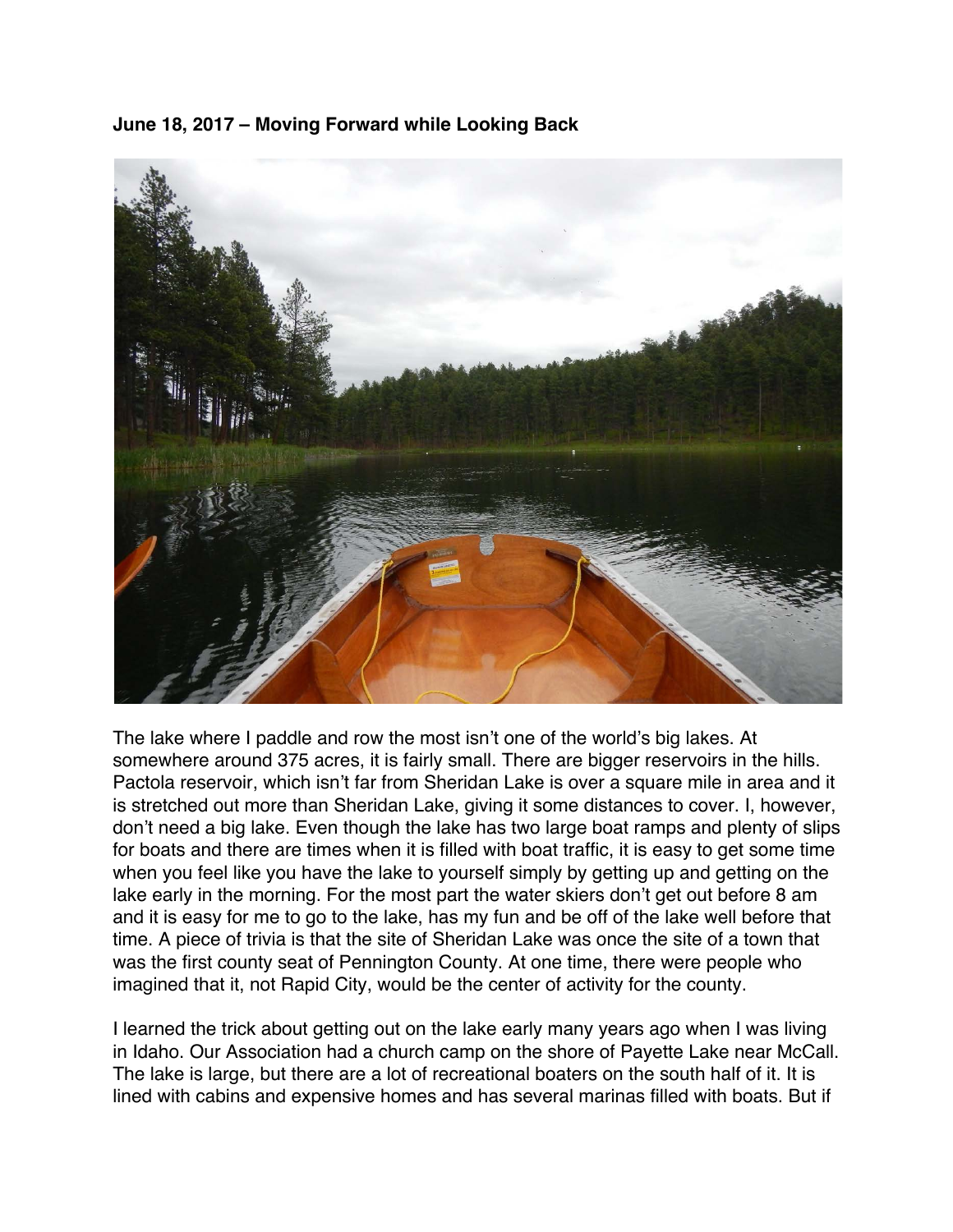I got up early, before the campers wake up bell, I could slip into the lake in a canoe and paddle peacefully and enjoy the natural beauty uninterrupted.

It was on Payette Lake that the idea of owning a boat first came to me. I enjoyed working with the camp to build up its boating and water sports programs. When I arrived, the camp had three old fiberglass canoes, a paddleboat that leaked and the remnants of a small sail boat that was beamy and stable, but didn't sail very well. A decade later, we had a half dozen royalex canoes, a fleet of windsurf boards and sails, two catamaran sailboats and two monohull sailboats. It also had a fully developed water sports camp that included water safety, ACA accredited canoe instructors, CPR certification for every participating camper, sailing instruction and a whitewater raft trip at the end of the camp.

In those days I didn't have much discretionary money, so I decided to build a canoe. It turned out to be a fun project and the resulting canoe has provided a lot of pleasure paddling over the years. It also started me down the road of building boats, something that continues to this day. There is a partially finished boat in my garage right now and a rack full of boats in storage.

Along the way I sort of learned how to row, but wasn't very interested in the sport until recently. When our grandson was born six years ago, I decided to build a rowing craft. I thought that a more stable boat that didn't have much risk of tipping would be more acceptable to his parents for his first over-water adventures. I didn't want to build a clunky, hard to row craft, however, and settled on the plans for a Chester Yawl. I've been very pleased with the results.

This summer I've been doing more rowing in place of my usual paddling in canoes and kayaks. Once the weather warmed up, my craft of choice has been the yawl. I think it is a metaphor for the phase of life where I discover myself right now.

The boat displaces quite a bit of water, about twice that of a sleek canoe. It is not, however, slow. Two nine-foot oars in the water move the boat quite nicely and provide a lot of leverage for the rower. The boat has a skeg at the back which makes it track straight in the water and it is easy to steer. Rowing provides more whole body exercise and it makes a good workout for an aging and somewhat out of shape body.

At first I didn't like the idea of looking at the back of the boat while going forward. There is a trick to looking over your shoulder to make sure you are going where you want. Sometimes, I took some meandering paths towards my destination. With practice, however, I find I can be very precise in my rowing and make the boat go exactly where I want it to go.

It seems like this is a good time in our country to have a few rowers. We're not flashy and we're not the center of attention. We don't sport the bright colors, loud stereos of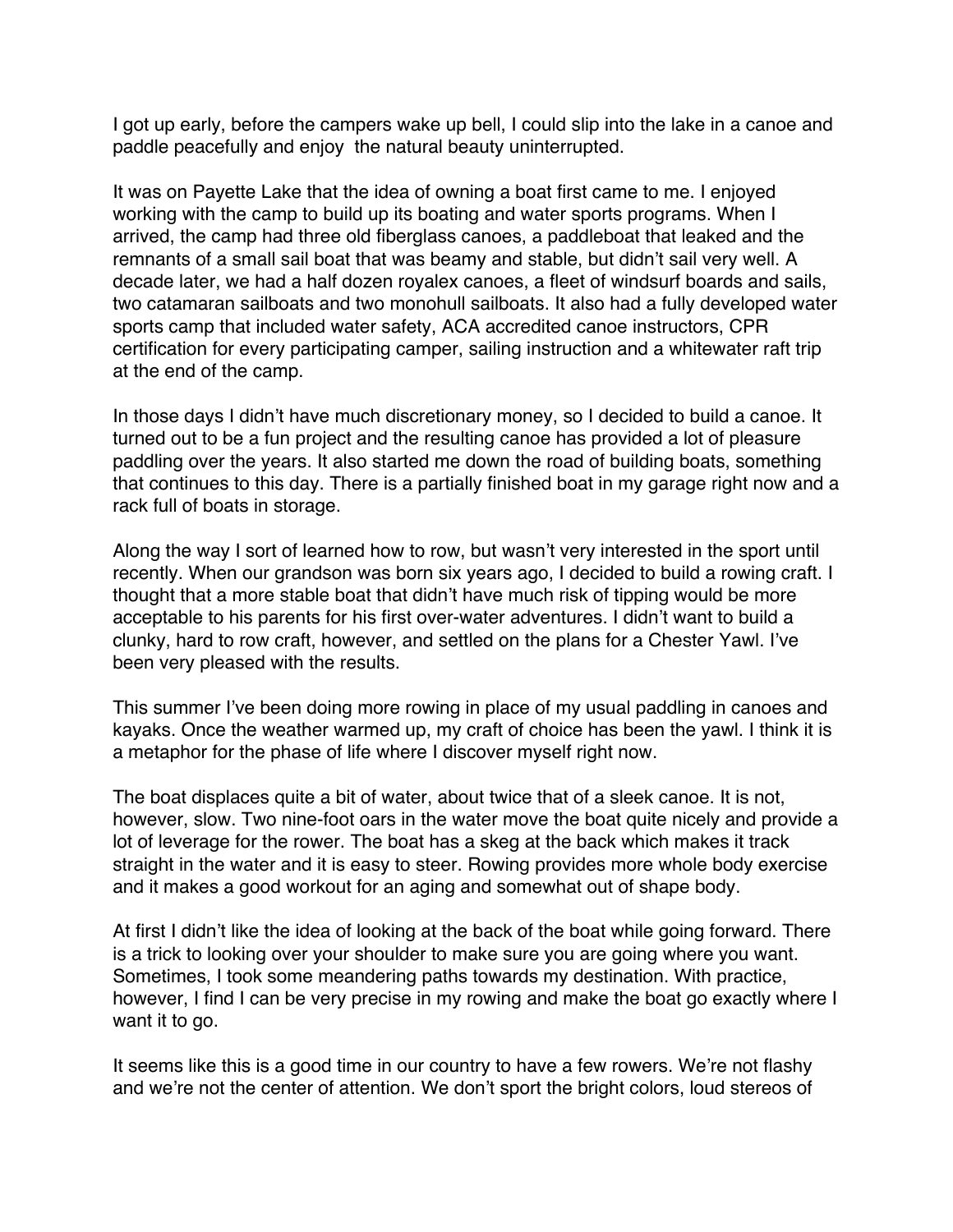<span id="page-38-0"></span>boats worth much more money. We don't make a big splash and you can't hear us coming from miles away. We are, however, moving forward without forgetting where we have been. In fact we use the view of where we have been as a gauge of where we are going. It seems to me that we have plenty of folks in our country who are blindly forging ahead without much awareness of where they have been.

A commonly known quote about history that has been repeated so many times, it is difficult to determine who said it first, seems to be relevant here. Edmund Burke said, "Those who don't know history are doomed to repeat it." George Santayana's version of the quote is, "Those who cannot remember the past are condemned to repeat it." Kurt Vonnegut, Jr., responded with, "I've got news for Mr. Santayana: we're doomed to repeat the past no matter what. That's what it is to be alive."

Whatever the imagery or symbolism, I find that I rather enjoy facing the stern of my small boat as I pull on the oars and propel it around the lake. It gives me a different perspective on the beautiful setting.

One day I suppose I'll focus even more intently on the past. I may even write memoirs at some point in the future. In the meantime, I want to keep moving forward. I just have so many good memories that looking back is a pleasant experience indeed.

Copyright (c) 2017 by Ted E. Huffman. I wrote this. If you would like to share it, please direct your friends to my web site. If you'd like permission to copy, please send me an email. Thanks!

# **June 19, 2017 – Reading about Adventures**

When I was in my thirties, I followed extreme adventures by reading and occasionally going to movies. I was in good physical shape in those days and an active downhill and cross country skier as well as enjoying water sports in the summer. I was, however, moderate in my own undertakings. I had two small children and responsibilities that seemed to make it imprudent for me to get too carried away. I also was not the best at any of the physical activities. I was a rather average skier and not up to the extreme slopes pictured in the Warren Miller films that were shown at the annual pre-season ski pass sale for our local mountain. Furthermore, I have always had a sense of caution and a penchant for safety that kept me from some of the risks that others took.

One of the local heroes in our town was Dave Shippee, who was an adventure photographer and had published several very dramatic pictures in the Idaho Statesman and other publications. David was selected to participate in an expedition to be the first to explore the upper Yangtze River in China by raft. The expedition, led by Ken Warren, was well-funded and well-supplied to cover this high-altitude region previously unexplored by western visitors. Our local newspaper covered the preparations and the expedition extensively.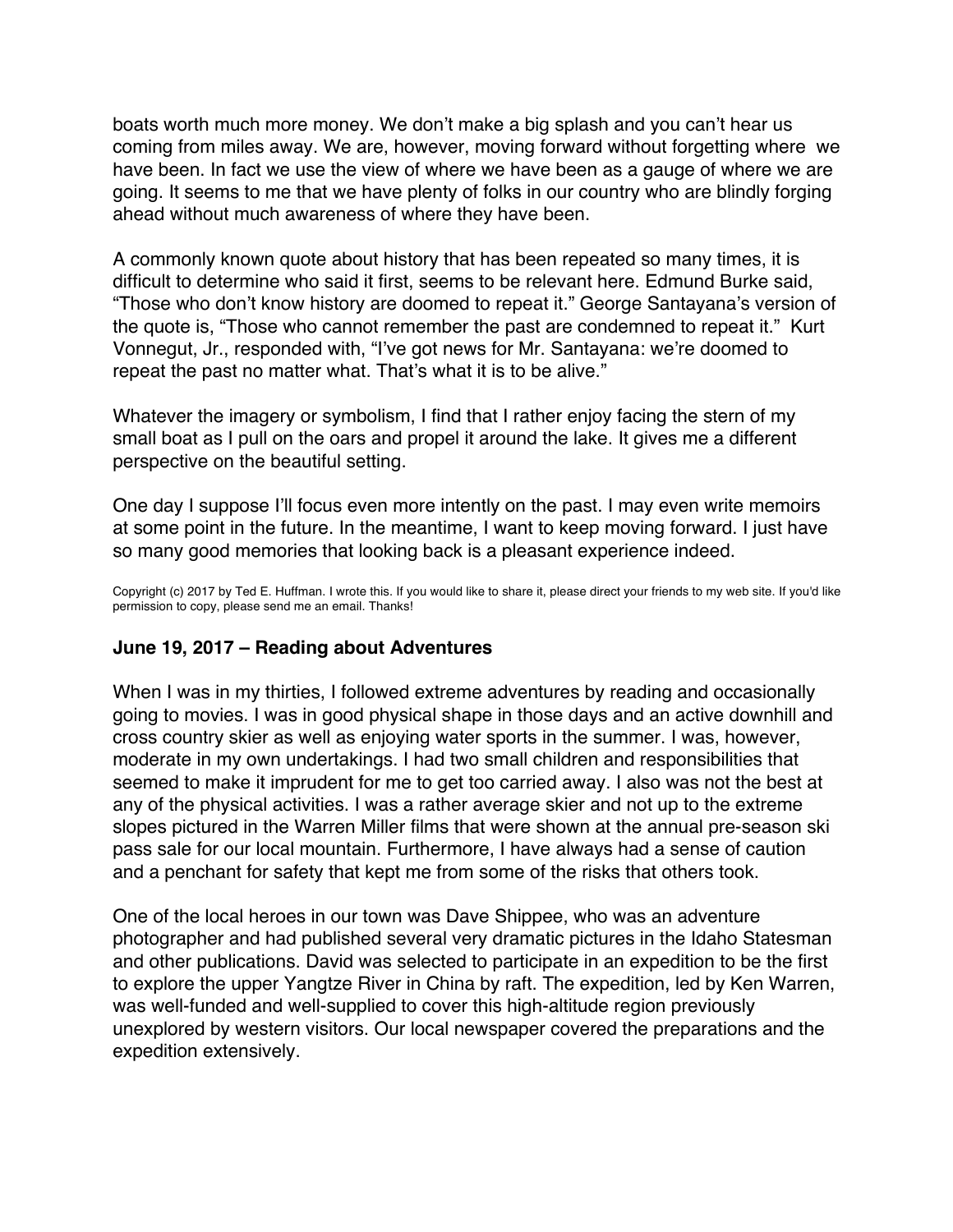David fell ill at the very beginning of the expedition. During the two weeks that the team traveled from Hong Kong to the headwaters of the Yangtze, David ended up separated from the rest of the team, recuperating from pneumonia and altitude sickness. He was able to catch a bus and re-join the expedition on July 28. Three days later the team set off on a 540-mile wilderness section of the river, hoping to make the distance in 8 to 10 days without resupply. On August 3, David died of altitude sickness and other complications. The expedition had a medical doctor who was able to treat David with antibiotics and iv fluids, but the only effective treatment for altitude sickness is to get the patient to a lower altitude and the team's emergency radio failed to give them the necessary contact to arrange for a helicopter evacuation. Shippee was buried deep in the wilderness alongside the river.

There have been a lot of books and articles written about the expedition and what went wrong over the years. There were problems with leadership, morale, and decisionmaking on that expedition. Every expedition that involves tragedy is subject to a lot of second guessing after the fact. The Book "Riding the Dragon's Back, the Great Race to Run the Wild Yangtze, by Richard Bangs with Christian Kallen is one of the most complete records of the trip.

The memories of that tragedy decades ago was rekindled recently as I read Todd Balt's "The Last River: The Tragic Race for Shangri-la." It was the account, published in 2000, of the 1998 American whitewater paddling team that traveled deep into the Tsangpo Gorge in Tibet to run the Yarning Tsangpo, sometimes identified as the last truly wild river to be run. The circumstances of the expedition were different from the Yangtze expedition, but it also saw the tragic death of one of the expedition members. Twelve days into the expedition's on-river experience one of the members launched off of an eight-foot waterfall and flipped. He and his kayak were swept into the center of the river that was running very high and were swept downstream, never to be seen again.

Adventurers take risks all the time. I read about tragic mountaineering expeditions every year. Everest, Denali, K2, Annapurna - all of these great mountains and many others have claimed their share climbers. The results for the unprepared and untrained are disastrous. The high country is unforgiving. These great mountains also, however, claim experienced and well trained. Their expeditions involve real risk and one of the consequences is death.

I'm not sure I fully understand the dynamics of those who seek these extreme adventures. I have never had the opportunity to tackle one of these really big challenges and I don't think I would choose to do so if I did have the opportunity, though my decision might have been quite different when I was much younger. Nonetheless there is something about the spirit of the extreme adventurers which draws me to their stories. I find myself drawn to the books about extreme adventures each time I head into a bookstore or a library. Part of the adventure of living is enhanced by vicariously sharing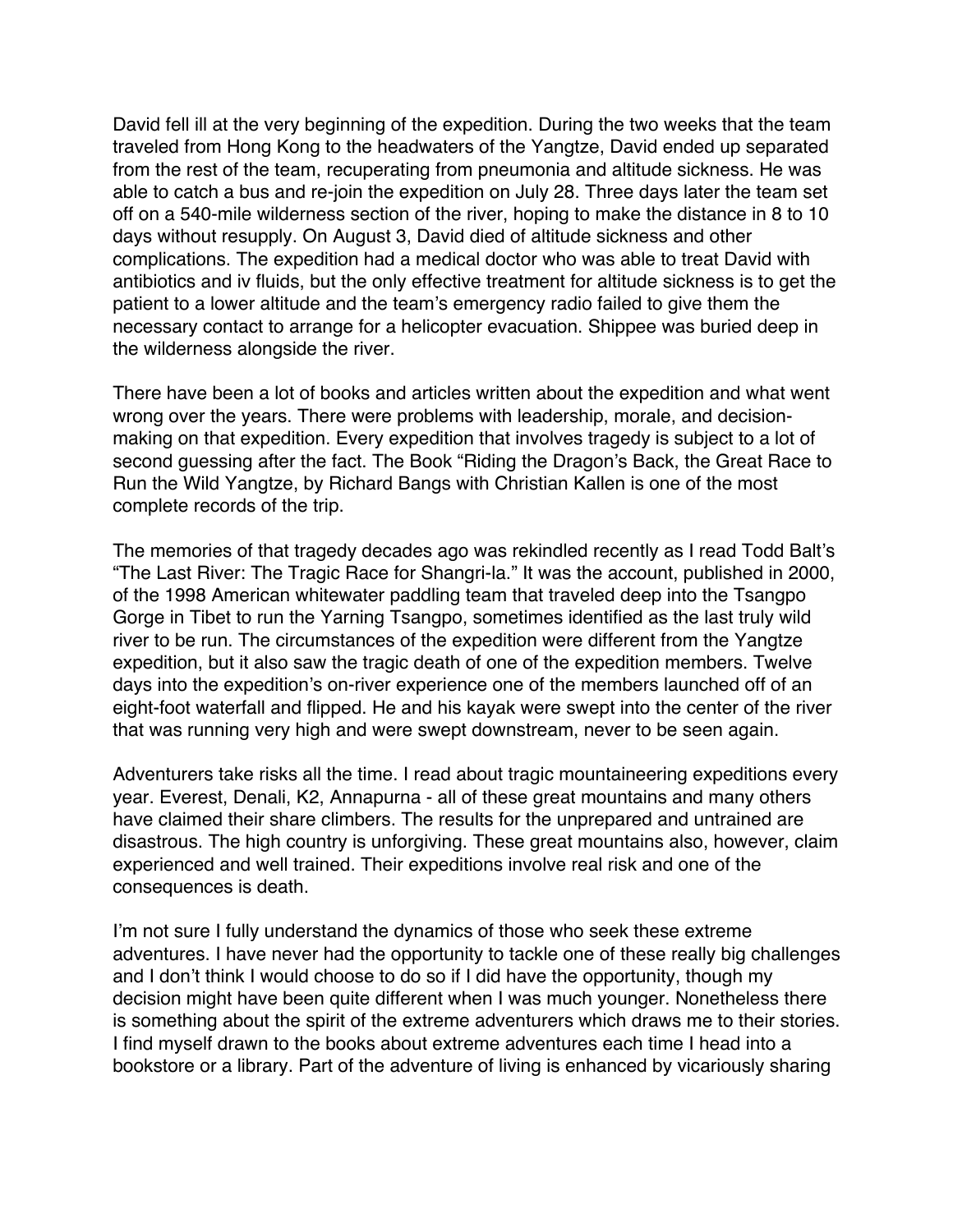<span id="page-40-0"></span>the experiences of others through the stories that they tell and the reports that they make from their adventures.

Through words written by others I have ventured to places that I will never see in person. I have witnessed risk-taking that I would never undertake on my own. I have sensed the dynamics of expedition leadership and making decisions under extreme conditions. I have witnessed triumph and tragedy.

Ever since I learned to read, books have been one of the important tools of my recreational life. The good news about books is that they allow me to participate in extreme sports even when my physical conditioning and financial resources restrict my activities. I am still in fairly good shape. I can pick up a 17' Canoe, flip it up over my shoulders and carry it across a portage. I can load it onto the top of my car by myself. I can paddle the distances I desire to go. But I am aware that my limitations increase as I age. I'm a bit more likely to use a trailer to get my boats to the water than once was the case. I find myself a bit less eager to make a long carry and I own sets of wheels to help me transport my boats over longer distances. I can imagine the day when I'll need help with the process of loading and carrying my boats.

But I am still able to manage the extreme expeditions by reading - something that I believe will continue for many years. The risk level is acceptable and physical exertion are acceptable.

Still, it is good to get out and participate in small adventures first hand.

Copyright (c) 2017 by Ted E. Huffman. I wrote this. If you would like to share it, please direct your friends to my web site. If you'd like permission to copy, please send me an email. Thanks!

# **June 20, 2017 – Seeking Cooler Weather and Other Trivia**

Here's a bit of aeronautical trivia from a private pilot: As temperatures rise, the air becomes less dense. Air is also less dense as altitude increases. Combine the two factors and when it is hot and high, an airplane produces far less lift than when it is cold and the altitude is lower. This is especially noticeable in a light airplane. When we lived in Idaho we were involved in a partnership in a 4-passenger single-engine airplane. I loved to take the plane up into the Idaho mountains. But I knew that we didn't have the performance for high altitude when the temperatures rose. As a result our summer flying mostly took place early in the morning. We would get up early and fly up to Smiley Creek or Stanley or some other high-altitude airport for breakfast, returning before the heat of the day.

Phoenix, Arizona is forecast to have another scorcher today with temperatures predicted to reach 120 degrees, just a couple of degrees shy of the all time record of 122 records on June 26, 1990. While Phoenix is relatively low at only 1,086 feet, the mountains rise firmly quickly in the area. Flagstaff, about 150 miles to the north, sits at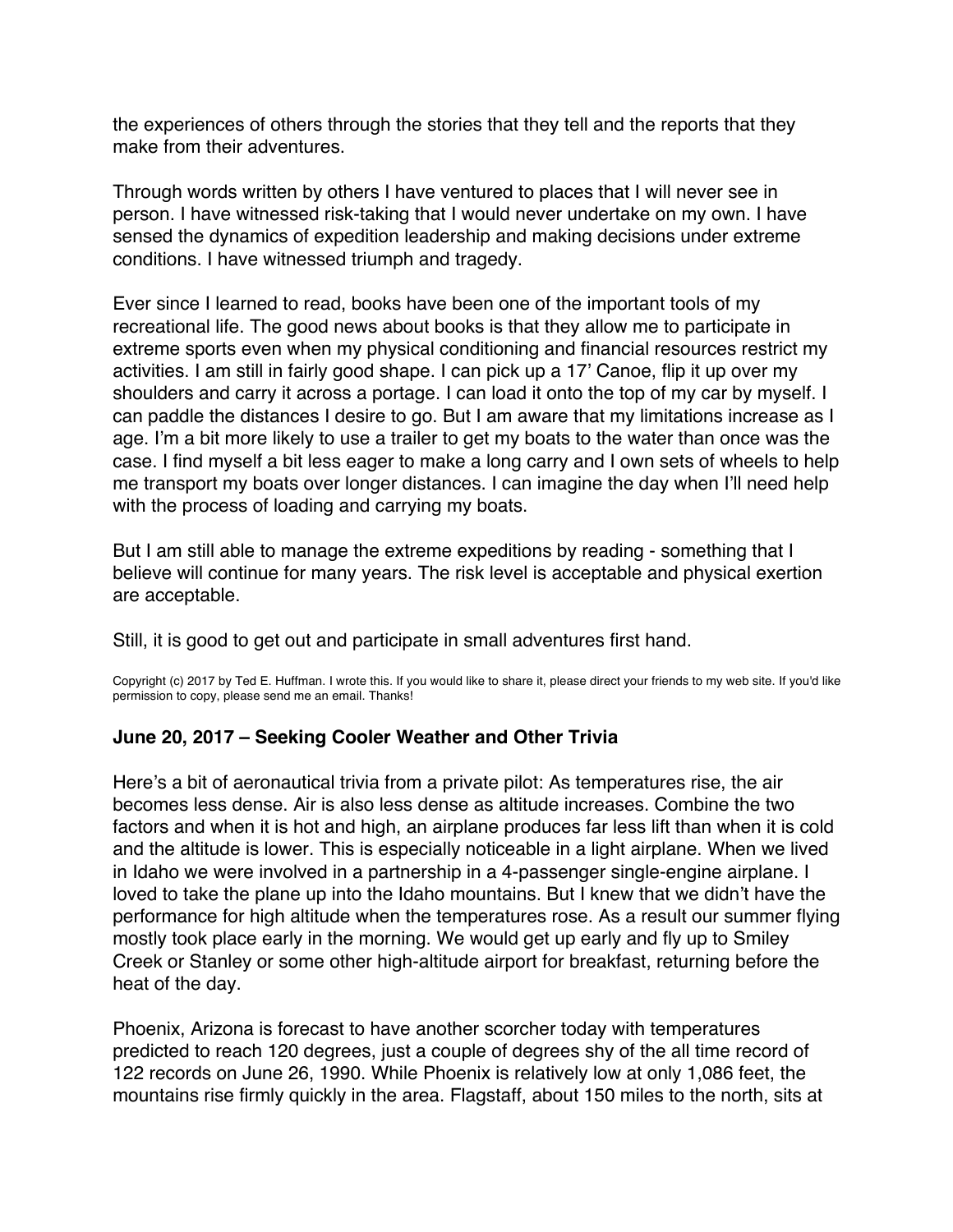nearly 7,000 feet. Put those realities together and the altitude density at Phoenix moved out of the safe operating range of the regional jets that are common all across the United States. More than 40 flights heading out of Phoenix were cancelled yesterday and more cancellations are expected today. The Bombadier CRJ airline, the most common regional jet has a maximum operating temperature of 118 degrees.

All of this is to say that I'm not a real big fan of very hot temperatures. Our temperature is forecast to near 90 degrees today, which is about 15 degrees above my best operating temperature. Just like an airplane, I slow down and my performance is sluggish when it gets too hot.

I've always thought of myself as more of a northern person, preferring cooler temperatures. Of course there are some temperature extremes in the cold direction that can make life downright uncomfortable. When temperatures creep below -20f, you need to cover all exposed skin. By -30 you need to plan carefully to make sure that mechanical devices are working. At -40 it is basically time to stay indoors. Your car probably won't start anyway.

Perhaps it is my penchant for colder temperatures that contributes to my life-long fascination with Canada. Growing up in Montana, Canada was pretty close for us and we would make an occasional foray into Alberta, usually crossing the border near Lethbridge and heading up to Calgary. From our point of view, Calgary was a big and exciting city with all kinds of attractions, not the least of which is the Calgary Zoo.

Canada seems a bit farther away here in South Dakota with North Dakota standing between us and our northern neighbors, but we still manage to make a visit to Canada from time to time and have enjoyed our many trips to the north country.

Now Canada has something other than cooler temperatures to attract us. I've long been envious of their dollar and 2 dollar coins. We in the US seem to have a preference for paper money. I grew up in Montana in a time when silver dollars were in common circulation. I keep a few Sacagawea dollars around, but they really aren't common and sometimes I'll encounter a clerk in a store that isn't familiar with the coin. You almost never receive a dollar coin for change around here. But up in Canada the dollar and 2 dollar coins, known as "loonies" and "toonies," are the preferred way of making change. Toonies are especially attractive coins with the center a different metal than the surrounding silver ring.

The new tonnie, released to celebrate the 150th anniversary of Canada, are spectacular. They picture a canoe on a northern lake with the northern lights shining above. In the daytime, the sky in the scene is green and blue over the gold lake, canoe and trees. At night, the green glows in the dark, just like the Northern Lights. It is almost worth a trip to Canada just to get my hands on one of those coins. I'm no coin collector, but I recognize something special when I see it.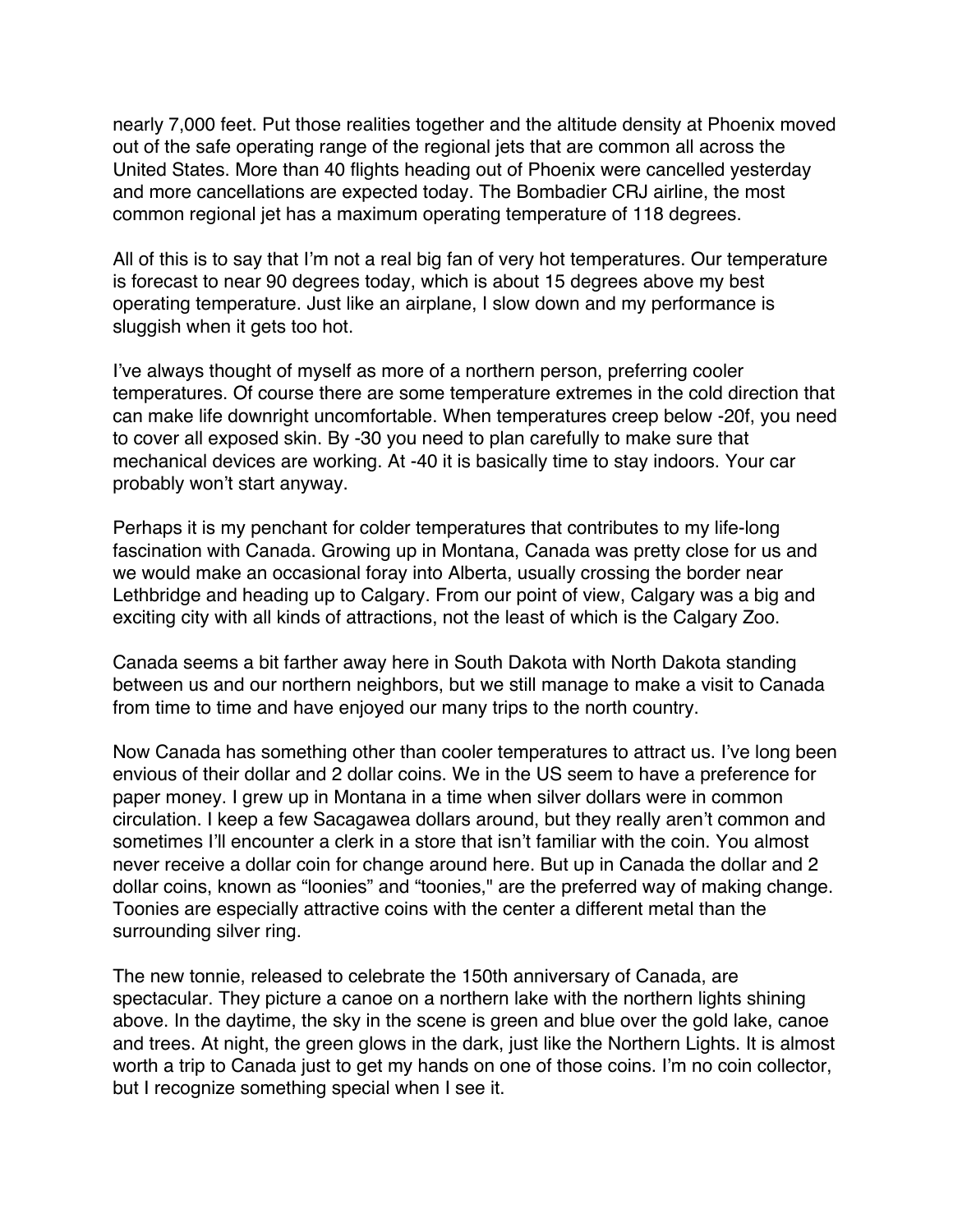<span id="page-42-0"></span>Actually, it isn't Canada's first coin to glow in the dark. In 2012, the Canadian Mint issued a limited-circulation quarter with a dinosaur whose skeleton glowed in the dark. I read about these coins, but have never seen one. Because it was never put into general circulation, however, it didn't garner much attention. The new toonie, however, is here to stay.

Not to get too sentimental, but Canada already has a Prime Minister who shows up at canoe races ready to paddle and has a deep respect for all things that have to do with canoes. It already has incredible national parks and provincial parks where you can find a camping spot without making a reservation. It already has cooler temperatures. Now they've got money that has the rest of the world drooling.

No wonder the Royal Canadian Mint produces coins for 75 countries around the world. They really do know how to make spectacular money.

Even the paper money in Canada is special, with \$5, \$10, \$20, \$50 and \$100 bills each sporting different colors that make them easy to distinguish in your wallet or when exchanged in a transaction. Canadian printed money is printed on polymer, not paper. They are far more water resistant than US money, last much longer, and have security features that make forgeries much more difficult. OK Canada's bank notes aren't quite as cool as Australia's which have transparent panels, but they're pretty neat.

It's the coins that distinguish Canada, however.

Right now might be a good time to pick up a toonie. The exchange rate is very favorable for US citizens. \$2 in Canada is about the same as \$1.50 in the US.

I'm planning to stay in Rapid City today, but if I were heading out on a long trip, I'd sure rather be heading for Canada than Phoenix.

Copyright (c) 2017 by Ted E. Huffman. I wrote this. If you would like to share it, please direct your friends to my web site. If you'd like permission to copy, please send me an email. Thanks!

# **June 21, 2017 – Bricks and Mortar**

Many years ago, I had a conversation with a Conference Minister who was talking about the process of matching pastors with congregations. This was near the end of the War in Vietnam and some congregations had experienced conflict related to the war and opposition to the war. Outspoken pastors were occasionally asked to leave the congregations they served. The conflict wasn't just a matter of disagreement between pastors and congregations. There was significant conflict within congregations and changing pastors rarely resulted in less problems for the congregation.The Conference Minister with whom I was talking said that churches who had experienced troubles with what he called "idea" pastors, might do well with a "bricks and mortar" pastor next. His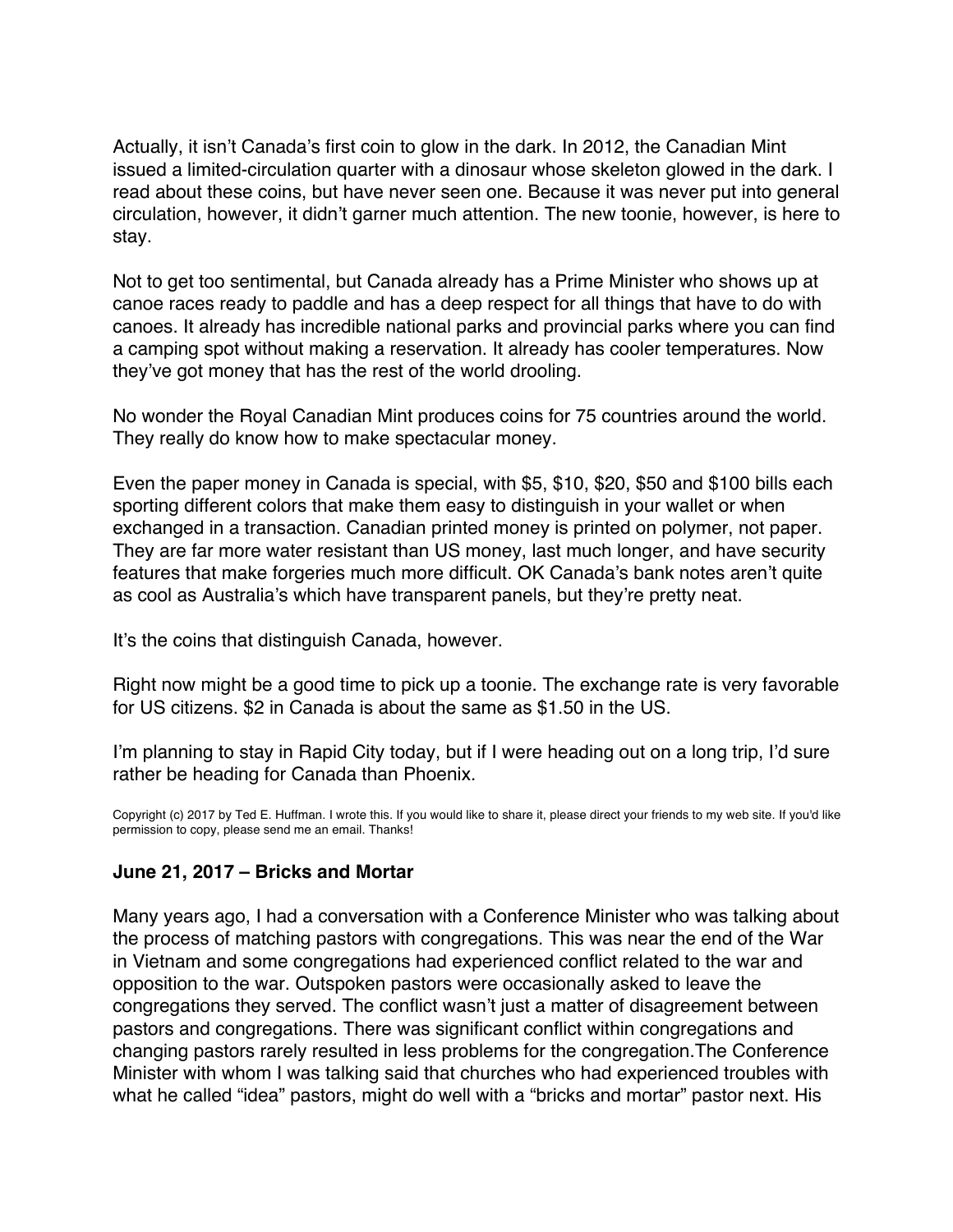generalizations didn't make much sense to me at the time. It seemed to me that few problems could be solved by making an addition to the church building.

Now, after the passage of time, I think I have a clearer understanding of what he meant. His generalizations didn't mean that there were only two types of pastors. Neither did he mean that pastors only focused on new ideas or church buildings. He did recognize, however, that ministry could focus on building up the institutional church as well as offer prophetic ideas and suggestions that pushed the boundaries of faith.

Back then, I had little interest in being a "bricks and mortar" pastor. I wanted to engage congregations in deepening and exploring their faith, in Bible study and serious discussions of theology, and in discovering ways in which their faith empowered their participation in the wider society. I had little concern for the building up of the institution.

How things change. My track record as a pastor has involved major construction in every church that I have served. Each congregation that I have served has installed a new roof on their church building, most have engaged in bathroom remodeling projects. One congregation purchased additional land and raised funds for a major building remodel including new entrances, elevator, new bathrooms and more. In addition to investing in buildings and grounds, the congregations I have served have undertaken revisions of constitutions, restructuring of committees and boards and other projects that provided for more efficient administration. I have overseen balanced budgets and financial growth. Somehow I have been a "bricks and mortar" pastor despite my deep love for conversation, theology, and ideas.

At its heart, Christianity is about faith and people, not about the building up of institutions. Often wen we examine the church, we discover great abuses of power and wealth every time the church achieves any amount of either. We are truest to our faith when we operate as small communities of love and care. In the church bigger isn't always better and often just the reverse is true.

To the extent that we are about building community and not institutions, the span of my career at the end of the 20th and the beginning of the 21st Centuries, has been, from a wider perspective, definitely not about building up the institution. Membership in Christian congregations is on the decline and membership in mainline congregations, like the ones I have served, is declining more quickly than other churches. We've seen the shrinking of conference and national settings of the church in dramatic fashion as income decreases. If you are judging by institutional size, the church hasn't been a whopping success in recent years. If bigger isn't better, we're heading in the right direction, because we definitely aren't getting bigger.

Part of responding to God's call has always been going to places where you did not expect to go. Jonah ends up in Nineveh despite having headed out for Tarshish. And part of what seems to be my calling is to not always be going in the same direction as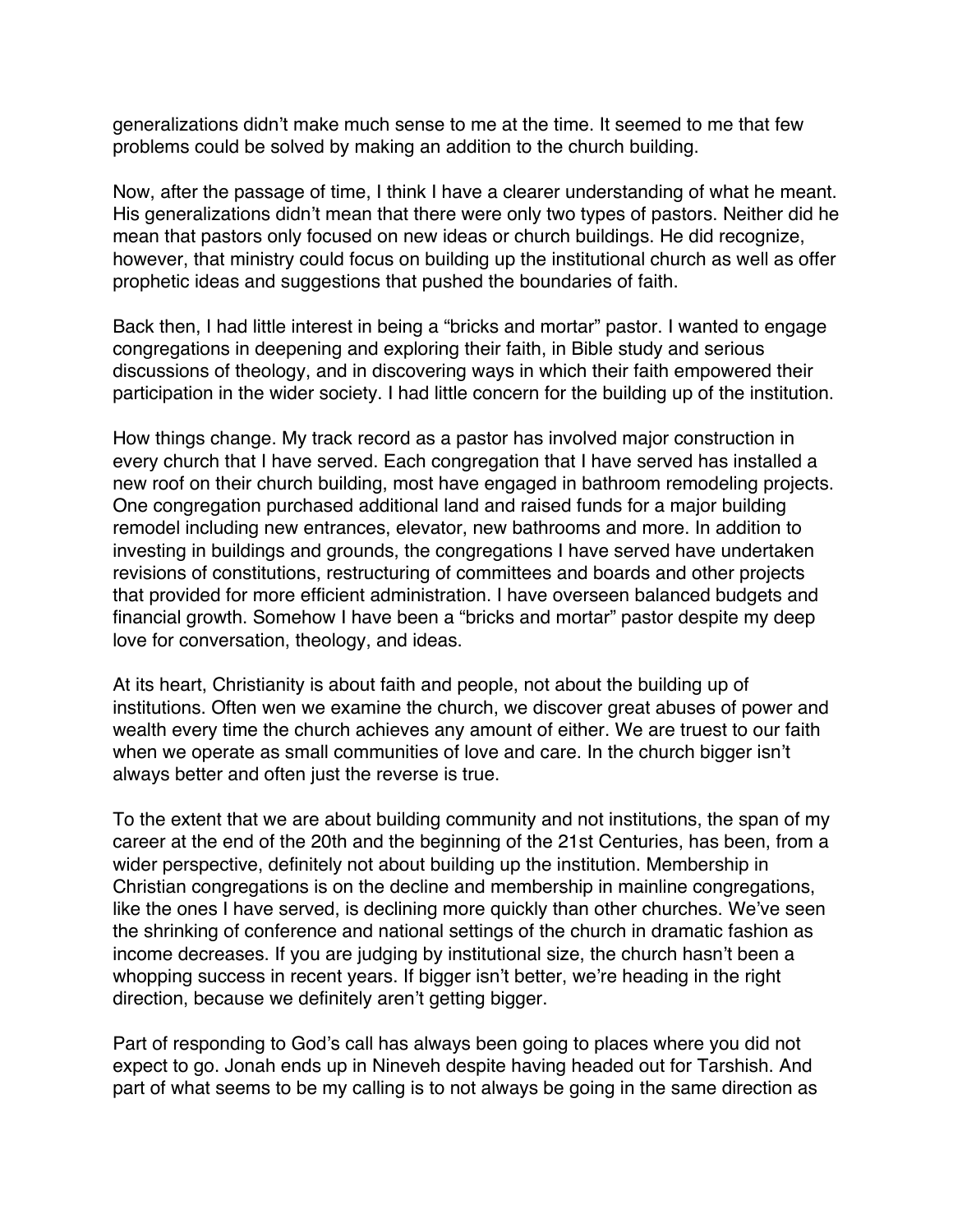others - often not in the same direction as the majority. When I was on the Board of Directors of our Conference there were three or four key votes when a decision was made with only one dissenting vote and that vote was mine. I tried hard to serve with integrity and to listen carefully to the others, but I felt obligated to cast my vote in the best interests of the people I represented when I served on that board. My positions weren't always popular, but I don't regret having taken them.

Somehow, leaving the institution in a place of stability and strength seems to be an important part of the work that I do. What I enjoy most about the work I do is responding to people in crisis, visiting in the hospital, helping with funerals, serving those with critical needs. I get a certain rush from the phone call int he middle of the night and enjoy opportunities to witness to faith in the midst of struggle. What I spend most of my time doing is keeping things flowing at the church, answering email and phone calls, meeting with contractors and engineers, getting bids for projects and overseeing the creation of contracts and arrangements. Where i spend the bulk of my time is not with the tasks that are the most fun. I have responsibilities, however, and the church does not exist to provide fun for me. Furthermore I am called to serve the church, not pursue what gives me the most pleasure.

Because keeping the institutional church faithful to the budget adopted by the congregation is one of the responsibilities I take seriously, I know how we spend our money. I know that salaries are the most expensive investment the church makes and that my salary is the most expensive item in the church budget. It is my job to make sure that expense pays off for the church. I hope and pray that I can be a good investment.

I would, however, like to change the image from my friend's description of "bricks and mortar." Rather than being a "bricks and mortar" pastor, I'd prefer to be an "organ pipe" pastor. Organ pipes represent art and music and design. They are objects of beauty and hold the ability to speak clearly. Organ pipes, unlike church buildings, last 500 years and more. I have no illusions about my role in the larger picture of the history of the church, but wouldn't it be nice if something that I have contributed would have value that would last long into the future?

Copyright (c) 2017 by Ted E. Huffman. I wrote this. If you would like to share it, please direct your friends to my web site. If you'd like permission to copy, please send me an email. Thanks!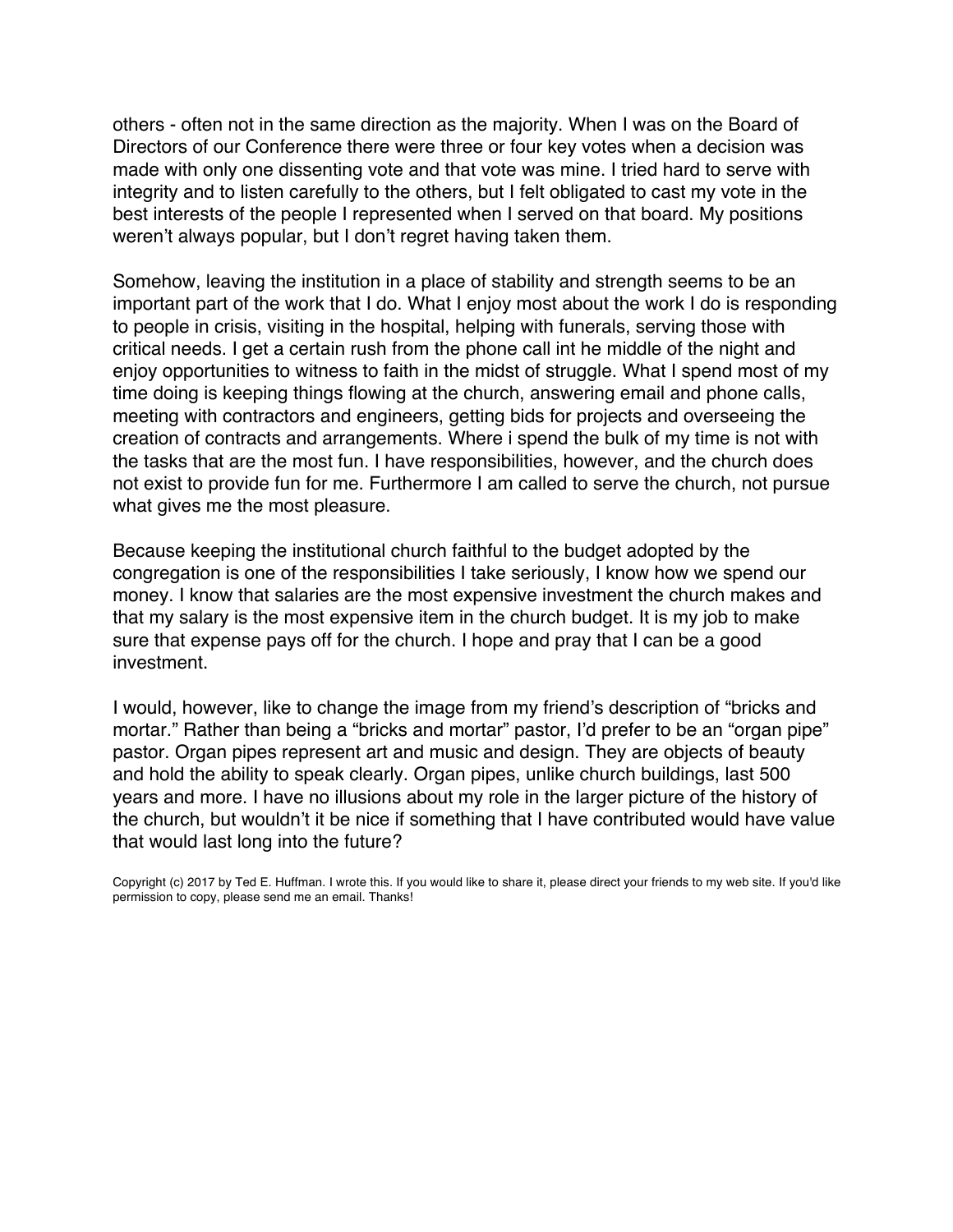#### <span id="page-45-0"></span>**June 22, 2017 – Forty-Four**



Numerologists say that palindromic numbers are happy numbers. The double-digit numbers that are palindromic are obvious: 11, 22, 33, 44, etc. When it comes to highways, 44 isn't one to designate the long highways. US highway 44 runs from New York to Massachusetts and Interstate 44 starts in Texas and ends in Missouri. Neither are transcontinental highways. It is said that the Vicks cough syrup company tried 43 formulas before coming up with the one that they have stuck with for so many years: Formula 44. Depending on which calendar you use, 44 BCE is accepted as the year that Julius Caesar was assassinated by a group of senators, among them his naval commander, Decimus Brutus. Marcus Antony gave the eulogy, starting with "Friends, Romans, countrymen, lend me your ears . . ." AD 44 was the year of the death of Herod Agrippa of Judea. And +44 is the international dialing code for the United Kingdom, a bit of trivia I know because our daughter lived there for a couple of years. She's been promoted to +81 now that she is living in Japan, though between she lived in Missouri where Interstate 44 enters in the southwest corner from Oklahoma City and ends at St. Louis.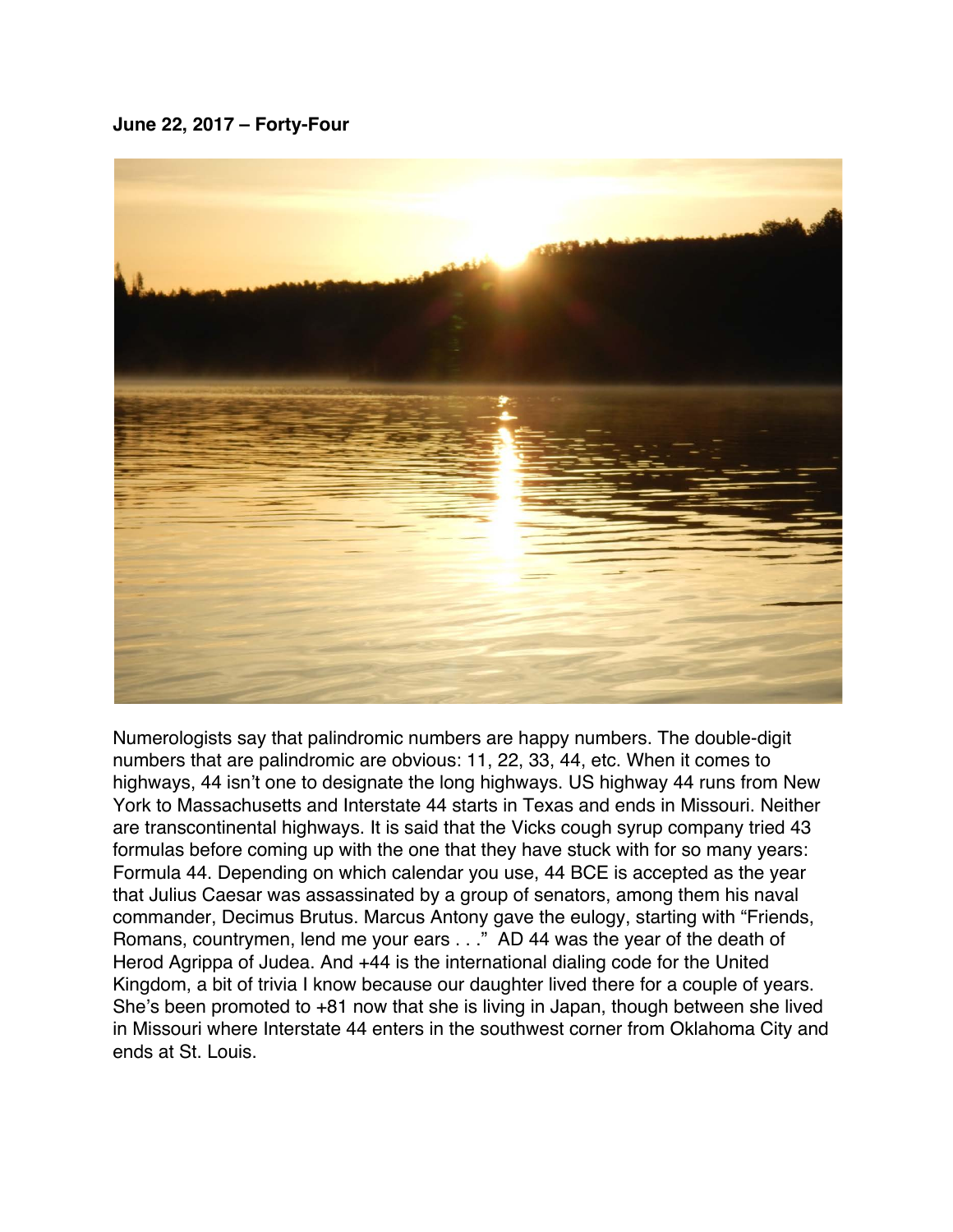44 plus 20 is 64 which is my age today. Since I was 20 years and one week old when I was married, that means that today is our 44th wedding anniversary. It has been a marvelous adventure. Without a doubt, I would sign up for an other 44 years, for which I'll have to live to the rip old age of 108 and I think an insurance actuarial table would say the odds are against that. When I officiate at weddings these days, I almost always mention to the couple that one of the sweetest joys of life is the joy of growing old together. I'm not sure that I'm old enough to know that for sure yet, but it certainly seems like it. Having grown up together, we seem to be the right partners for growing old together as well.

And so I will write a bit about sunrises. I do love sunrises. And today is just one day after the earliest sunrise of the year, which occurs on June 21 in the northern hemisphere, making June 21 the longest day of the year. That also means that the nights are short around this time of year a fact that seems consistent with my memories of June 22, 1973. I used to be able to tell you where we were and what we did to celebrate our anniversary every year. On our fifth anniversary we were in France, a rather romantic location. Nine months after our seventh wedding anniversary our son was born. But the years have been enough that some blend together in my memory and I'd have to go back and consult calendars, journals and notes to remember exactly where we were on each wedding anniversary. I digress from the topic of sunrises, however.

The drama and color of sunrises has to do with the location and view as well as the cloud cover. A layer of clouds on the eastern horizon gave a bit of a delay in the first sighting of the sun this morning and things weren't quite as dramatic as some days. My preferred location to watch sunrises is on the surface of the lake in a small boat. The reflections are dramatic and the view spectacular. That means getting out of the house by about 4:30 at this time of the year which is why I have more photographs of sunrises that were taken in the spring and fall than in the middle of summer. Because of the width of time zones, there can be quite a bit of variation in the time of sunrise. For ten years we lived in Boise, Idaho, also in Mountain Time Zone, but 50 minutes later than Rapid City when it comes to sunrise and sunset. We moved from North Dakota, where the days are 5 minutes or so longer because of the northern location, to Idaho. The moves to and from Idaho took place in the summer and we pretty much shifted our lifestyle for those ten years, rising later and staying up later in the evening, then returning to our old schedule when we arrived back in the Dakotas.

The key word in that paragraph above is "we." That is the way we've lived our lives since June 22, 1973 - as a couple. We've done so many things together, including moving from Montana to Chicago to North Dakota to Idaho and to South Dakota. We've raised children together and cared for our parents together. We've vacationed together and worked together. We went to school together and since our ordinations in 1978 have always served the same church together. We are very good at sharing the same bar of soap and the same tube of toothpaste, though we no longer share the same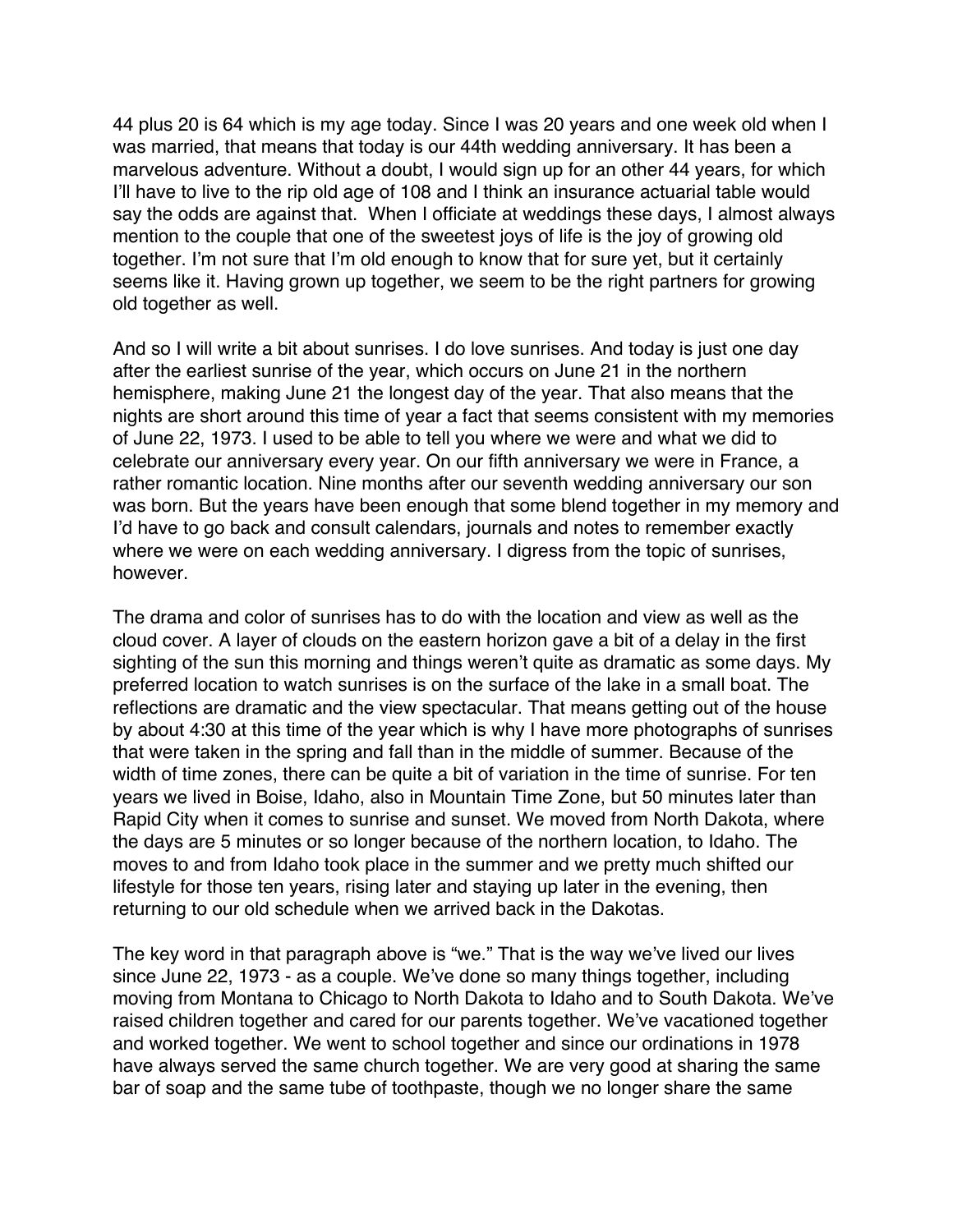<span id="page-47-0"></span>computer and rarely use the same car to get to and from work. Truth be told, we operate at different parts of the day. Susan is the sunset person in our family, often staying up as long after I go to bed as I rise before she gets up in the morning. It isn't uncommon for me to arrive at and depart from the office a couple of hours before she does.

Which is a definite benefit now that we've reached the point in our lives when we are facing the sunset more than the sunrise. The years behind are probably greater than the years ahead if you only count the passage of time. However, as we have discovered, the joyful layering of memory upon memory makes each year sweeter than the one before and each anniversary more precious than we imagined possible. Our celebrations may be more muted, but our joy is increasing.

44 years is as much the product of good fortune as it is of any special quality or ability. A particularly destructive form of cancer denied my parents the experience of as many years. My mother was a widow for almost as many years as she was married. I've been blessed to be married for more than two-thirds of my life.

Whether viewing a sunrise or a sunset, the view from where I now am is decidedly sweet. I am overwhelmed with gratitude for the blessing of such a wonderful partner and for the years that we have been granted.

#### Here's to whatever number of years lie ahead!

Copyright (c) 2017 by Ted E. Huffman. I wrote this. If you would like to share it, please direct your friends to my web site. If you'd like permission to copy, please send me an email. Thanks!

# **June 23, 2017 – Soul Force**

Mohandas Karamchand Gandhi was the leader of the Indian independence movement against British rule. Employing nonviolent civil disobedience, Gandhi led India to independence and inspired movements for civil rights and freedom across the world. His life and work were important factors in the life of Dr. Martin Luther King, Jr. King referred to the leadership of Gandhi early in his career. From the early days of the Montgomery bus boycott, Martin Luther King, Jr. referred to Gandhi as "the guiding light of our technique of nonviolent social change." Early in 1959, King and his wife made a five-week tour of India that had a profound influence on his understanding of nonviolent resistance and the way in which the Civil Rights movement in America was to proceed.

One of Gandhi's concepts that King took to heart is that of Satyagraha, sometimes translated as soul-force. The concept is much older than Gandhi, and may not have even originated on the Indian sub continent. It is certainly present in the thinking of many world religions and in the teachings of Jesus.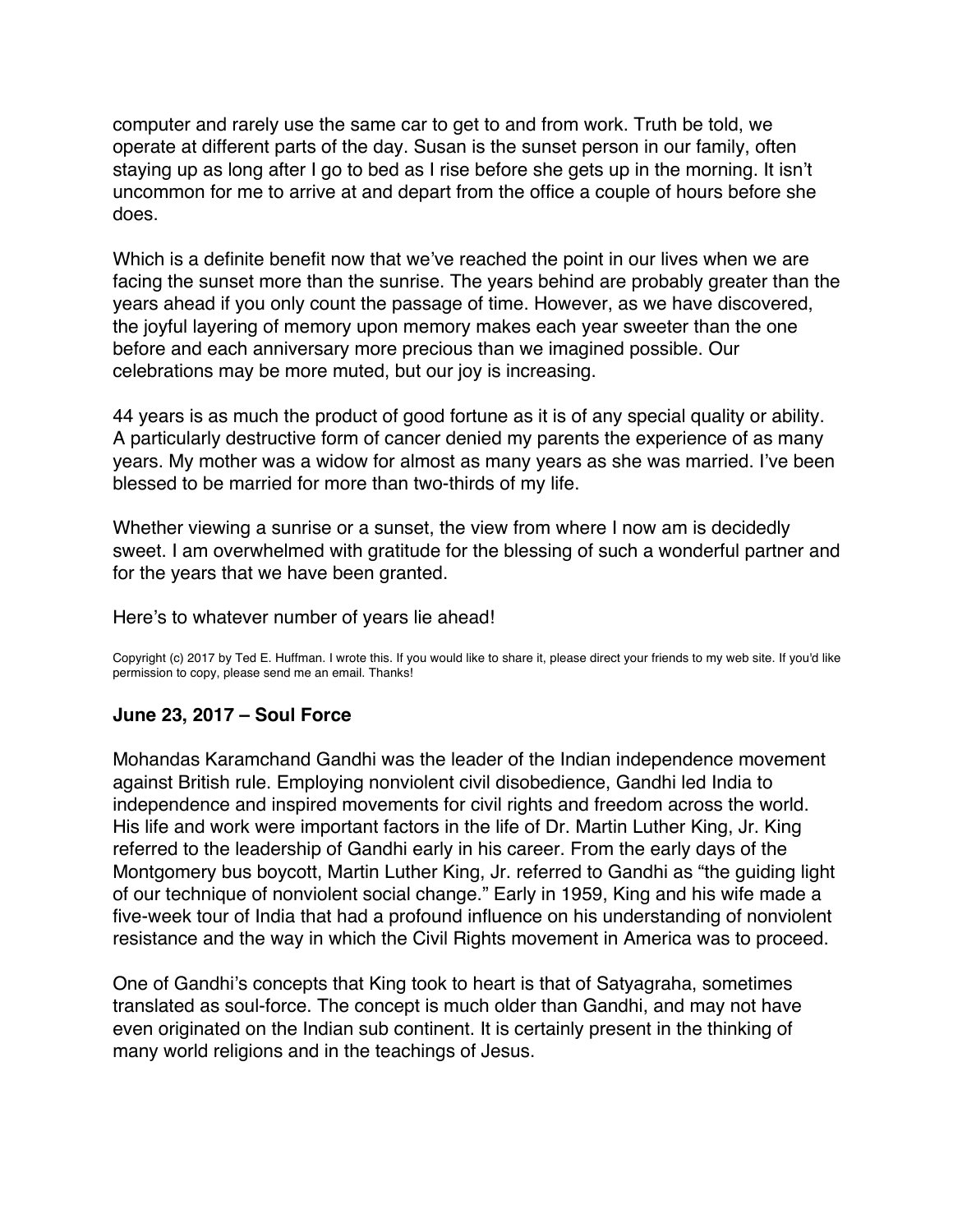There is, in this universe, a type of power that isn't the type of power associated with politics or world affairs. It isn't the kind of power we talk about when we talk about destruction or physical force. It isn't the power of defeat or domination or control. There is a deeper, older, truer sort of power that is about being and creating, integrity and presence. Those who possess political and military power often don't recognize this other form of power. Herod believed he possessed more power than Jesus because he had the ability to order the execution of Jesus. Often a temporal victory in this life is seen as a demonstration of power. The power of soul-force doesn't always appear to be victorious in a single moment or even a single generation. It doesn't show up in the records of winners and losers because it isn't about creating losers. It isn't about lording over another or celebrating another's downfall.

As I struggle to write about soul-force, I find myself with a string of things that it is not without being clear about what it is. The language of poetry and metaphor may be stronger to speak of soul-force than my preferred modes of expression, rhetoric and prose.

The Gospel of John starts out with a poetic prologue in which this power is referred to as "The Word." There is a connection between soul-force and language, though it is not dependent on any particular language. The power of carefully chosen words to build up without tearing down is part of the power of soul force. The English author Edward Bulwer-Lytton wrote, "The pen is mightier than the sword." What he understood is that effective communication works better than direct violence. Politicians have long understood this reality and sought to use the power of language to consolidate their power.

On a deeper level, however, soul-force is about much more than words. Clearly silence speaks more clearly than a barrage of words in many instances.

Like God, the power of God is impossible to capture. Each time we think we know God, there is more to be revealed. When we find the right words to speak of God, we are aware that God is so much more than we can say, more than we can even imagine.

What I am beginning to understand at this point in my life is that the best way to discover this power - to know soul-force - is to live in community. There are those who believe that being religious has to do with developing the right sense of reverence. They speak of the disciplines of devotion, of study and quiet prayer. These indeed are important in our spiritual growth, Such piety, however, is something that is achieved alone and what we are able to do alone is insufficient in the quest to know God. I have come closest to understanding God in those moments when I realize that the thought I have is a part of a great line of thought that has been stirring for many generations. The deepest form of spirituality and of spiritual truth only comes when we find ourselves as a part of a community. Community its not just a gathering of people in one time and one place, but rather an understanding of human connections that transcend time and place.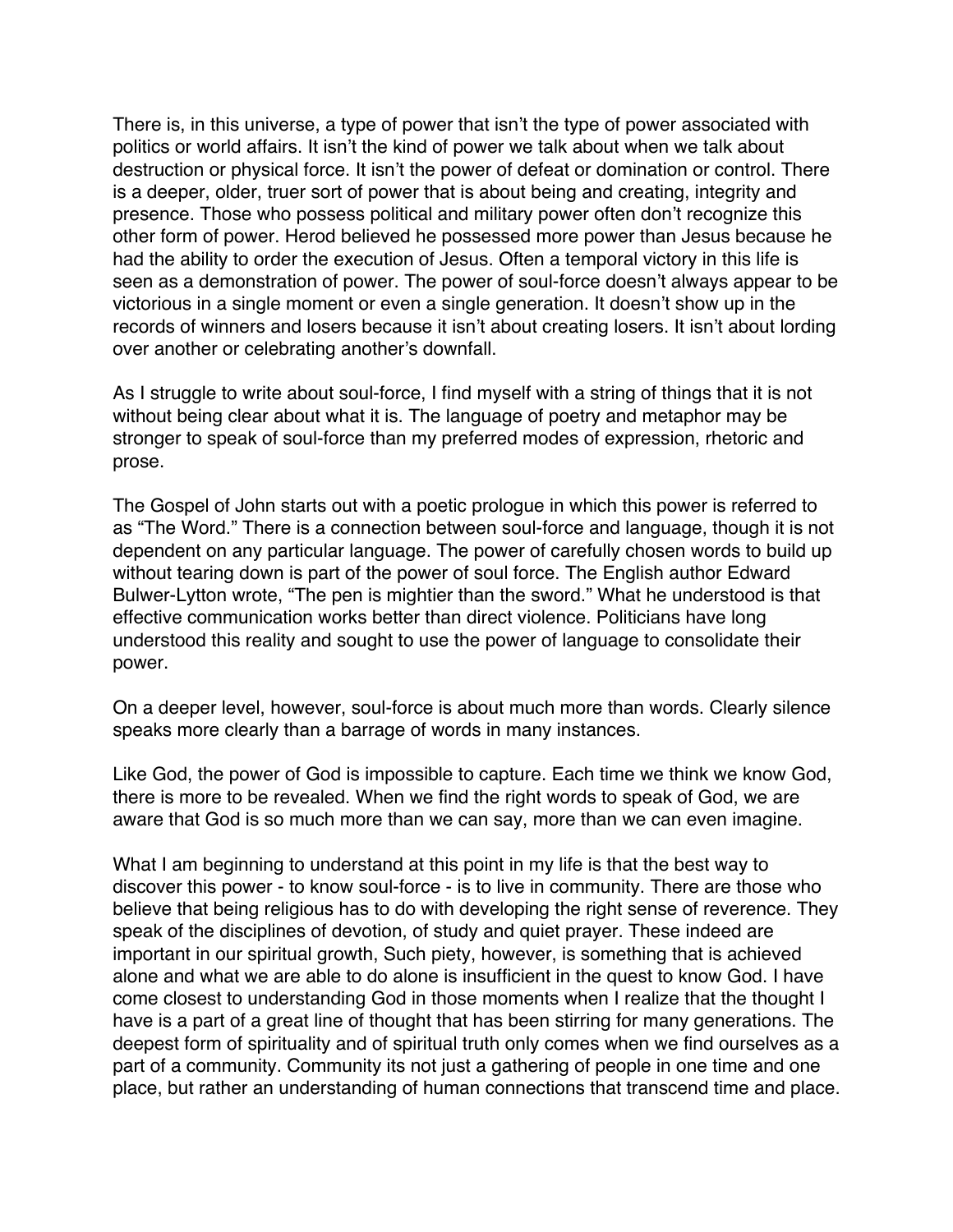<span id="page-49-0"></span>The conclusions of any temporal moment are never the whole story. Often it is only after the awards banquet that those who leave with the trophies realize how much they need the ones whose names were not called. In simple, but profound terms, we are all in this together. Paul put it this way in the first letter to the Corinthians, "If one member suffers, all suffer together; if one member is honored, all rejoice together." (1Corinthians 12:26)

One of the blessings of my life is that I am allowed to spend some of my time wth those whom society has labeled losers. I sit in the park and listen to the stories of those who are homeless. I visit inmates in the jail who have been isolated as a result of poor choices and bad mistakes. Those with insufficient resources often seek me out. I do not have solutions for the problems I hear. Most of the time I can't even figure out how to help a little bit. Often I feel powerless to change the situation. I have learned, however, that God continues to appear in the places where we least expect to sense the holy presence. There is a profound form of prayer that takes no words, but is discovered in the presence of those who are left on the margins of society.

Today I have no presidents, prime ministers, generals, senators or governors on my agenda, just a prisoner and a single mother trying to scrape together enough resources to keep her family together. My time will not be wasted.

Copyright (c) 2017 by Ted E. Huffman. I wrote this. If you would like to share it, please direct your friends to my web site. If you'd like permission to copy, please send me an email. Thanks!

# **June 24, 2017 – Obsessions**

Looking back, I see many times in my life when I have become obsessed with something. When I was in my early teens, I was obsessed with kites for quite a while. I kept making tiger and bigger kites partly for the feel of the pull of the kite in the wind. Eventually I designed a tetrahedron that was nine feet for each of the pyramid sides. The airfoil surfaces were covered with cotton fabric stiffened with airplane dope. The kite itself was pretty impressive. The problem came with finding line strong enough to fly it. My first attempts resulted in snapped lines as soon as a few feet of line were played out. Heavier line was just that: heavier, in fact too heavy to fly the kite. I finally found something that worked, a type of plastic twine, but the pull on the kite was so strong that I had to anchor it on a car bumper and play out the line little by little. It didn't really flay all that well.

That particular obsession gave way to other projects that included a phase of modifying bikes and making go carts with bicycle wheels. We had access to our father's shop and learned to look in the city dump for parts. I remember one time when our father came into the shop to see what we were doing he ended up helping us weld a roll cage, fix a seatbelt and order the use of an old crash helmet that he had before we road tested the go cart on fish hatchery hill. Good thing he did, when I failed to negotiate the second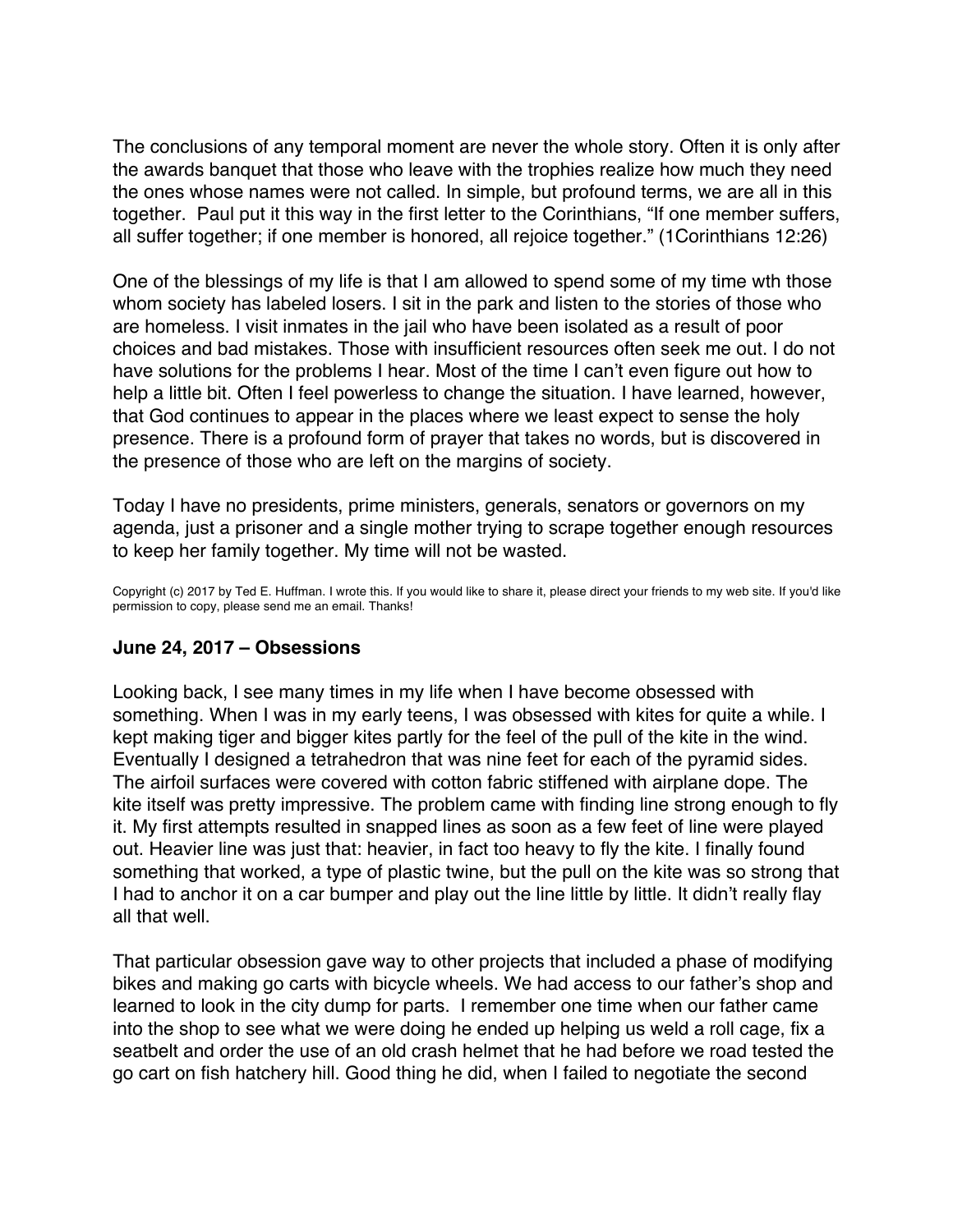curve the resulting trip through the ditch and into a fence could have hurt a lot worse than it did.

As I got older, some of my obsessions cost more money. Kite fever returned to me as an adult and I have a rather large collection of kites that fly with single, dual and quad lines. I'm not as much into kites these days as was the case a couple of decades ago, but I still get them out to fly from time to time. I've got a couple of parafoil kites that have no sticks and pack into relatively small packages that I carry with me when we are on vacation.

My obsession with things that fly resulted in investing a significant amount of our family's money in renting and owning airplanes over the years. Although I haven't been an active pilot for many years now, our kids have fond memories of flying on family vacations.

Although I'm not as much into vehicles as others, there have been a couple of times when obtaining a particular vehicle has turned into a bit of an obsession. I'd think and plan and figure out how to be able to afford a particular vehicle, looking at plenty that I could not afford along the way.

Obsessions aren't all bad. There are some famous people who have turned their obsessions into their life's work. Take Elon Musk for example. His obsession with computers and the Internet led him to found PayPal, which he sold for \$80 million. That money has funded his obsession with electric cars and space exploration both of which have resulted in some pretty dramatic contributions to the world.

My obsessions haven't tended to result in such significant profits, but you might say that my obsession with theology and things religious led to my life's work. I really am pursuing my passions in my everyday work and that work has provided for my family. There have been some times when it was a struggle to keep up with all that is going on at work, but I've never felt myself stuck in a job that I hated, as has happened with some other people. I've known folks whose jobs are simply a way to fund their other obsessions. Mine has always been a way of following the things about which I care the most.

Churches and families are, by their very nature, pretty compatible.

It might be fair to describe my family as an obsession as well. I certainly have invested a lot of time and energy in being a husband, father and grandfather and those roles are something that has brought me a great deal of pleasure and satisfaction over the years. One of the things about being a father is that I get to witness the obsessions of our children. Being a ballet dad wasn't one of the least expensive adventures of my life, but I certainly got a lot of joy out of the investment. I still smile when I see that row of ballet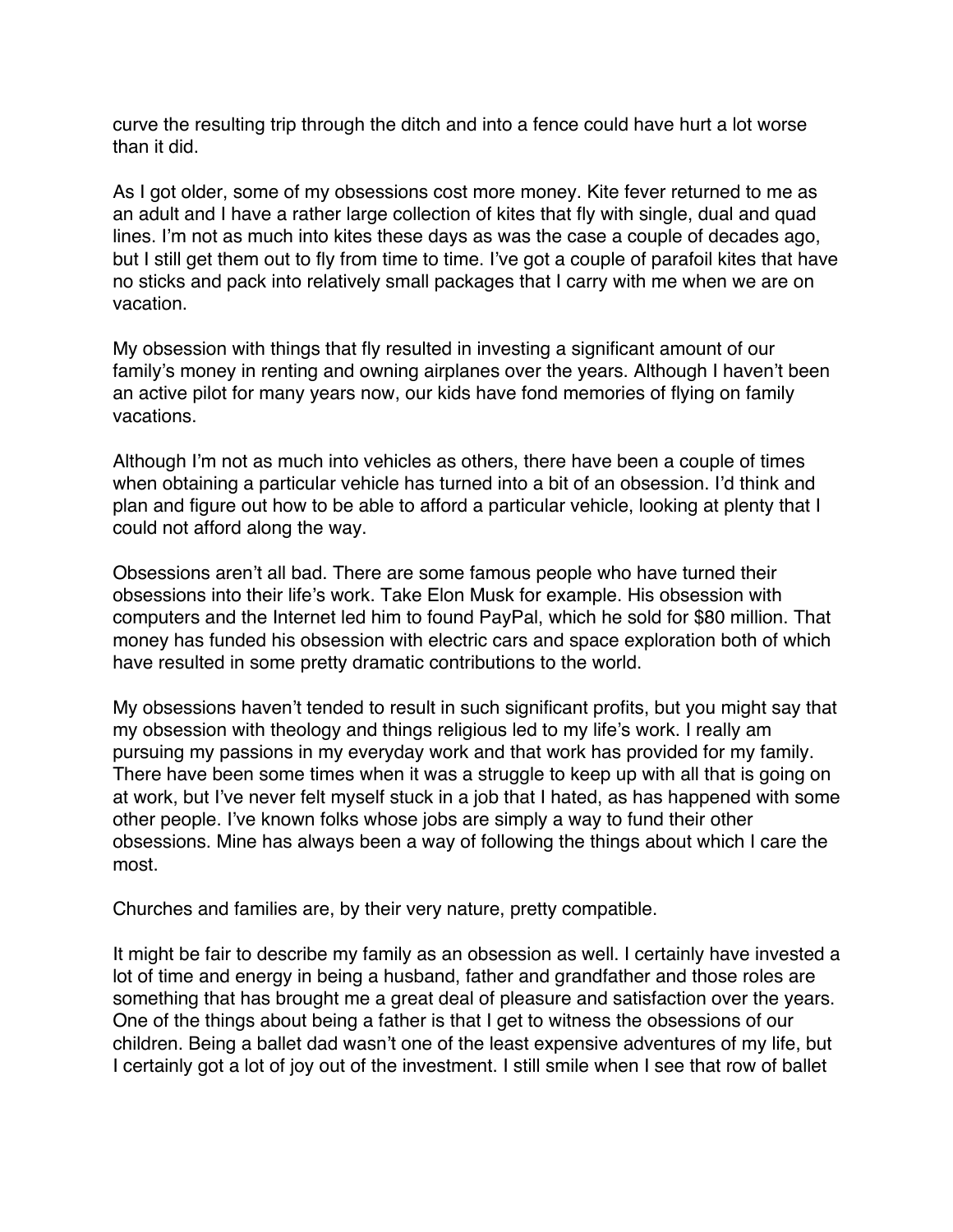<span id="page-51-0"></span>costumes in an upstairs closet and one of my favorite photographs is of our daughter in ballet costume and toe slippers.

Lego bricks might also be seen as an obsession that has spread out over at least three generations of our family. A while back I spent several evenings sorting our son's lego bricks by color and shape so that I could make up building kits from his stock for our grandson. And each time we get together there is a little time for grandfather, father and son to build with legos. I smile to see our grandson pouring over the lego catalogues in a manner that is so similar to that of his father when he was that age. I remember when his father would save up so he could purchase a particular set just like he does. I haven't kept track of the total amount of family investment in Lego sets over the years, but it is significant.

Life presents us with many tangents, some of which become passions and even what might be labeled by others obsessions. I'm pretty sure that a simple preacher who has a trailer rack with five canoes and five kayaks has crossed the line into obsession. Still, I've got the plans for a tandem kayak that I unroll to stir my imagination from time to time and wouldn't a triple kayak be something for a grandfather of three grandchildren?

Elon Musk may have made a lot more money than I, but I don't think he's had more fun.

Copyright (c) 2017 by Ted E. Huffman. I wrote this. If you would like to share it, please direct your friends to my web site. If you'd like permission to copy, please send me an email. Thanks!

# **June 25, 2017 – Meeting God's Children**

I met a young couple. She didn't talk much, but he told me part of their story. They had had an apartment and were getting by until she was robbed while carrying their rent money. He had felt terrible. He thought he was supposed to be able to protect her, but he could not. The loss of the money pushed them over the edge into a spiral where there simply wasn't enough money to get by. He tried borrowing money from family and friends. After all, he reasoned, he had helped others out when they had asked him. They fell short. First the electricity was shut off, a couple of weeks later they were forced to leave their apartment. They stayed with relatives for a couple of nights, but that didn't work out. They tried to sell their possessions, but mostly things didn't sell. They were forced to leave some things with friends, but they doubt that they will ever see those items again. They found themselves on the street and there they got robbed again. A bag with clothing and other items was stolen, though they never saw the thief. He still had a job. He was getting twenty, sometimes thirty hours a week at a fast-food restaurant. He was in fear of losing that job - he'd missed work several times in the midst of his housing crisis, but so far he still had the job, though it was nearly two weeks before the next paycheck. His paycheck mostly goes towards food. The only way they have found to get it cashed without a big fee is to have the money put onto a prepaid card at Walmart.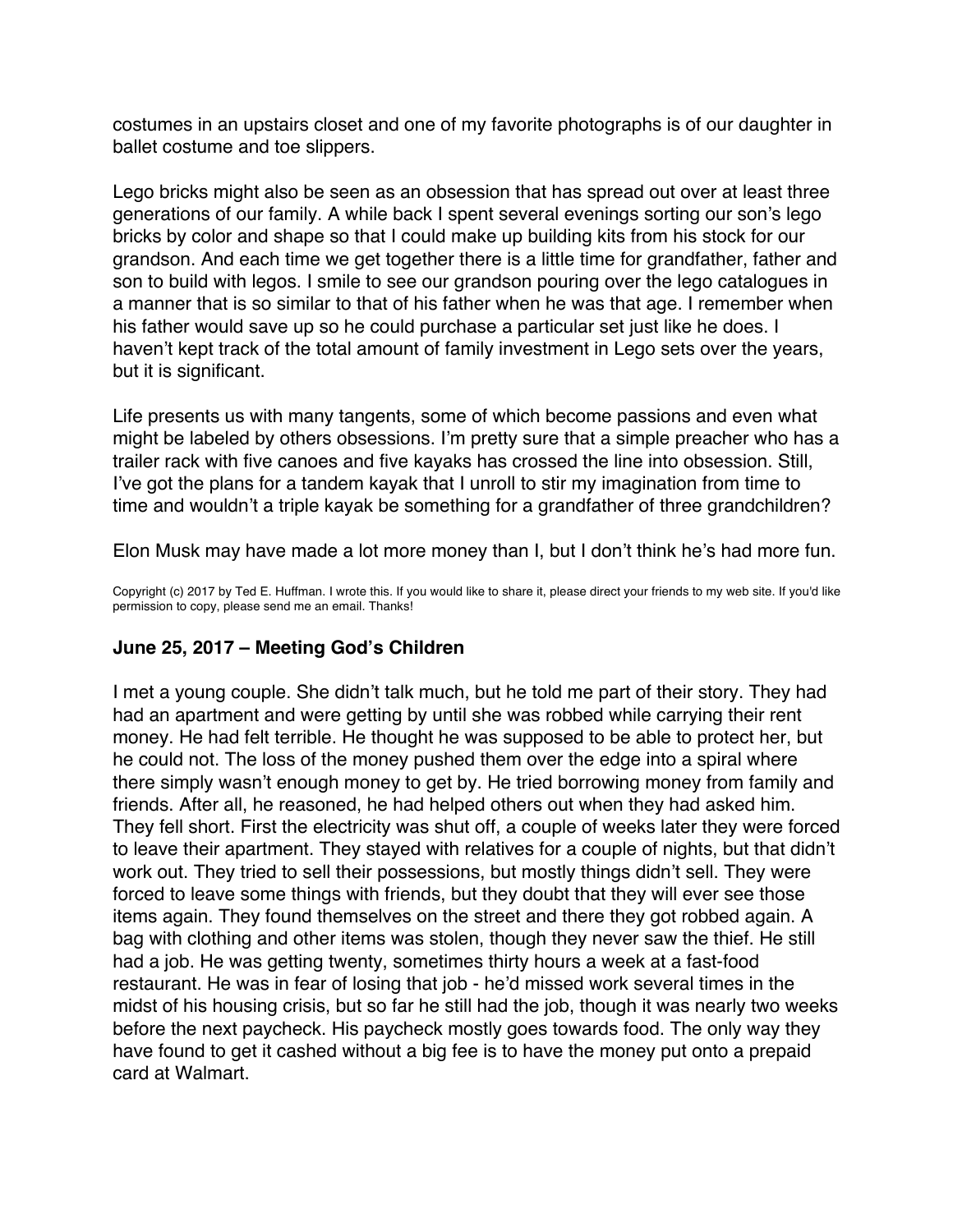When I met them, they were sitting in a park, eating cold Vienna sausage out of the can - food they had gotten at a local charity. He said they had spent the entire night walking around town, afraid to lie down. They had sat for a while on benches in parks and then when they thought someone else noticed them, they'd get up and walk on. They just walked and talked and now they were really tired and soon he would have to go to work and worry about what she would do while he was at work. "I just wish I could get her a bed to sleep on!" he said.

I met another couple. They had been walking from the place where their ride dropped them off to his aunt's house, a distance of three or four miles. She began to feel faint. He thought it was probably from a lack of water, so he ran into a gas station to buy a bottle of water with what was nearly the last of their money. When he came out, she had fainted. Someone had already called the ambulance, which, when it came, transported her to the hospital, but wouldn't give him a ride. The hospital was another mile beyond the aunt's house, so it took him a while to catch up with her. By the time he got there, they had transfused a unit of blood and were running tests to figure out where she was bleeding. He sat with her all that day and through the night. It was the middle of the afternoon, more than 24 hours after she was admitted to the hospital, when I caught up with them. I made a comment about his needing to stay healthy and asked him if he had been eating and drinking plenty of water. He told me he had no money for food. He'd had a few bites from her meals, but that was all. I inquired about his aunt, to see if she might offer some food. He said he didn't want to leave his wife's side.

I attended a lovely wedding. After the ceremony there was a table full of appetizers and a long line at the bar for drinks. When the photographer had finished with the formal pictures we all went into a dining room for a sit-down dinner for about 150 people. There was a delicious meal served buffet style, with plenty of extra for those who wanted seconds. There was a table with water and lemonade and coffee and those supplies were replenished every time they started to get low. There was a table filled with cake and candies. No one left that room hungry. The wedding was held at a resort where there are dozens and dozens of luxury rooms with private baths and access to hot tubs and saunas. I don't think that anyone who attended the wedding was worrying about whether or not they had a bed to sleep in that night.

I spoke with a lot of other people this week, but somehow the stories of the three couples stand out in my mind. They do not know each other. They do not even know the stories of the other couples. About the only thing they have in common is that they have met me and they were all in the same city in the same week.

I wish I had a happy ending for today's blog post. I tried to make an appropriate gift to each of the couples, but in none of the cases was my gift sufficient to significantly change their circumstances. The couple in the wedding is the only one of the three whose on-going story I will know. It is unlikely that I will have an on-going relationship with any of the others. Life goes on, but it is more comfortable for some than for others.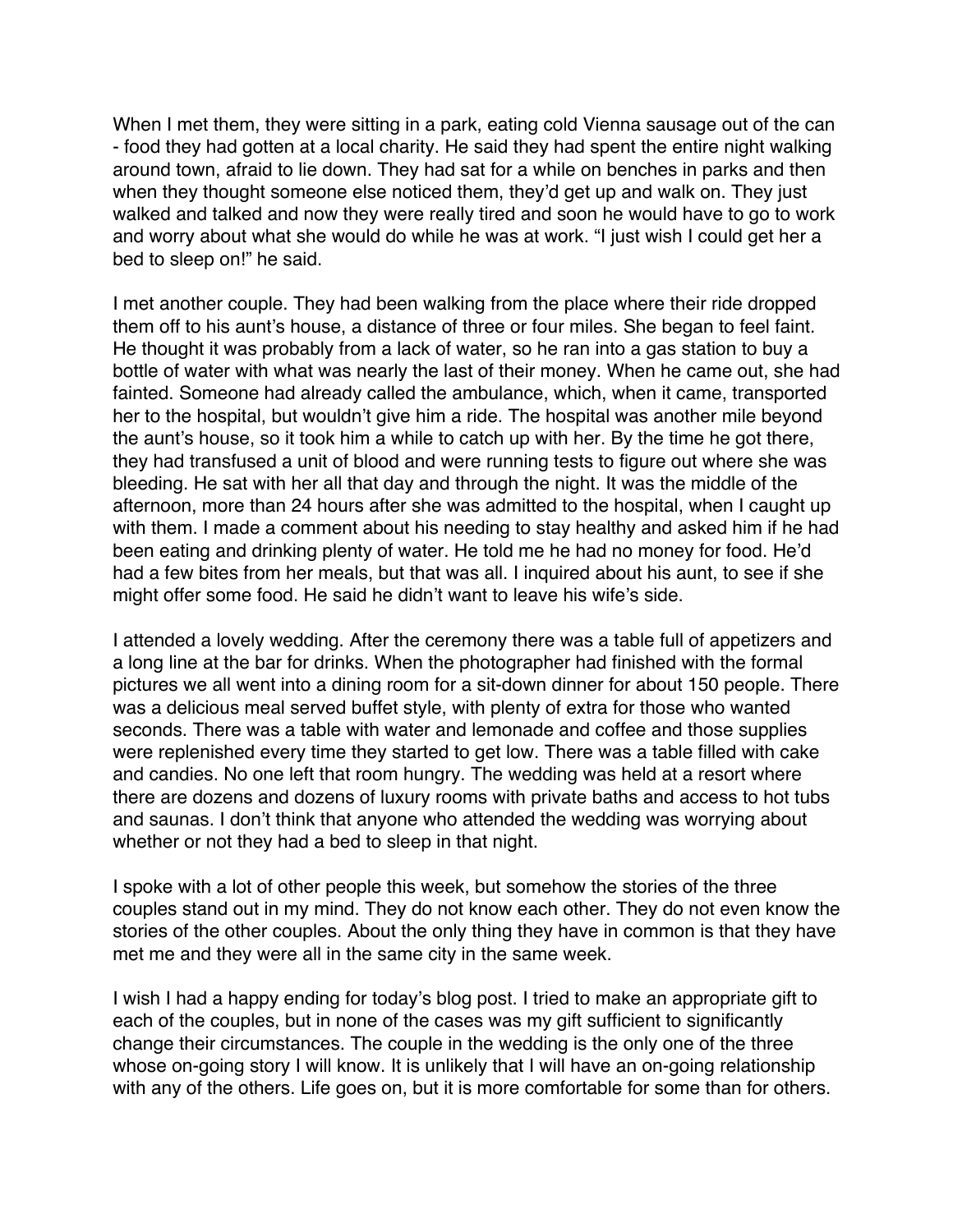<span id="page-53-0"></span>Once again today, I will rise in front of the people I serve and proclaim the Gospel. I will try to interpret the words of Jesus in ways that offer meaning to their lives. None of the couples will be present to hear my words. The listening and sharing we did during the week will be their only contact with me.

Nonetheless I hope that something of the love of God was visible to each of those couples this week in some way. Each of them is precious in God's sight, but I'm not sure that they know it.

Copyright (c) 2017 by Ted E. Huffman. I wrote this. If you would like to share it, please direct your friends to my web site. If you'd like permission to copy, please send me an email. Thanks!

# **June 26, 2017 – Truth and Lies**

Last week I listened to a TED talk by Carrie Poppy. She told the story of visiting a bookstore and reading about paranormal experiences. Not long afterwards, while staying in a small house that belonged to a friend she began to feel odd. She felt pressure on her chest. She began to have auditory hallucinations. She wasn't a believer in ghosts, but there was something that seemed inherently evil about her experiences. She convinced herself that there was a demon in that house and that the demon had targeted her specifically. She blogged about the experience and some of the readers of her blog doubted her interpretations of the events. She challenged the skeptics to suggest an alternative explanation. One of them wrote, "Ever hear of carbon monoxide poisoning?" She googled carbon monoxide poisoning and found that what she was experiencing seemed to match the symptoms perfectly. A quick call to the gas company revealed that indeed the structure had a significant leak and that she was in danger of dying from her exposure.

Her beliefs nearly led to her death. Sometimes skepticism can be life-saving.

I have a colleague with whom I love to talk and listen who has, in recent months, been arguing that we live in a "post truth" society. He cites examples from all over the political spectrum of lies and half truths that are circulated as the truth. Stories get reported that are not based in fact at all, but rather on what someone thinks might be true, wishes might be true, or imagines. In many cases there are specific political goals of those who circulate those untruths. His argument is that everything is a matter of perspective.

There is, however, a danger in assuming that there no longer is such a thing as objective truth. We become able to accept the most outrageous lies as normal and there are real consequences. Had Carrie Poppy persisted in her belief of demon possession, she would have died. Her death would still have been caused by carbon monoxide poisoning, but she would have died without learning the truth.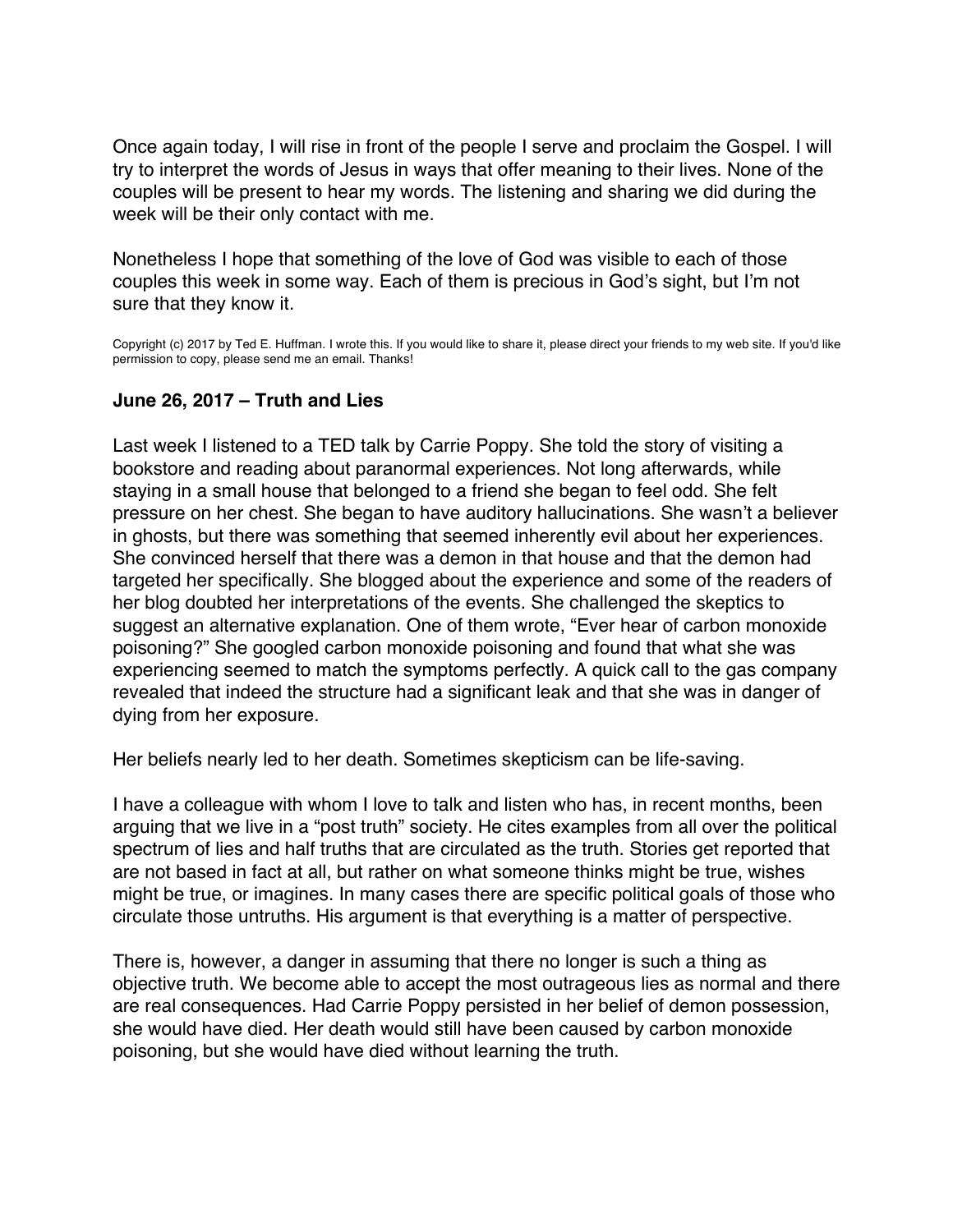We live in an uncertain world. There are a lot of dynamics in the universe that affect our everyday lives and predicting the future is, in many ways, challenging if not impossible. In this uncertain world, people grasp for perspectives that give them a sense of control. This can lead to accepting explanations for the world that are blatantly false.

One could argue that embracing half-truths and outright falsehoods is a product of laziness. I have made that argument with my colleague. People simply don't take the time to do research. It isn't difficult to discover facts when one uses the Internet responsibly. You can check out the sources of a particular story. But people rarely go to the trouble. Instead they repost the story on Facebook or pass it on to dozens of friends. I have received emails containing untrue information that are posted like chain letters with promises for those who pass on the item and threats to those who break the chain. A few moments of research reveals that the promises and threats are as fictitious as the story.

One ought to be careful before passing on anything received as an email or read in a social media post.

There is more than a small amount of science denial that goes on in our society these days. People question the safety of vaccines and GMOs. The question the fact of climate change. They assume positions that stand in direct contrast to scientific consensus. Ignoring the consensus of the majority of scientists does more than hinder scientific progress. It threatens the lives of people. Failing to mitigate global climate change will literally result in unnecessary deaths.

Furthermore, the development of an anti-science bias can result in governmental policies that are unfair and unjust. A population can quickly normalize the most outrageous behaviors and ideas and accept the most unjust and inhumane practices from tis government as was clearly demonstrated by the rise of Nazism in 20th Century Germany and the Cambodian genocide, to name just two examples from recent history.

Part of the tragedy of Nigeria's kidnapped Chibok schoolgirls was that some Nigerians believed that the news was a government hoax. Even after the kidnappings were found to be real, Nigerians persisted in not believing the reports that some of the girls were alive despite video showing this to be true. Nearly 300 schoolgirls were kidnapped and the people were somehow lulled into accepting it without protest.

Fake news has real consequences.

So I don't accept my friend's analysis. We don't live in a post-truth society. Objective truth still exists. Scientific consensus still matters. Hard research leads to a clearer understanding. We are capable of critical thinking and discerning the difference between fact and fiction. Furthermore there is true nobility in standing up for the truth. It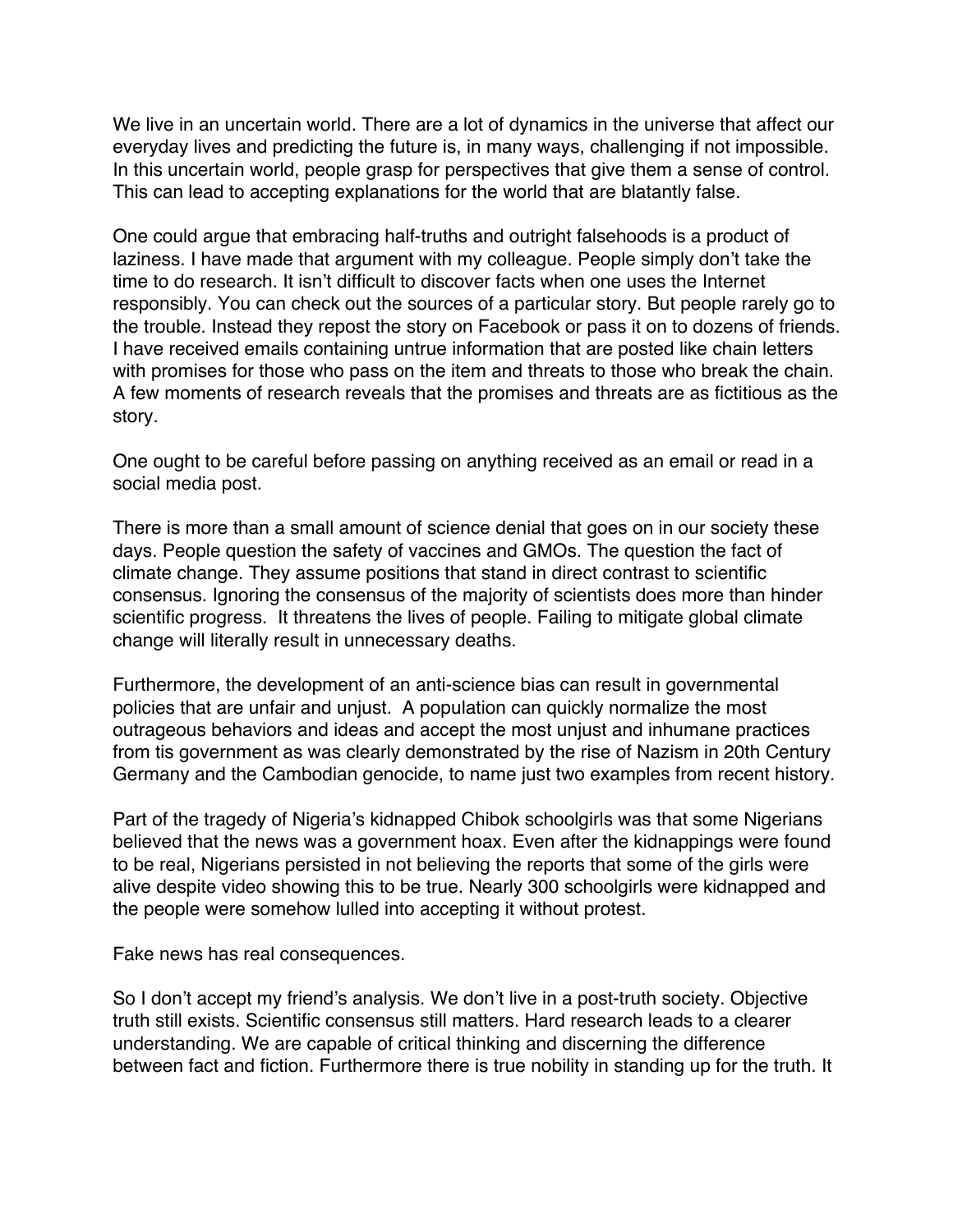<span id="page-55-0"></span>may not be popular, but there are moments when standing for the truth is essential for the survival of a just and meaningful society.

Deborah Lipstadt published a book about Holocaust deniers entitled "Denying the Holocaust." She was sued for libel by Holocaust denier David Irving. She could have ignored the case, it would have cost a small amount to simply pay off her detractor and get on with her life. Instead she chose to fight the case. She won the case. Standing up for truth in the face of lies is worth the time and the effort. Lipstadt's story was made into a film, "Denial."

We must never "normalize" lies. It is our obligation to stand up for the truth. History has demonstrated over and over again the costs of embracing lies and the failure to stand up for truth.

There are no "alternate facts." Truth is not just a matter of perspective. It is possible to gain different perspectives and reach a reasonable consensus. We do not live in a post truth world and believing that we do can lead to great suffering.

At a bare minimum, we shouldn't lose the battle between truth and lies by being lazy. Take time to check out that story before you repeat it or pass it on.

Copyright (c) 2017 by Ted E. Huffman. I wrote this. If you would like to share it, please direct your friends to my web site. If you'd like permission to copy, please send me an email. Thanks!

# **June 27, 2017 – Idols and Heroes**

I've written about heroes and idols before, but here is a bit more on the subject. There seem to be a lot of motivational speakers giving TED talks and addressing people in other forums who speak about attempting the impossible. Of course if something were truly impossible there would be a 100% chance of failure, but more engaging are the stories of people who do things that are very difficult and then call the task either impossible or nearly impossible. There is no doubt that people accomplish extraordinary tasks and perform feats that many others would fail if they were to attempt them. The result is that upon accomplishing these feats they demonstrate more about what others cannot do than what others can accomplish.

For example consider Colin O'Brady. The Explorer's Grand Slam is one of the most formidable tests of endurance: climb the highest peak on each continent, known as the seven summits. In addition reach the North Pole and the South Pole. At the end of 2015, only 45 people had ever completed the feat, and many had taken a lifetime to do so. Only two had completed the Explorer's Grand Slam in under a year. Colin O'Brady completed the challenge in 139 days and at age 31 was the youngest person to have completed it. As you might imagine the project was a massive test of physical and psychological ability and durability. In addition, it was an amazing logistical feat, requiring a huge amount of financial and logistical support.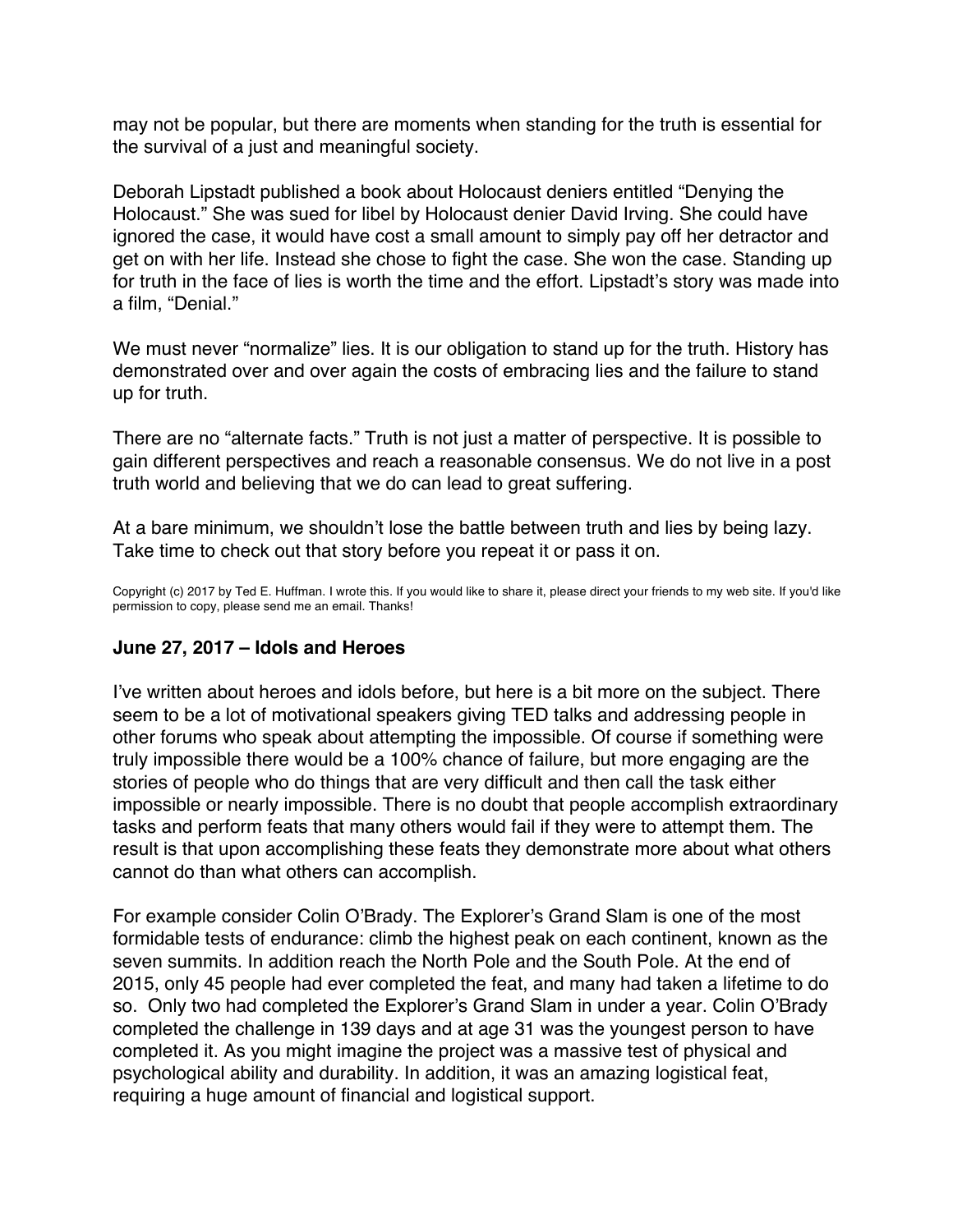It is an amazing feat and I do not want to detract anything from the well-earned attention that O'Brady has received. As a recent college graduate, O'Brady had suffered near fatal burns in a tragic accident. He had been told by doctors that he might never walk again. He beat the odds and pushed the envelope in ways that will be difficult for others to best. In addition, he linked his adventure to the Alliance for a Healthier Generation, a charity that promotes physical activity and set the goal of raising a million dollars for the cause.

It is important to note that O'Brady, as incredible as his feat was - and it was truly incredible - is not an example of what very many people can do. At my age, I'm well aware that there are many athletic feats that are the province of younger people. Don't look to me to become a world-class gymnast. Consider the simple fact that most professional athletes retire when they are half the age I am today. Beyond me, however, there are many children in the world today who will never earn enough money to visit seven continents, let alone pull of a fully equipped and supported expedition on each of them. To a certain extent, mountaineering is the pursuit of the wealthy - or at least of those who have abilities to raise significant outside financial support. O'Brady is more likely someone who shows people what they can never achieve than one who is an example of what can be realistically accomplished.

Or consider James Lawrence, sometimes called the "Iron Cowboy." In 2015, Lawrence completed 50 Ironman-distance triathlons in 50 states on 50 consecutive days. It is an incredible record. On a couple of occasions I've kept up a steady pace, working without a day off for long periods of time, but even 14 or 15 days without a day off leaves me exhausted. I'm pretty sure that 50 days would leave me physically ill. Not that I am anyone's example of physical endurance. But consider this from another perspective, Lawrence invested at least 50 days in a row during which he was free from having to do a job to earn a living to support his family. You don't make money running ironman triathlons. OK, he, too raised a lot of money for charity by accomplishing his feat. But think of all of the children in this world who will never be able to afford to even visit 50 states in a lifetime, let alone in under two months. The costs of travel alone are beyond the means of many people.

Like many other sports icons, I consider O'Brady and Lawrence to be idols. They have accomplished great feats, but in doing so show us more of what we cannot do than of what we are able to do.

There are, however, heroes - and some of them work in sports. I know a river guide in Idaho who goes around with duct-taped equipment and clothing that he paid for himself. He can take a teen that is afraid of the water and give that person a trip down the middle fork of the Payette river, turning the raft so that person never gets splashed in the face. The ride is so much fun that the same teen might be seen floating on a calm section of the water, buoyed by a life jacket and enjoying the experience. That same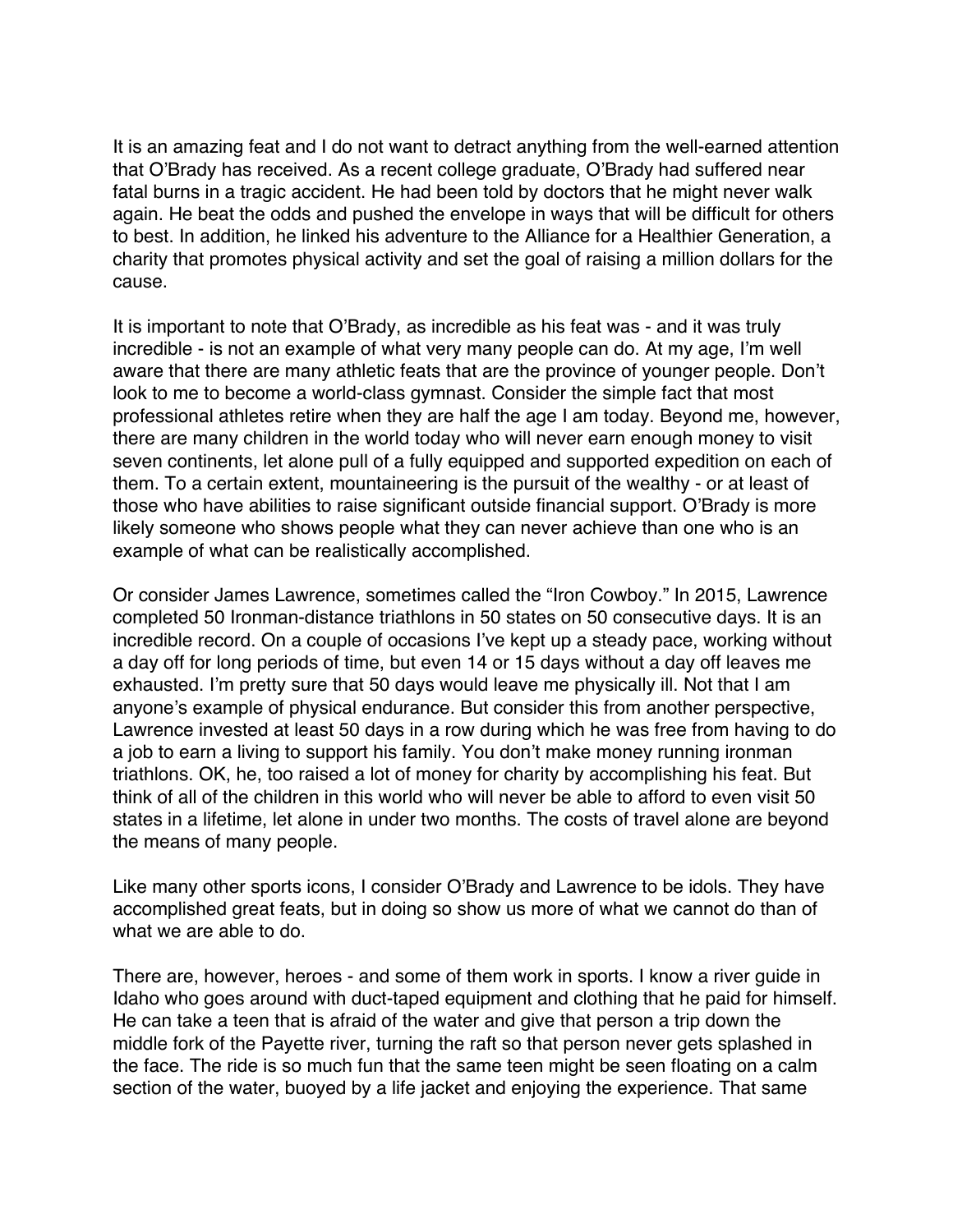<span id="page-57-0"></span>river rat spends his winters teaching children to ski. He is a hero. He shows youth what they can accomplish and how to accomplish those things. His name isn't in any record books and he isn't famous.

Or consider a single mom I know who is working full time while raising two children on her own with virtually no support from their father or extended family. She puts her kids to bed at night and more than once has fallen asleep on the floor in the hallway because by the end of the day she doesn't even have enough energy to make it to her bed. She won't be going on any expeditions because every penny is invested in food and clothing for her children. She hasn't raised any millions for charities because she puts every minute of her life into survival. She is a hero to her children and a shining light to everyone who meets her. In my mind her feat is no less inspirational than completing the Explorer's Grand Slam. And when 139 days are over, she keeps going for another 139 days and another and another after that. The newspaper won't be interviewing her for an article on how it feels to have endured such a challenge.

There are heroes in the world who show others what they can do. Their endeavors deserve our support.

Copyright (c) 2017 by Ted E. Huffman. I wrote this. If you would like to share it, please direct your friends to my web site. If you'd like permission to copy, please send me an email. Thanks!

# **June 28, 2017 – Hot Dog**

It is that time of the year when we prefer to do most of our cooking outdoors. Just a bit of background might be in order here. When was growing up, our family spent our summers at our cabins by the river. The cabins had once been an auto court - not a motel exactly, because they did not have plumbing in the individual cabins. There was an old shower house that needed to be replaced soon after the property was acquired at a Sheriff's auction following failure to have the property tax paid for years. We had a stove with an over in the "main cabin," but most of the time we cooked our suppers outside on an open fire. There was plenty of firewood as we worked to clean up the property. In addition to downed branches from multiple cottonwood trees, we had a fair amount of lumber from the cabins, which were constantly in need of repairs minor and major. New roofs, new windows, new shutters, new doors - you name it, we gained a fair amount of skill at fixing things up over the years.

Cooking over an open fire offers a fair amount of menu choices, and with a really good cast iron skillet, a dutch oven and a fair amount of aluminum foil, you can make some really complete menus. My favorite, by far, as a kid was hot dogs cooked individually on willow sticks, corn on the cob, boiled in a big pot, and watermelon, cooled in the river. It doesn't get much better than that.

These days, we've upgraded. Living right next to a national forest, open fires are banned during much of the summer and I've developed a taste for charcoal and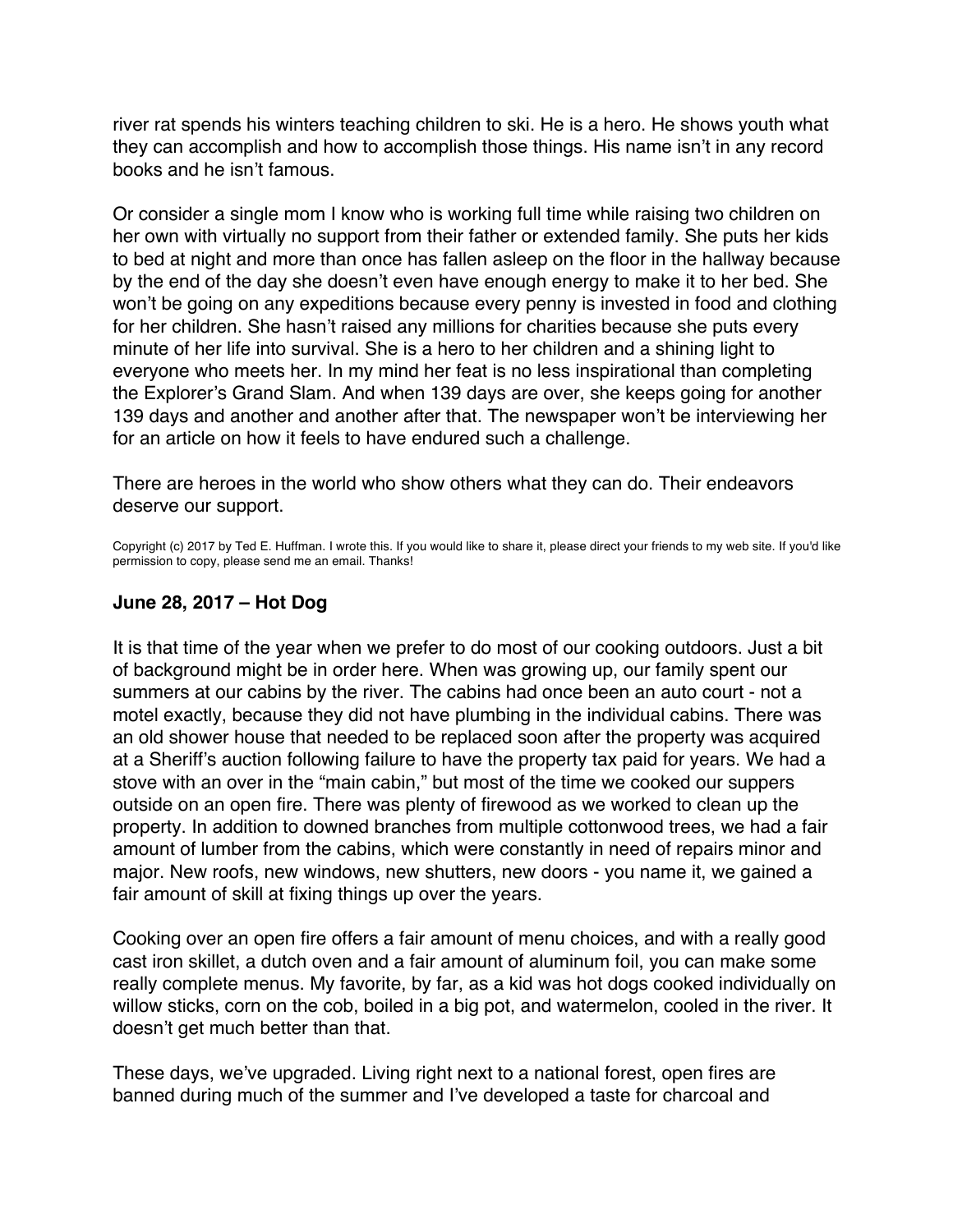hardwood smoke. Unlike most of our neighbors, we haven't made the switch to propane as our cooking fuel. It probably would be cheaper, less messy, and better for my health than breathing the smoke, but I'm old enough to be a bit set in my ways. I have several good dutch ovens and anything that needs to be browned, like biscuits, cobblers, and pies (Yes I can bake a pie on the grill), work better with hot coals placed on the top of the oven. I don't know what the equivalent would be with a gas grill.

Last night was a bit of a bust. High winds and a bit of rain from a thunderstorm roared through our neck of the woods just when I was planning to light the charcoal. The winds cooled the house nicely, so I decided to stay dry and cook the chicken that had been marinating in barbecue sauce under the broiler in the oven. It wasn't a bad dinner, chicken, potato salad and watermelon, but the chicken didn't have the smoky flavor.

I didn't set out to write about chicken, however. My question is, "What has happened to hot dogs these days?"

First of all, do they really expect me to pay \$10 for a package of 6 hot dogs? OK, most places aren't that expensive, but putting only 5 or six hot dogs in the package has become the norm, it seems. Everybody knows buns come in packages of 8. How do you get the buns and dogs to come out even? Yes, I know you can make toasted peanut butter sandwiches in hot dog buns, but that is beside the point.

So on my first point, I suppose you have to lean towards Nathan's Famous Skinless Beef Franks because they come in packages of 8. But the store where I shop most of the time rarely has them in stock. I'm not sure if any store in our town keeps them on hand all summer long. And besides, frankly, they are bland. I don't mean to be a snob, but hot dogs are supposed to have some flavor. They are, after all, the modern version of traditional German sausages like wienerwurst and frankfurters and bratwurst. Seasonings make all he difference, and no, I don't think that sugar or corn sweeteners are spices.

I know that there are less than 400 Jews in South Dakota, the fewest of any state in the country. And the statistics report that the Jewish population in South Dakota is shrinking. Still, that doesn't stop us from having two Bagel Shops across the street from one another duking it out for business every day. And the grocery stores all stock bagels. Would it be too much to ask for them to keep Hebrew National Franks in the cooler? Those people know what a bit of garlic and spice do to make a hot dog taste good. And, yes, I do know about Oscar Mayer, and yes, their flavor is smoky, but they are a bit too sweet for me and, really, could you call it a hot dog if the thing got any smaller. You might as well line up a couple of Vienna sausages in a bun. I've done that, but I don't recommend it.

There are dozens of store brand hot dogs available, some in remarkably huge packages. But a hot dog should have some snap to it. I'm not sure what ingredients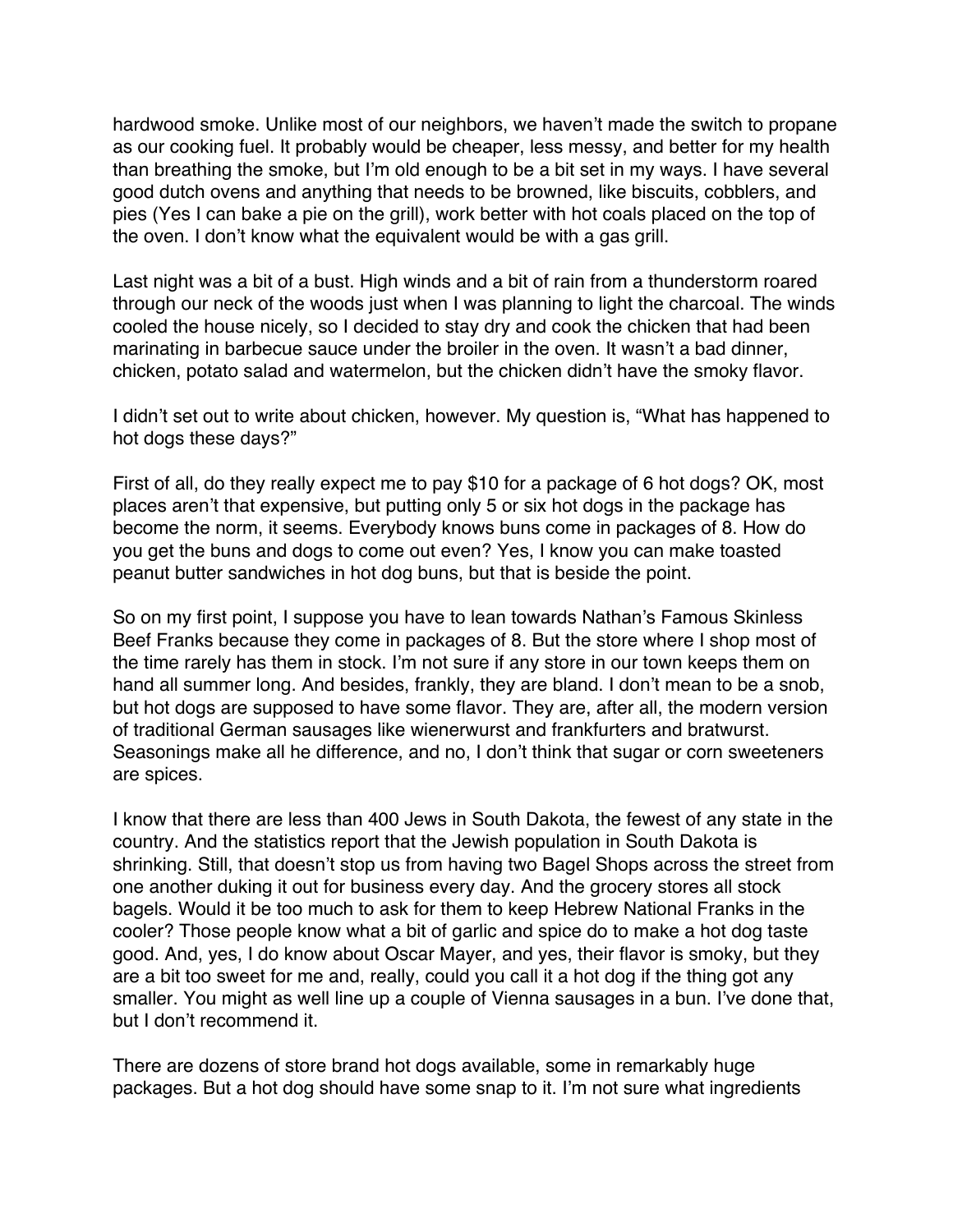<span id="page-59-0"></span>they use to make those rubbery and soft versions. And if you read the ingredients, you have to ask yourself, "Is coriander a traditional hot dog spice?"

We do eat turkey and chicken hot dogs from time to time, but they share the texture problem with the store brands and, frankly, I think it is the beef that is the flavor I crave in a hot dog.

And while we are talking about flavor, I'll say this much for condiments: I'm not a purist here. I do like barbecue sauce and I'm not a big fan of ketchup (too sweet). Mustard and pickle relish are the real winners here. Chopped onions are ok, but for my money you should save the avocados for tacos. Seriously, guacamole on a hot dog? Here's the deal, if you bury the dog in a bun and condiments, you can't really taste it.

Here's what you do. Keep the fire hot and the grill fairly close to the coals. Keep the dog moving so it browns evenly and cook it until it just splits with the heat. Take it off and blow on it just enough to cool it so it doesn't burn. Then take a bite of the dog without a bun or anything else. You'll be able to tell whether or not you've got a good one.

I'm sure glad it's still June. That gives me another three months for cooking outdoors. And maybe I'll find some really good hot dogs before the summer is over.

Copyright (c) 2017 by Ted E. Huffman. I wrote this. If you would like to share it, please direct your friends to my web site. If you'd like permission to copy, please send me an email. Thanks!

# **June 29, 2017 – An Able Boatbuilder**



The cover of the July/August issue of Wooden Boat has a photograph of a beautiful power boat built by Harry Hammond. The article inside of the magazine tells the remarkable story of Mr. Hammond's construction and launching of the boat. He purchased the plans for the boat 45 years ago, though he didn't start the process of construction until much later. Still he worked on the boat for 16 years before it was completed and launched.

I'm pretty used to reading articles about boats and the efforts of those who build them. Amateur boat builders accomplish some amazing feats. Most issues of the Wooden Boat carry stories of people who invest multiple years of their lives in the

process of construction of their dream boat. This issue has another article about a California architect who spent 25 years building a wooden sailboat and another article of a son launching a boat that his father had begun. The articles about the dedication of boat builders are inspirational to me. It is one of the reasons that I have subscribed to the magazine for decades. I have no intention of building a big boat. I'm not going to sail around the world in a boat I made with my own hands. I enjoy building canoes and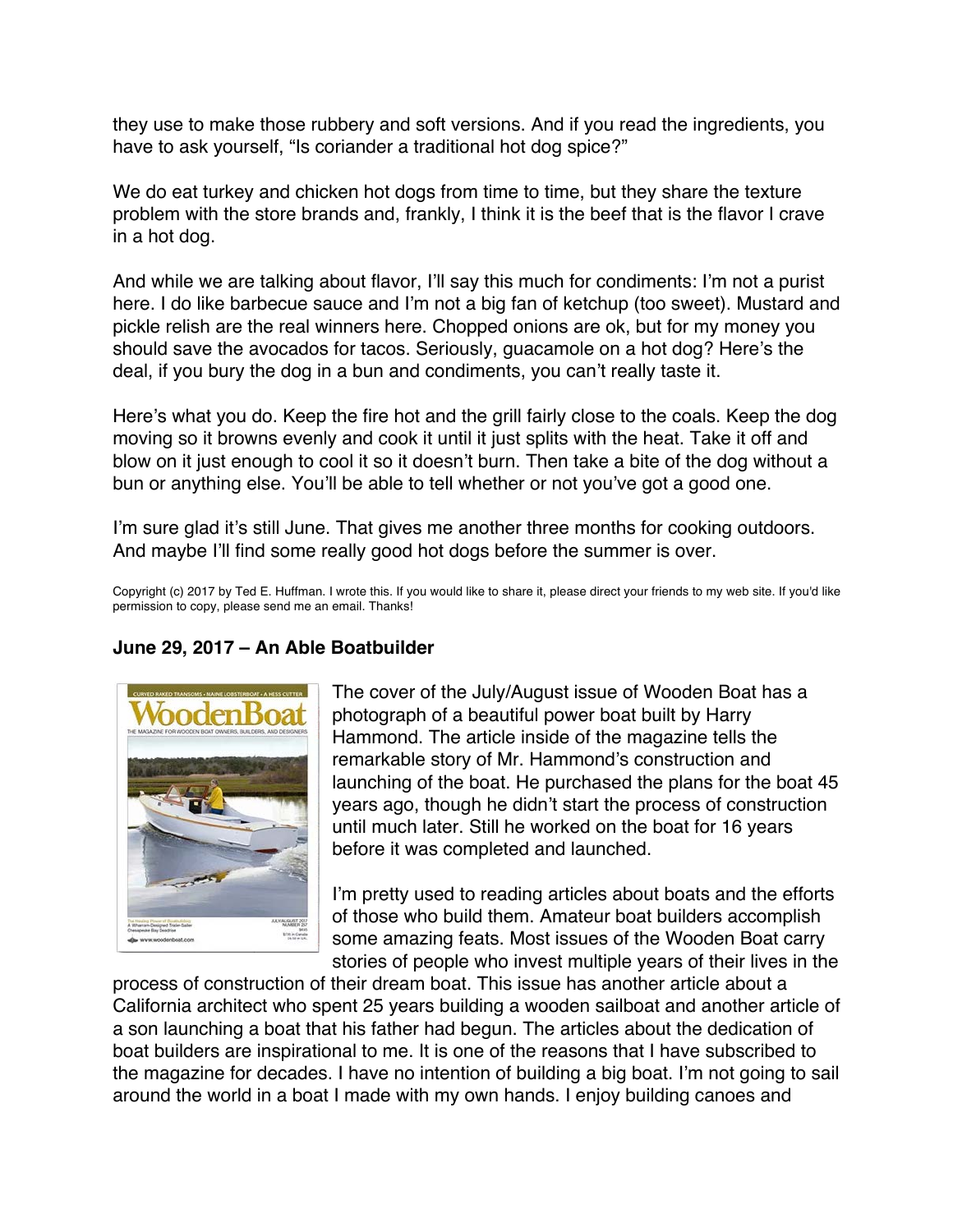kayaks and I even built a rowboat a few years back, but I have no plans for tackling a decades-long project that costs multiple thousands of dollars. My ambitions are a bit smaller. Still, I enjoy reading the stories of others and the work that they have accomplished. And I enjoy looking at pictures of the craft they have built. Over the years I have learned a lot from the magazine's articles about technical details and I pour over each issue from cover to cover, even reading the classified ads at the end of each issue even though I have no intention of buying the boats advertised there.

Harry Hammond is not only a skilled and dedicated boat builder who crafted an amazing and beautiful boat. He is also a gifted writer who tells the story of the boat's construction well in the six-page magazine article. There are some details about the construction of the boat, the construction of the temporary building structure that he made in which to complete his work, and the processes of lofting, building forms, planking the hull and crafting the cabin and other details.

The details are interesting, but there is something more fascinating to me in the article. It is Harry's personal story that I've been mulling in my mind ever since reading it. In 1992, a pancreatic illness struck Mr. Hammond out of the blue. He spent a decade in and out of hospitals. He endured multiple surgeries. He spent long periods in Boston hospitals, separated from his wife and children. His decades-long illness rendered him financially, physically and emotionally flattened. He became disabled and unable to earn his living. His illness forced him to learn to live in a meager social security income. It was only after becoming completely disabled that he began his 16 year-long boatbuilding project.

Seeing the pictures of his beautiful boat stand as a stark reminder to me - and to anyone else who will look and read the story - of the capabilities of one that society has labeled "disabled." The title simply doesn't fit the reality Mr. Hammond may have been laid low by a terrible disease. He may have been left unable to work regular hours and hold a traditional job. He may have had years without any days that produced 8 hours of productive work. But he wasn't without abilities. He had creativity and stamina enough to complete a beautiful boat. It may have taken him many years longer than a person without his limitations, but he accomplished the task.

All too often we use the label "disabled" to write off a person. We see someone who is different from ourselves and assume that they have no abilities at all. We discover that someone needs assistance or long-term care and decide that they no longer will be able to contribute to society. We fail to work with those who have experienced disabilities to discover their hopes and dreams and visions.

For many years I have served on the human rights committee of a local institution that provides services to people living with disabilities. The agency provides all kind of support services, from housing, transportation and employment to daily care and community living assistance. The persons served by the agency have a wide variety of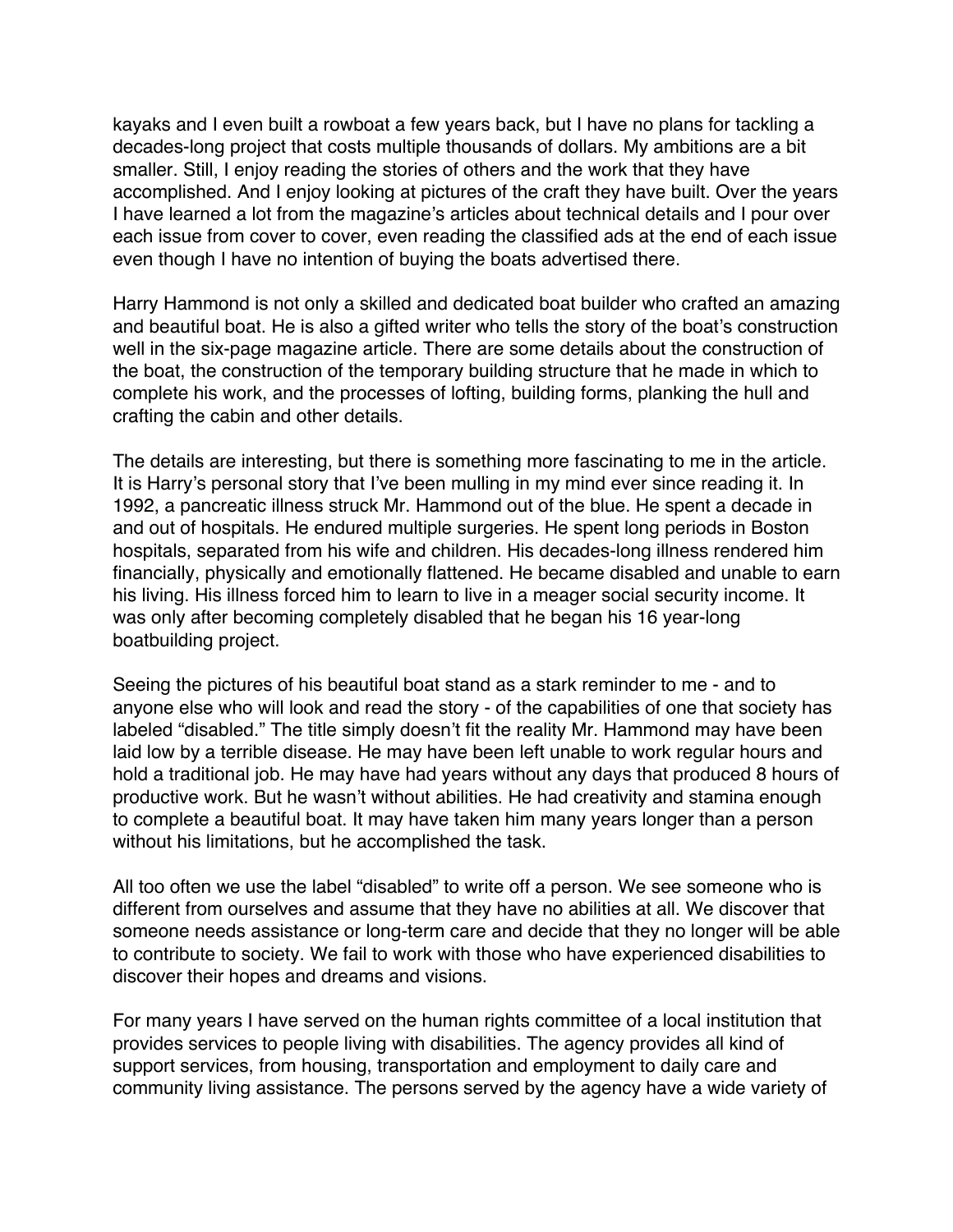<span id="page-61-0"></span>disabilities. Some were born with conditions that limited their development. Others were the victims of accidents or illnesses that robbed them of some of their functions and abilities. A few years back, the agency underwent a change in name that was largely symbolic, but which encourages those of us who are involved to think differently about the agency and what it does. It used to be called Black Hills Workshop. The name was appropriate in the days when the primary service offered by the agency was a day care facility in which persons with disabilities could engage in crafts, projects and other activities that occupied their time - often as a respite for care givers or to enable other family members to have employment to support the family. The days of sheltered workshops have passed, however. The new name of the agency is Black Hills Works. It is a subtle change. The focus is now on discovering appropriate and meaningful work for everyone. Many people can have employment that provides income to them if care is taken to discover what work they can do. Others can engage in meaningful expression. Black Hills Works has a variety of enterprises from a down town art studio and gallery to a bakery to industries that recycle computers that provide employment for people in our community. It sounds simplistic, but when we focus on the abled half of the word instead of the dis part of it, we discover that disabled people can accomplish all kinds of things.

Social workers and employers may see Harry Hammond as disabled, but the readers of Wooden Boat have a view of a very abled man who is a creative and productive artist and builder. I know I think of him in terms of his abilities, not his disabilities.

As I age, I hope others will be able to see me in a similar light.

Copyright (c) 2017 by Ted E. Huffman. I wrote this. If you would like to share it, please direct your friends to my web site. If you'd like permission to copy, please send me an email. Thanks!

# **June 30, 2017 – The Power of an Apology**

The day before yesterday, I was expecting a package to be delivered. I had checked the online package tracking and heard that the package was "out for delivery" in our community. The day passed without a delivery. I knew that the package delivery services can get busy and their days often run beyond normal business hours, but I didn't worry because there was a meeting at the church. That meant that the building was unlocked from 7 am until after 9 pm yesterday. There was a church staff member present during all of those hours. So, yesterday morning I checked the online tracking to see what had happened. Imagine my surprise to read. "The receiving business was closed at the time of the first delivery attempt. A second delivery attempt will be made." This information was entered into the delivery company's tracking information at 4:49 pm. I know for a fact that the church was staffed at that time, Furthermore when I checked to be sure, one member of our staff reported that she had been standing by the front door waiting for others to arrive for a meeting at that time.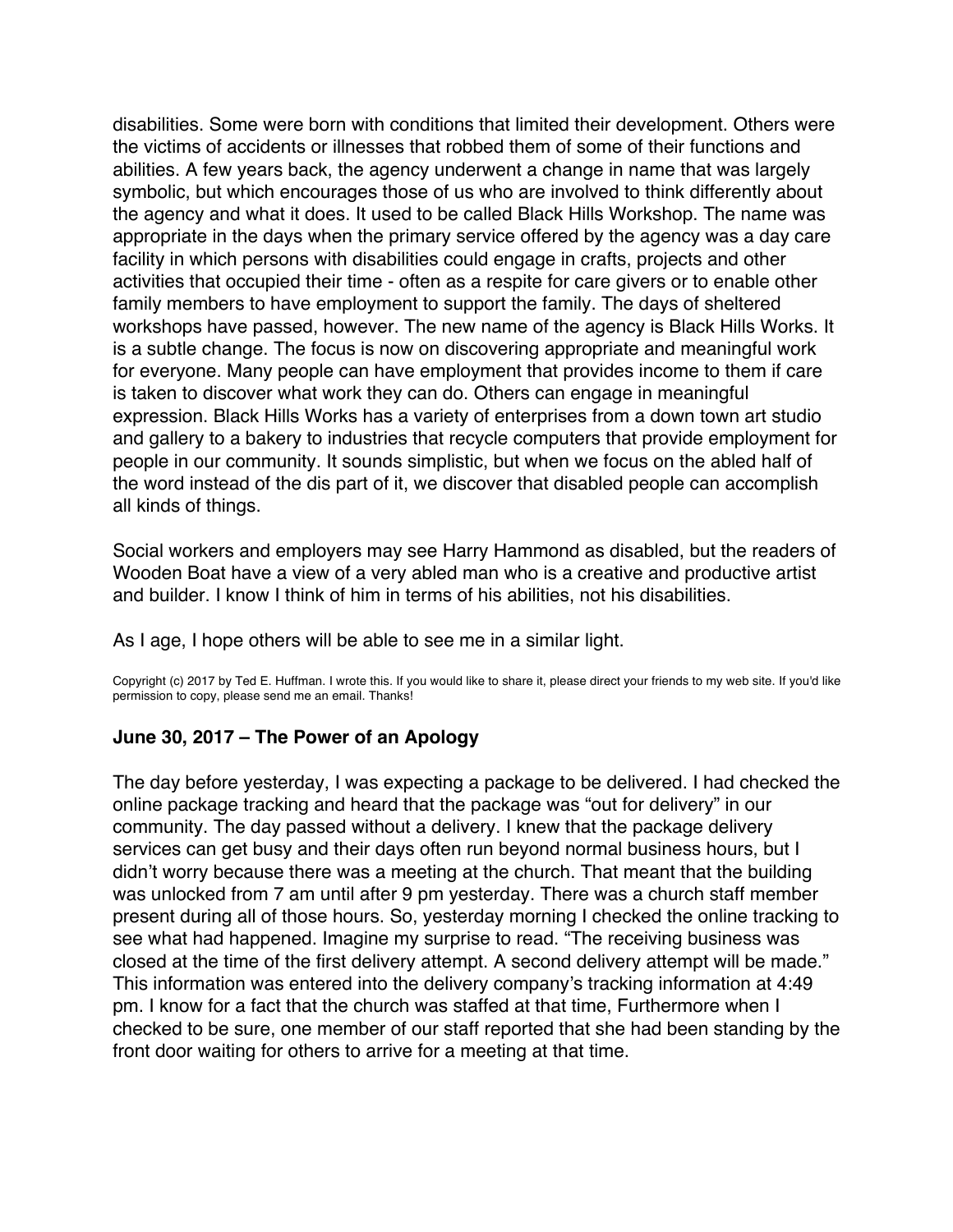Furthermore, there was no notice of an attempted delivery posted on the building. I checked every door yesterday.

It is obvious that no attempt to deliver the package was made on that day.

Yesterday, I noted that the package was once again "Out for Delivery" at 6 a.m. Our building was unlocked at 7 a.m. and remained so with a staff member present until 5:05 pm, when I decided to leave the building and drive around the neighborhood to see if I could find the delivery vehicle. I succeeded and followed it to its next stop where I asked the driver for my package. I asked him what had happened the previous day. He reported that a few weeks ago he had stopped to deliver a package and there were workers in the parking lot working on a shed who said that I was out of town and that there were no Wednesday evening meetings or activities in the summer. Their report to the driver wasn't accurate. Although we don't have our regular choir rehearsals or youth group meetings, there are frequently events in the evening at the church during the summer. Still, the driver simply assumed that if he didn't make it to the building by 3 pm - the normal end of office hours in the summer - the delivery would be missed.

In other words the driver as much as told me that he didn't attempt a delivery, just entered a missed delivery into his computer. I assume that if I hadn't found his truck and followed him yesterday afternoon he would have done the same thing again.

Package deliveries from that company have been a problem for us for several years. We used to have a retired couple living across the street from the church and left a standing order for deliveries to be made to their home as a solution to the problem of the delivery company not making deliveries during normal business hours. I have registered numerous complaints with the company. I have informed them that the two other national delivery companies are able to make deliveries during normal business hours without any problems.

Here is the thing that left me steaming for a little while and upset enough to make this the topic of my blog this morning: During my interchange with the driver, he never once said, "I'm sorry." He offered no apology for the missed delivery. He didn't even apologize for having decided not to attempt delivery and then reporting it as caused by the business being closed. His behavior is completely consistent with what I have experienced with other companies in a wide variety of different services. I believe that employees are trained to never apologize.

Several years ago I paid a bill and the payment was credited to the wrong account. After several months of showing my cancelled check to the billing agent, the issues was finally resolved. It was acknowledged that the clerk who received the check posted the payment to the wrong account despite the correct account number being written on the face of the check. Again, there was no apology. In its place the agent told me several times, in a stern voice, that the problem could have been resolved with a phone call and